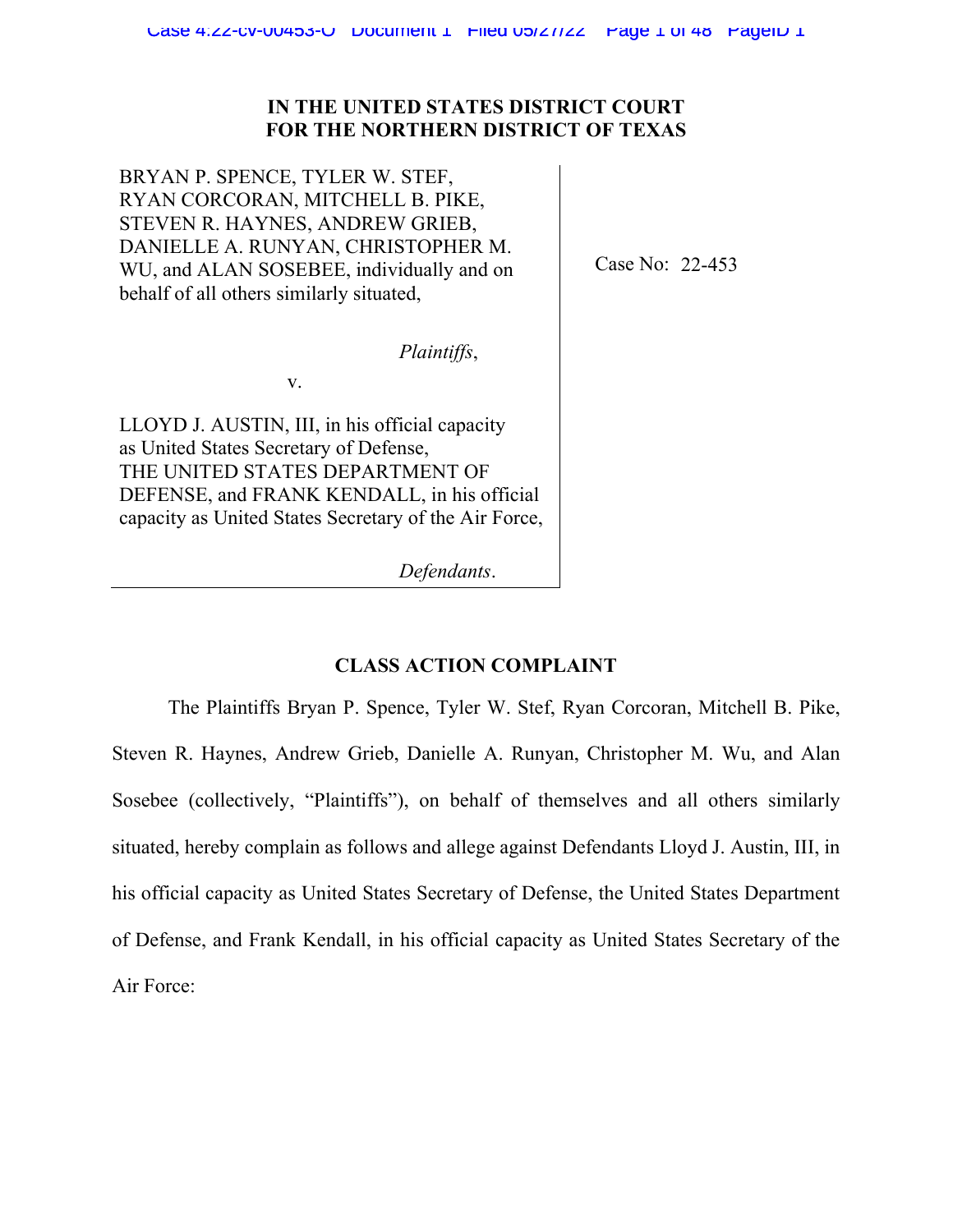#### **INTRODUCTION**

1. This is a class action brought to remedy Defendants' discriminatory policies that substantially burden the religious exercise of Plaintiffs and other members of the Air Force who object to receiving a COVID-19 vaccination based on their sincerely held religious beliefs.

2. This action is based upon the United States Constitution and the Religious Freedom Restoration Act of 1993, concerning the denial of Plaintiffs' fundamental right to the free exercise of religion.

3. Defendants have mandated that all members of the Air Force receive a COVID-19 vaccine, or be involuntarily separated. In theory, Defendants offer medical, administrative, and religious accommodations to that mandate. But in practice, only servicemembers with medical or administrative reasons for an exemption from the mandate are accommodated. Religious accommodation requests ("RARs") are universally denied unless the requester is already imminently leaving the Air Force.

4. Plaintiffs each have sincere religious beliefs that prohibit them from receiving the COVID-19 vaccine. Each submitted an RAR, and each request has been denied. Even before the initial denials, though, Defendants began their discriminatory course of conduct against Plaintiffs and other requesters. Plaintiffs have lost promotions that had already been announced, received official discipline, been barred from training opportunities, and placed in a no-pay status, to name only a few kinds of the harm they have already endured.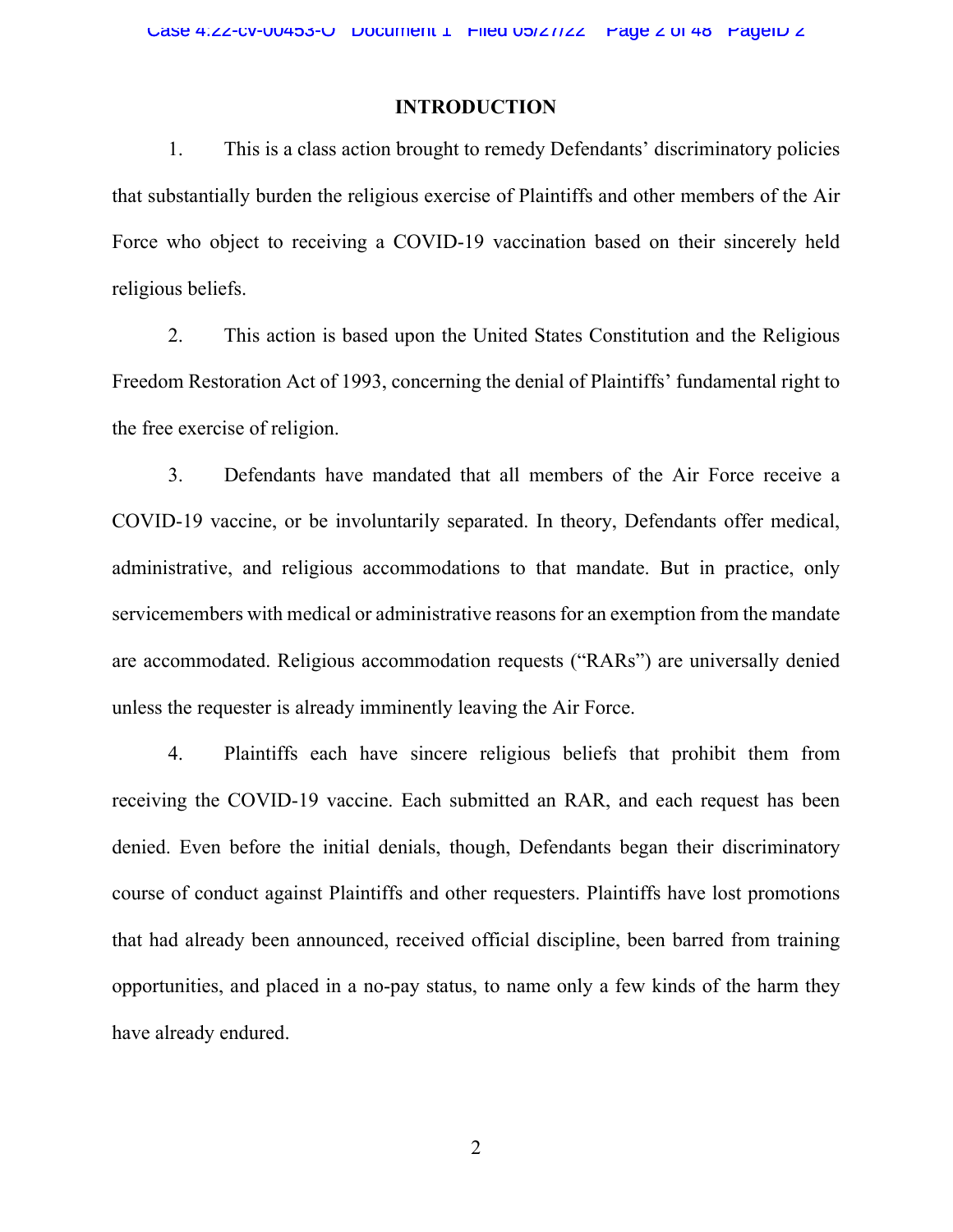5. Medical and administrative accommodation requesters received no such punitive treatment. Unvaccinated individuals with the same duties as Plaintiffs have not been the subjects of adverse action, simply because their requests were secular rather than religious.

6. Defendants' policies and practices have deprived and will continue to deprive Plaintiffs of their paramount rights and guarantees under the United States Constitution and federal law. Defendants committed each act alleged herein under the color of law and authority.

7. This lawsuit is brought as a class action to redress Defendants' violations of the United States Constitution and the Religious Freedom Restoration Act of 1993("RFRA") on behalf of the Named Plaintiffs and all other similarly situated members of the United States Air Force.

#### **JURISDICTION AND VENUE**

8. The Court has subject matter jurisdiction pursuant to 28 U.S.C. § 1331 because this action arises under the United States Constitution and federal law, 28 U.S.C. § 1346 because this is a civil action against the United States, 8 U.S.C. § 1361 to compel an officer or employee of the United States or any agency thereof to perform a duty owed to the plaintiff, and 42 U.S.C. § 2000bb-1(c) because Plaintiffs' religious exercise has been burdened by Defendants.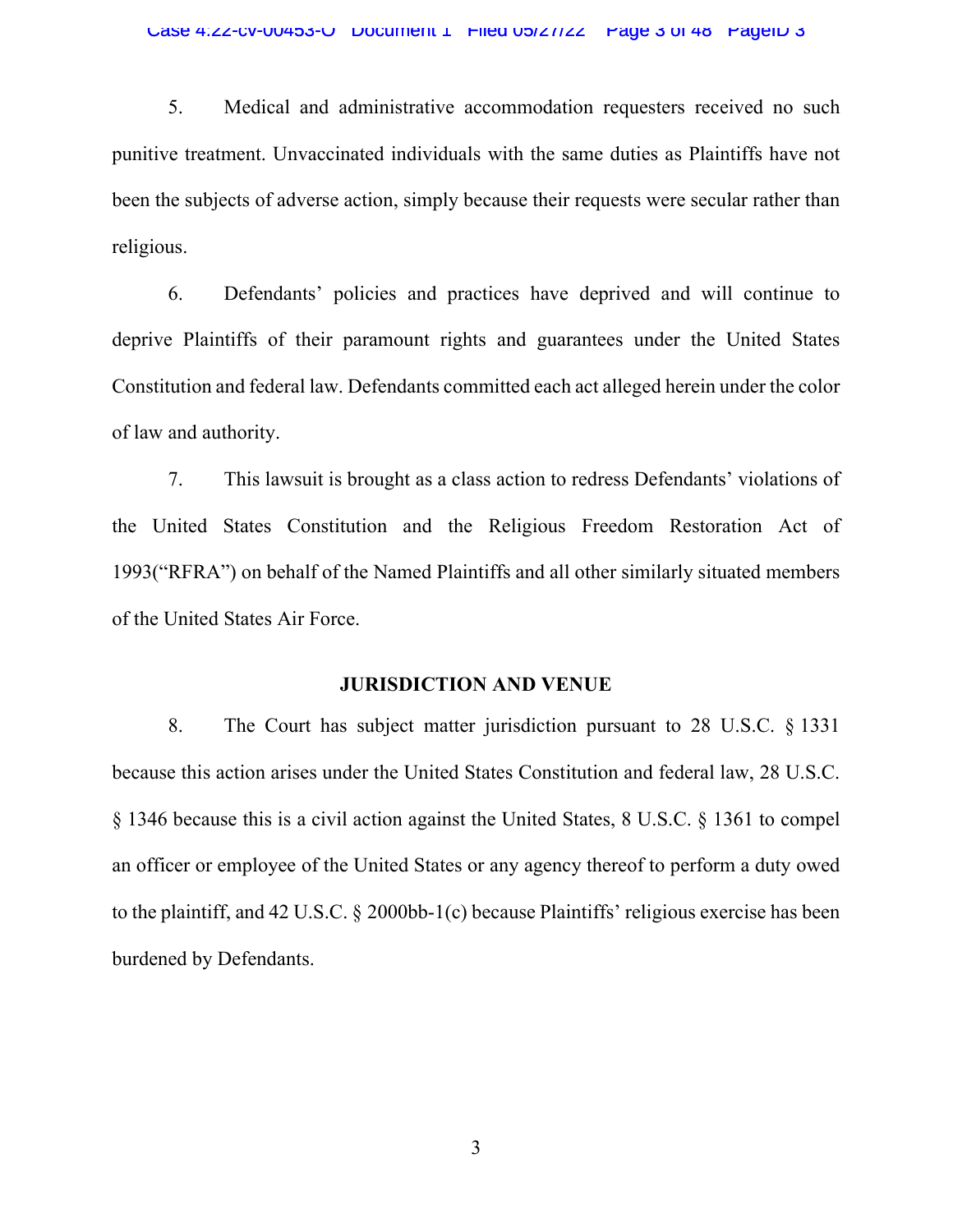9. This Court has authority to award the requested declaratory relief pursuant to 28 U.S.C. §§ 2201–02; the requested injunctive relief pursuant to 28 U.S.C. § 2202; and costs and attorneys' fees pursuant to 28 U.S.C. § 2412 and 42 U.S.C. § 1988(b).

10. Venue is proper in this district pursuant to 28 U.S.C. § 1391(e) because Defendants are officers and employees of the United States and agencies of the United States, and because the military workplace and the location in which a substantial part of the events or omissions giving rise to the claims of at least one Named Plaintiff is in Fort Worth, Texas, in this Court's District and Division. Specifically, the Defendants' COVID-19 Vaccine Mandate and the related policies that discriminate against Plaintiffs' sincerely held religious beliefs were implemented against and caused injury to as least one Named Plaintiff in this District and Division by Department of Defense officials in this District and Division. Defendants' policies were also implemented against and caused injury to members of the class residing or working in this District.

# **PARTIES**

### **A. Named Plaintiffs**

11. Named Plaintiff Bryan P. Spence is a Lieutenant Colonel in the Air Force currently serving as an F-16 Instructor Pilot at Naval Air Station Joint Reserve Base Fort Worth in Texas, and who resides in Aledo, Texas.

12. Named Plaintiff Tyler W. Stef is a Lieutenant Colonel in the Air Force currently stationed at Sheppard Air Force Base in Wichita Falls, Texas, and who resides in Newark, Texas.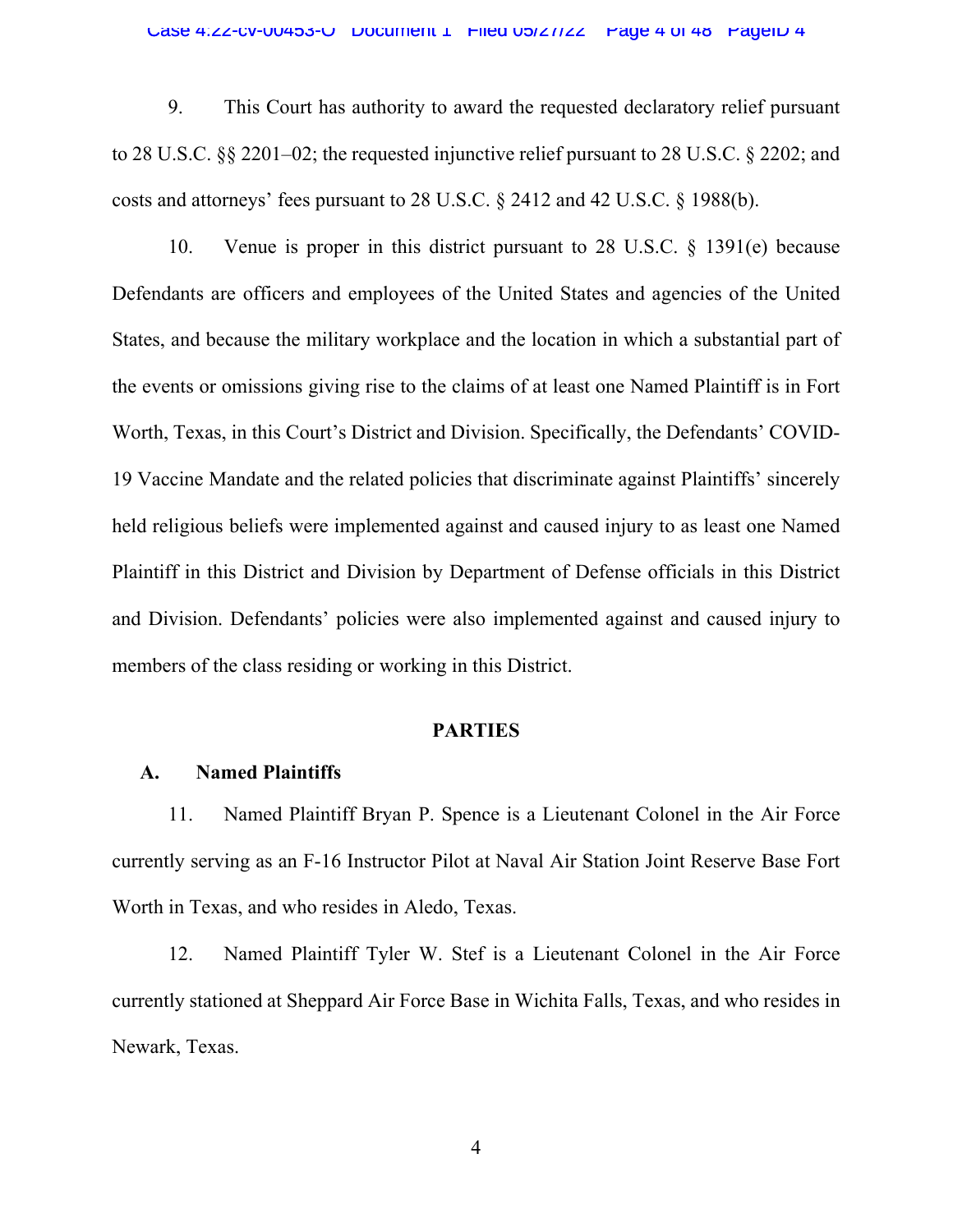13. Named Plaintiff Ryan Corcoran is a Major in the Air Force currently serving as Individual Mobilization Augmentee to the Deputy Chief Regional Analysis Branch, and performing his duties remotely from Kelly Air Force Base in San Antonio, Texas.

14. Named Plaintiff Mitchell B. Pike is a First Lieutenant in the Air Force, currently serving as an F-16 Fighter Pilot stationed at Holloman Air Force Base in Alamogordo, New Mexico.

15. Named Plaintiff Steven R. Hayes is a Major in the Air Force, currently serving as an Assistant Flight Commander/Instructor Pilot assigned to the 5th Flying Training Squadron at Vance Air Force Base in Enid, Oklahoma.

16. Named Plaintiff Andrew Grieb is a Lieutenant Colonel in the Air Force, currently serving as a T-6 Instructor/Evaluator Pilot in the 5th Flight Training Squadron at Vance Air Force Base in Enid, Oklahoma.

17. Named Plaintiff Danielle A. Runyan is a Major in the Air Force, currently serving as an Assistant Staff Judge Advocate to 8th Air Force in Louisiana.

18. Named Plaintiff Christopher M. Wu is a Lieutenant Colonel in the Air Force currently serving as Deputy Chief of the Commercial Litigation Field Support Center at Joint Base Andrews in Maryland.

19. Named Plaintiff Alan Sosebee is a Captain in the Air Force currently serving as Chief of Training for the 306th Flying Training Group in the 94th Flying Training Squadron at the United States Air Force Academy in Colorado.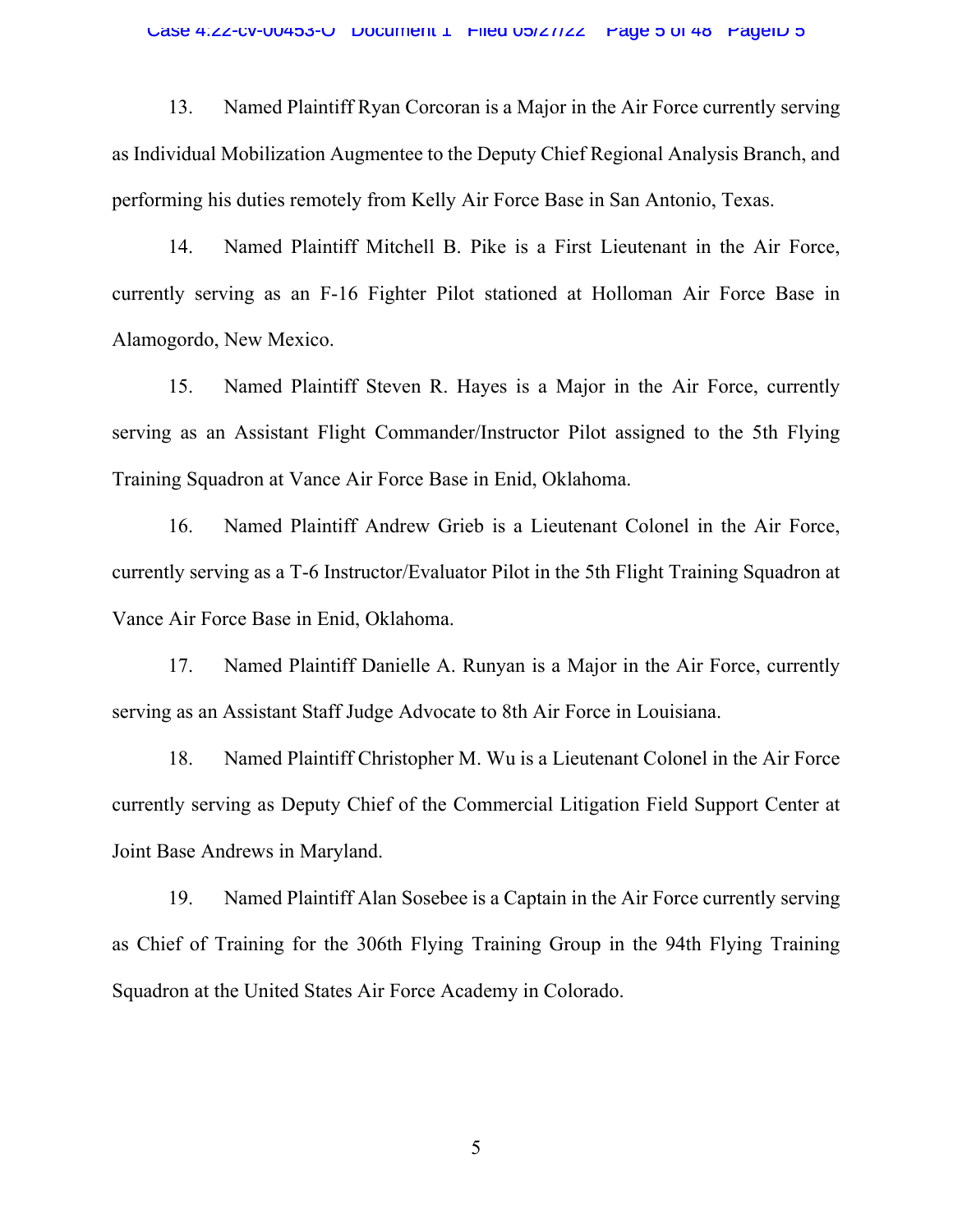#### **B. Defendants**

20. Defendant Lloyd J. Austin, III, is the United States Secretary of Defense. Secretary Austin oversees and leads the United States Department of Defense. Secretary Austin issued a memorandum on August 24, 2021, requiring the United States Armed Forces to vaccinate all service members, including Plaintiffs. Defendant Austin is sued in his official capacity.

21. Defendant United States Department of Defense ("DoD") is an executive branch department that coordinates and supervises all agencies and functions of the government related to the United States Armed Forces, including the vaccination policies at issue herein.

22. Defendant Frank Kendall is the United States Secretary of the Air Force. As Secretary of the Air Force, Secretary Kendall oversees and leads the Department of the Air Force ("DAF" or "Air Force"). Secretary Kendall issued a directive on September 3, 2021, requiring the DAF to vaccinate all servicemembers, including Plaintiffs. Secretary Kendall is sued in his official capacity.

### **FACTUAL BACKGROUND**

### **A. Plaintiffs' Sincerely Held Religious Beliefs**

23. Plaintiffs are members of the United States Air Force who each object to receiving a COVID-19 vaccination based on their sincerely held religious beliefs.

24. Plaintiffs are part of the approximately 3% of Air Force service members who have not been fully vaccinated against COVID-19. Plaintiffs object to receiving the COVID-19 vaccine based on their sincerely held religious beliefs.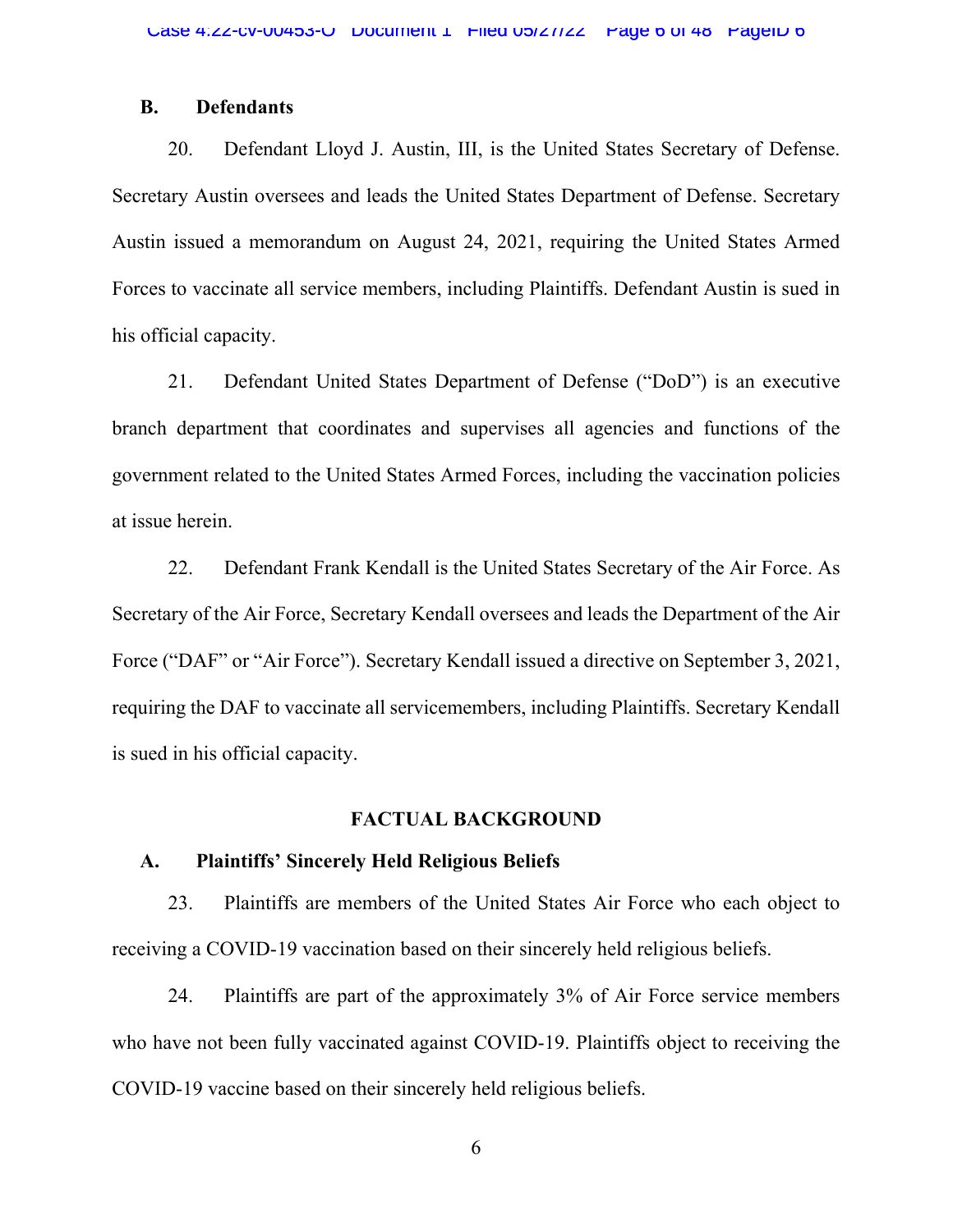25. Plaintiffs' religious beliefs generally fall into the following categories: (1) opposition to abortion and the use of fetal cell lines in development of the vaccine; (2) belief that the mRNA technology utilized in some COVID-19 vaccines usurps God's creation of the human genome; and (3) that the body is a temple, and taking the vaccine would defile that temple.

26. Plaintiffs do not believe that staying true to their faith means exposing themselves or others to unnecessary risk. Quite the contrary, they view life—whether their own or that of their fellow servicemembers—as sacred and deserving protection. Plaintiffs, therefore, do not object to safety measures that reduce the transmission of COVID-19 in the workplace. Indeed, Defendants employed such measures during the prior year and a half before COVID-19 vaccines were made widely available.

### **B. The President's Orders to Vaccinate the Armed Forces**

27. On or about July 29, 2021, the President directed the DoD to add the COVID-19 vaccine to its list of required immunizations for all service members. *See FACT SHEET: President Biden to Announce New Actions to Get More Americans Vaccinated and Slow the Spread of the Delta Variant*, WHITE HOUSE BRIEFING ROOM (July 29, 2021), https://tinyurl.com/29n632a7 ("Today, the President will announce that he is directing the Department of Defense to look into how and when they will add COVID-19 vaccination to the list of required vaccinations for members of the military.").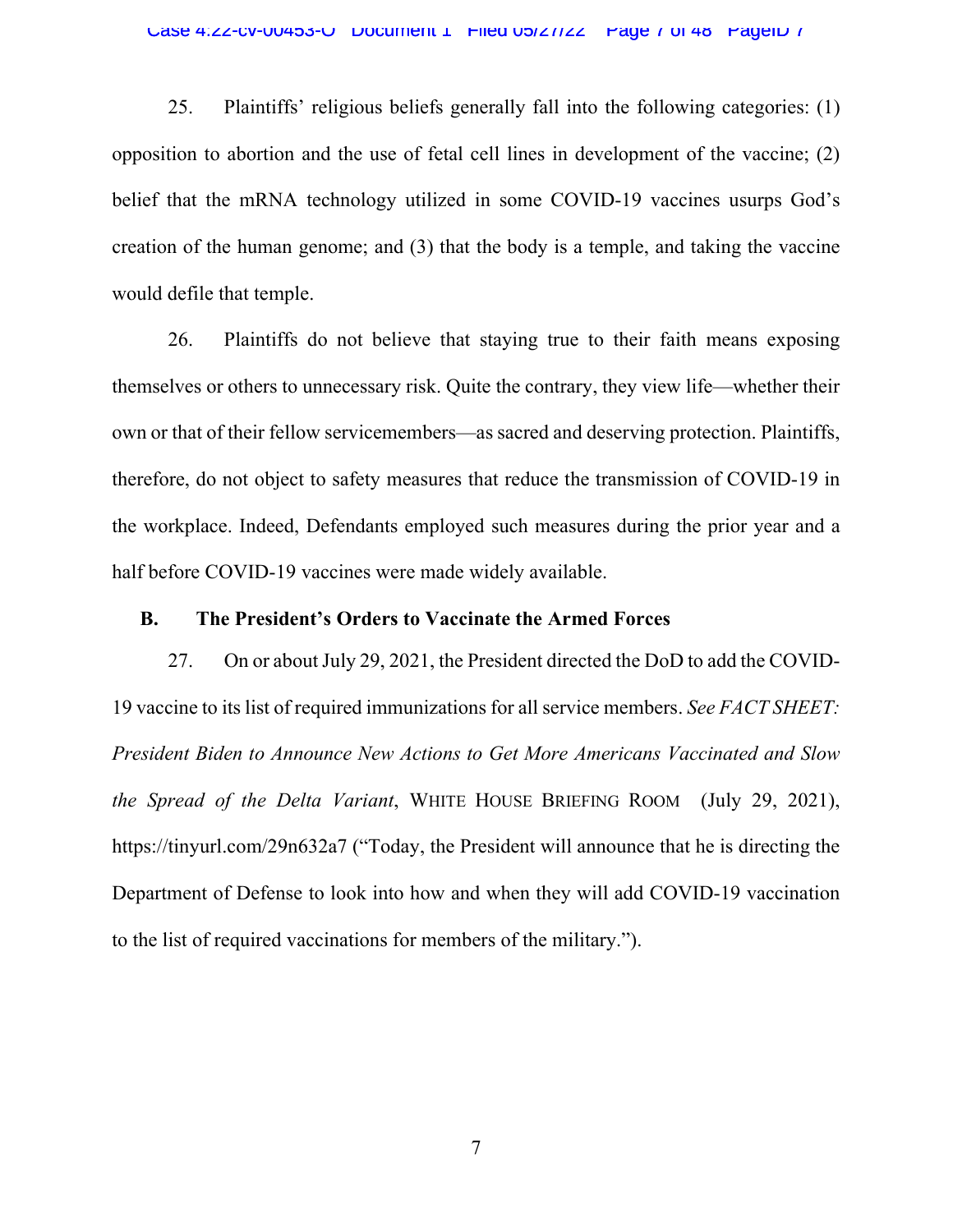28. The President's directive was issued over seven months after COVID-19 vaccines became available.<sup>1</sup>

### **The DoD's COVID-19 Vaccine Mandate**

29. On August 24, 2021, Defendant Austin issued a memorandum entitled *Mandatory Coronavirus Disease 2019 Vaccination of Department of Defense Service Members* (the "DoD COVID-19 Vaccine Mandate").

30. The DoD COVID-19 Vaccine Mandate directs the DoD to vaccinate all active duty and reserve service members against COVID-19. The DoD COVID-19 Vaccine Mandate states that service members who previously contracted COVID-19, and now have active antibodies against the virus, are not considered fully vaccinated and are still required to receive a vaccination against COVID-19. The DoD COVID-19 Vaccine Mandate provides that the DoD will only use or administer COVID-19 vaccines that are fully licensed by the United States Food and Drug Administration (FDA), in accordance with FDA-approved labeling and guidance. The DoD COVID-19 Vaccine Mandate provides that service members who previously received a vaccination against COVID-19 under FDA Emergency Use Authorization or World Health Organization Emergency Use Listing are considered fully vaccinated. The DoD COVID-19 Vaccine Mandate provides that

<sup>1</sup> *Emergency Use Authorization (EUA) for an Unapproved Product: Rev. Mem.*, U.S. Food & Drug Admin. (Dec. 11, 2020),<https://www.fda.gov/media/144416/download> (EUA for Pfizer vaccine); *Emergency Use Authorization (EUA) for an Unapproved Product: Rev. Mem.*, U.S. Food & Drug Admin. (Dec. 18, 2020), <https://www.fda.gov/media/144673/download> (EUA for Moderna vaccine); *Emergency Use Authorization (EUA) for an Unapproved Product: Rev. Mem.*, U.S. Food & Drug Admin. (Feb. 27, 2021),<https://www.fda.gov/media/146338/download>(EUA for Johnson & Johnson vaccine).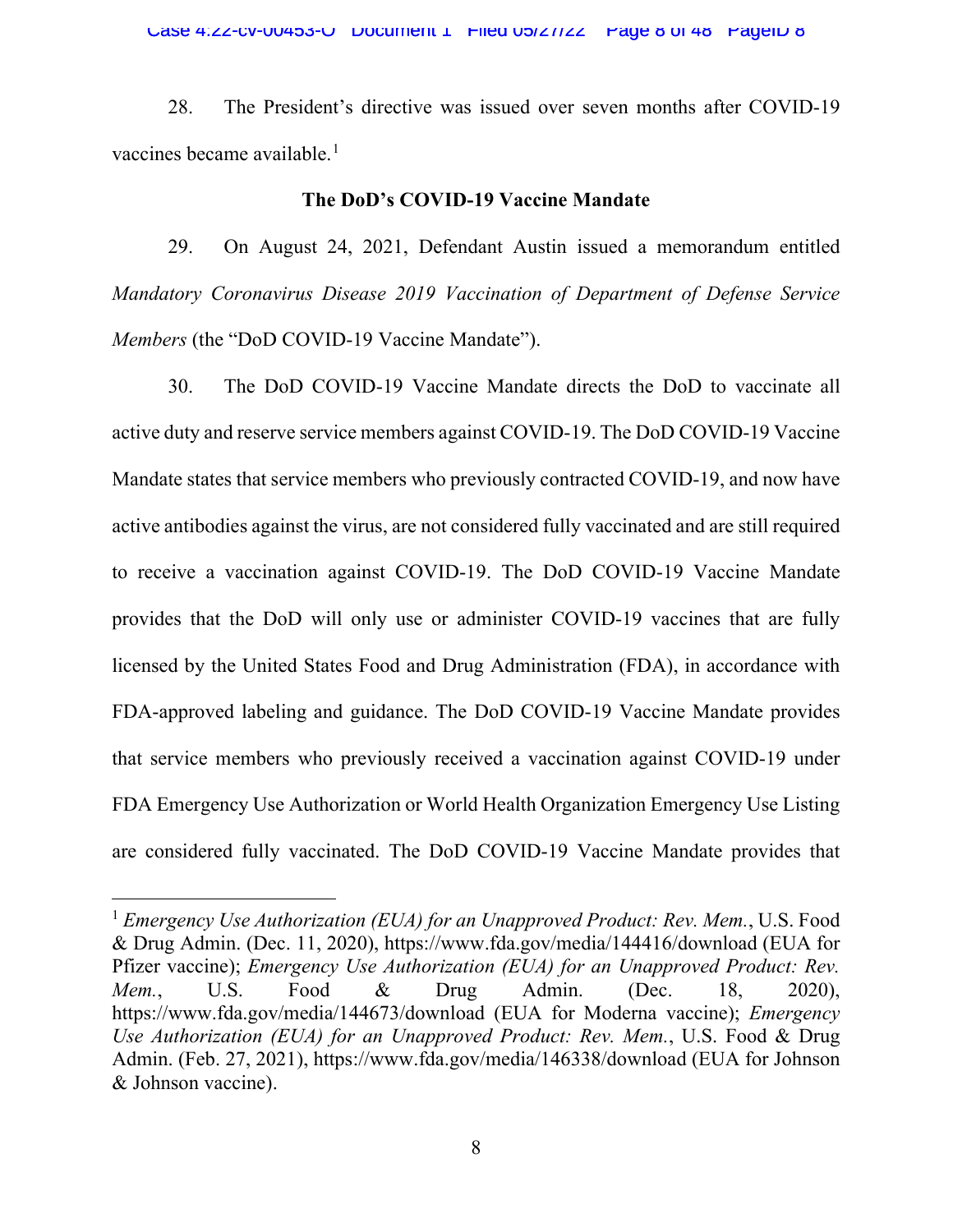service members actively participating in COVID-19 clinical trials are exempted from the DoD COVID-19 Vaccine Mandate until the trial is complete. Although DoD policy on immunizations states that medical commanders, commanding officers, and command surgeons will "ensure patients are evaluated for preexisting immunity" and states that "evidence of immunity based on serologic tests, documented infection, or similar circumstances" may be the basis for a medical exemption, $<sup>2</sup>$  the DoD COVID-19 Vaccine</sup> Mandate states that "those with previous COVID-19 infection are not considered fully vaccinated."

31. The DoD COVID-19 Vaccine Mandate states that the DoD will implement the DoD COVID-19 Vaccine Mandate consistent with DoD Instruction 6205.02, "DoD Immunization Program," dated July 23, 2019.<sup>3</sup> The DoD COVID-19 Vaccine Mandate states that the Military Departments, including the Air Force, should use existing policies and procedures to manage mandatory vaccination of service members to the extent practicable. The DoD COVID-19 Vaccine Mandate states that vaccination of service members will be subject to any identified contraindications and any administrative or other exemptions established in Military Department policy.

32. Defendants issued subsequent guidance stating that service members who are not fully vaccinated by established deadlines will immediately suffer adverse consequences

<sup>2</sup> *See Immunizations and Chemoprophylaxis for the Prevention of Infectious Diseases*, Air Force Instruction ("AFI") 48-110 ¶¶ 1-4, 2-6 [https://tinyurl.com/3fack7um.](https://tinyurl.com/3fack7um)

<sup>3</sup> James N. Stewart, *DOD Instruction 6205.02: DoD Immunization Program*, OFF. UNDER SEC'Y DEF. PERS. READINESS (July 23, 2019), https://tinyurl.com/5f9crvu2.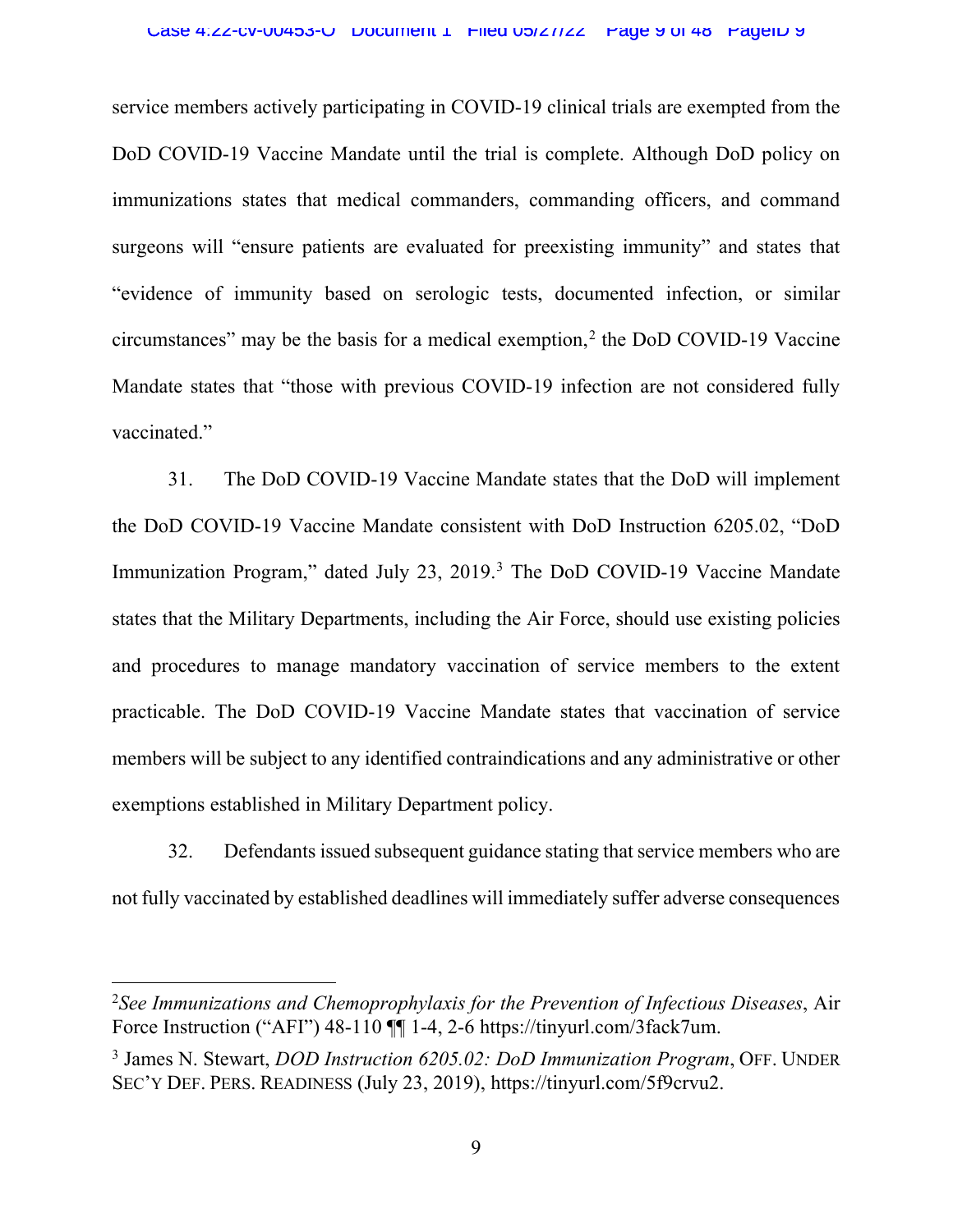as directed by their service components. The adverse consequences may include: courtmartial (criminal) prosecution, involuntary separation, relief for cause from leadership positions, removal from promotion lists and assignments, inability to attend certain military training and education schools, removal from assigned job duties, inability to retire in good standing, loss of special pay, placement in a non-deployable status, involuntary placement into the Individual Ready Reserve without access to military benefits, recoupment of money spent training the service member, and loss of leave and travel privileges for both official and unofficial purposes.

33. According to the Air Force's most recent statistics, 97% of the Air Force is now vaccinated.4

### **C. The Air Force's COVID-19 Vaccine Mandate**

34. On September 3, 2021, Secretary Kendall issued a memorandum to all Air Force Commanders, entitled *Mandatory Coronavirus Disease 2019 Vaccination of Department of the Air Force Military Members* (the "Air Force COVID-19 Vaccine Mandate") (collectively, the DoD COVID-19 Vaccine Mandate and the Air Force COVID-19 Vaccine Mandate are the "COVID-19 Vaccine Mandates"). The Air Force COVID-19 Vaccine Mandate incorporates by reference the DoD COVID-19 Vaccine Mandate's provisions.

35. The Air Force COVID-19 Vaccine Mandate directs all Air Force commanders to take "all steps necessary to ensure all uniformed Airmen and Guardians

<sup>4</sup> Sec'y of the Air Force Pub. Affairs, *DAF COVID-19 Statistics – May 2022*, DEP'T OF A.F. (May 17, 2022), https://tinyurl.com/mrx7kvnd.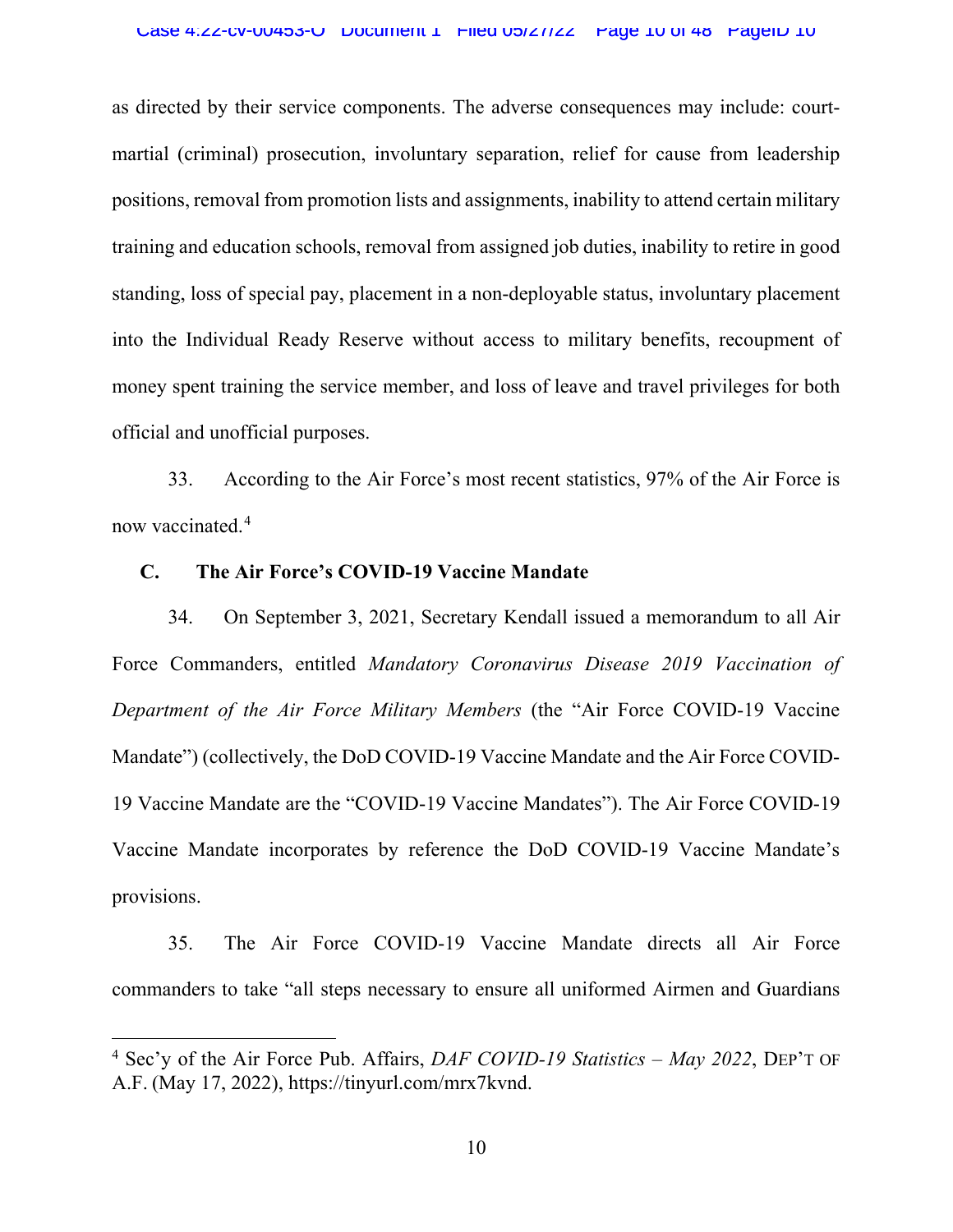receive the COVID-19 vaccine." It further directs that, unless exempted, Active-Duty Airmen and Guardians must be fully vaccinated by November 2, 2021, and Ready Reserve, including National Guard, Airmen and Guardians must be fully vaccinated by December 2, 2021. The Air Force COVID-19 Vaccine Mandate states that "[o]only COVID-19 vaccines that receive full licensure from the Food and Drug Administration (FDA) will be utilized for mandatory vaccinations unless a military member volunteers to receive a vaccine that has obtained U.S. Food and Drug Administration Emergency Use Authorization or is included in the World Health Organization's Emergency Use Listing."

36. Although Air Force policy states that medical commanders, commanding officers, and command surgeons will "ensure patients are evaluated for preexisting immunity" and states that "evidence of immunity based on serologic tests, documented infection, or similar circumstances" may be the basis for a medical exemption, AFI 48-110 ¶¶ 1-4, 2-6, the Air Force COVID-19 Vaccine Mandate states that "[i]ndividuals with previous COVID-19 infection or positive serology are not considered fully vaccinated and are not exempt."

## **D. DoD and Air Force Regulations Recognize Religious and Medical Accommodations for Immunizations under RFRA and the Free Exercise Clause Generally.**

37. Department of Defense Instruction ("DODI") 1300.17, Religious Liberty in the Military Services,<sup>5</sup> dated September 1, 2020, establishes DoD policy in furtherance of

<sup>5</sup> Matthew P. Donovan, *DoD Instruction 1300.17: Religious Liberty in the Military Services*, OFF. UNDER SEC'Y DEF. PERS. READINESS (Sept. 1, 2020), https://tinyurl.com/4ym5zyfk ("DODI 1300.17").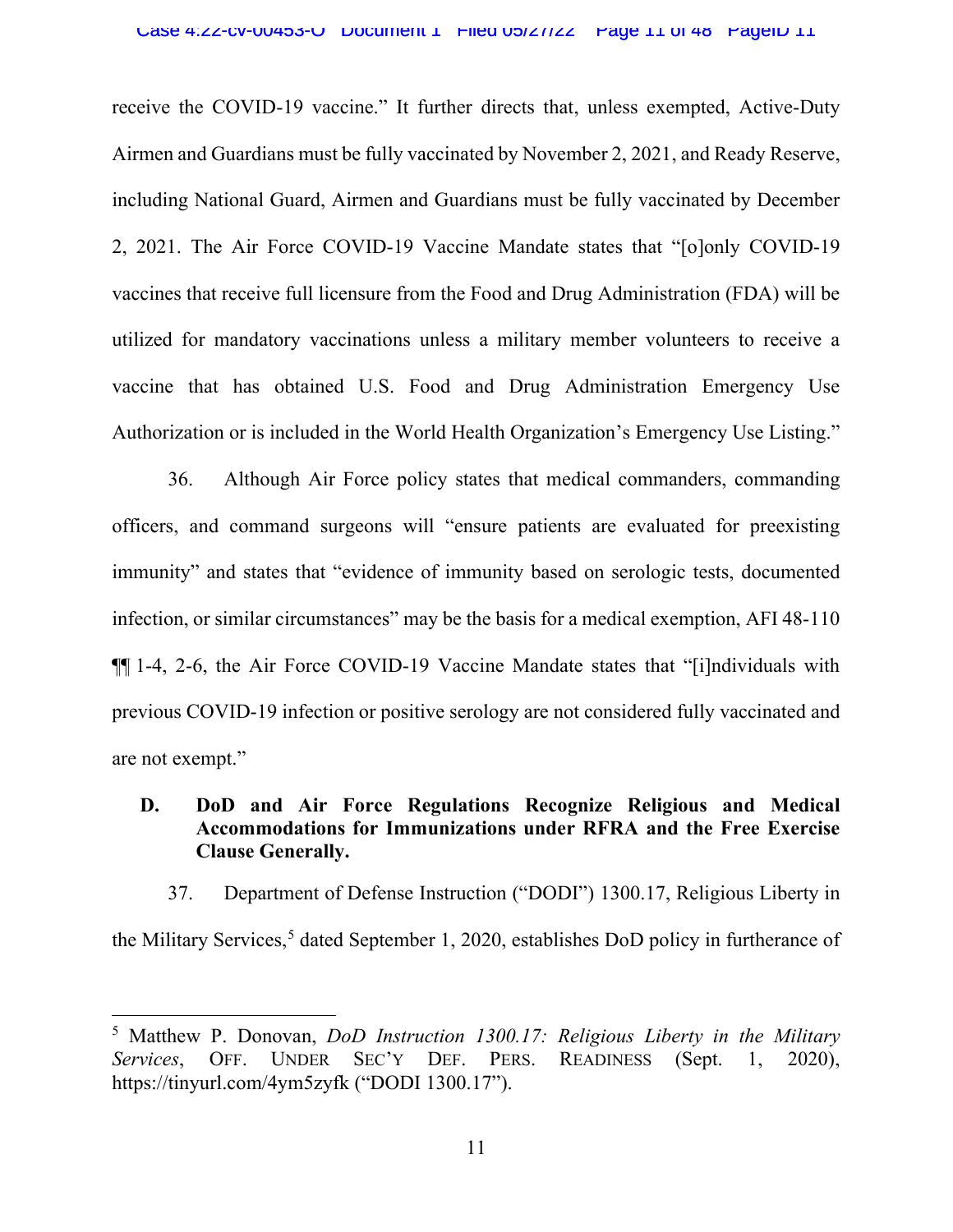RFRA and the Free Exercise Clause of the First Amendment to the Constitution of the United States, recognizing that Service Members have the right to observe the tenets of their religion, or to observe no religion at all. DODI 1300.17 provides that it is DoD policy that "[s]ervice members have the right to observe the tenets of their religion or to observe no religion at all, as provided in this issuance." DODI 1300.17 further provides that, "[i]n accordance with Section  $533(a)(1)$  of Public Law 112-239, as amended, the DoD Components will accommodate individual expressions of sincerely held beliefs (conscience, moral principles, or religious beliefs) which do not have an adverse impact on military readiness, unit cohesion, good order and discipline, or health and safety. A Service member's expression of such beliefs may not, in so far as practicable, be used as the basis of any adverse personnel action, discrimination, or denial of promotion, schooling, training, or assignment."

38. DODI 1300.17 additionally provides that "[a]ccommodation includes excusing a Service member from an otherwise applicable military policy, practice, or duty. In accordance with RFRA, if such a military policy, practice, or duty substantially burdens a Service member's exercise of religion, accommodation can only be denied if: (1) The military policy, practice, or duty is in furtherance of a compelling governmental interest. (2) It is the least restrictive means of furthering that compelling governmental interest."

39. Air Force Policy Directive ("AFPD") 52-2, Accommodation of Religious Practices in the Air Force,<sup>6</sup> dated July 28, 2020, implements DODI 1300.17 policy and

<sup>6</sup> *Air Force Policy Directive 52-2: Accommodation of Religious Practices in the Air Force*, SEC'Y OF THE AIR FORCE (July 28, 2020),<https://tinyurl.com/ycx6kfv9>("AFPD 52-2").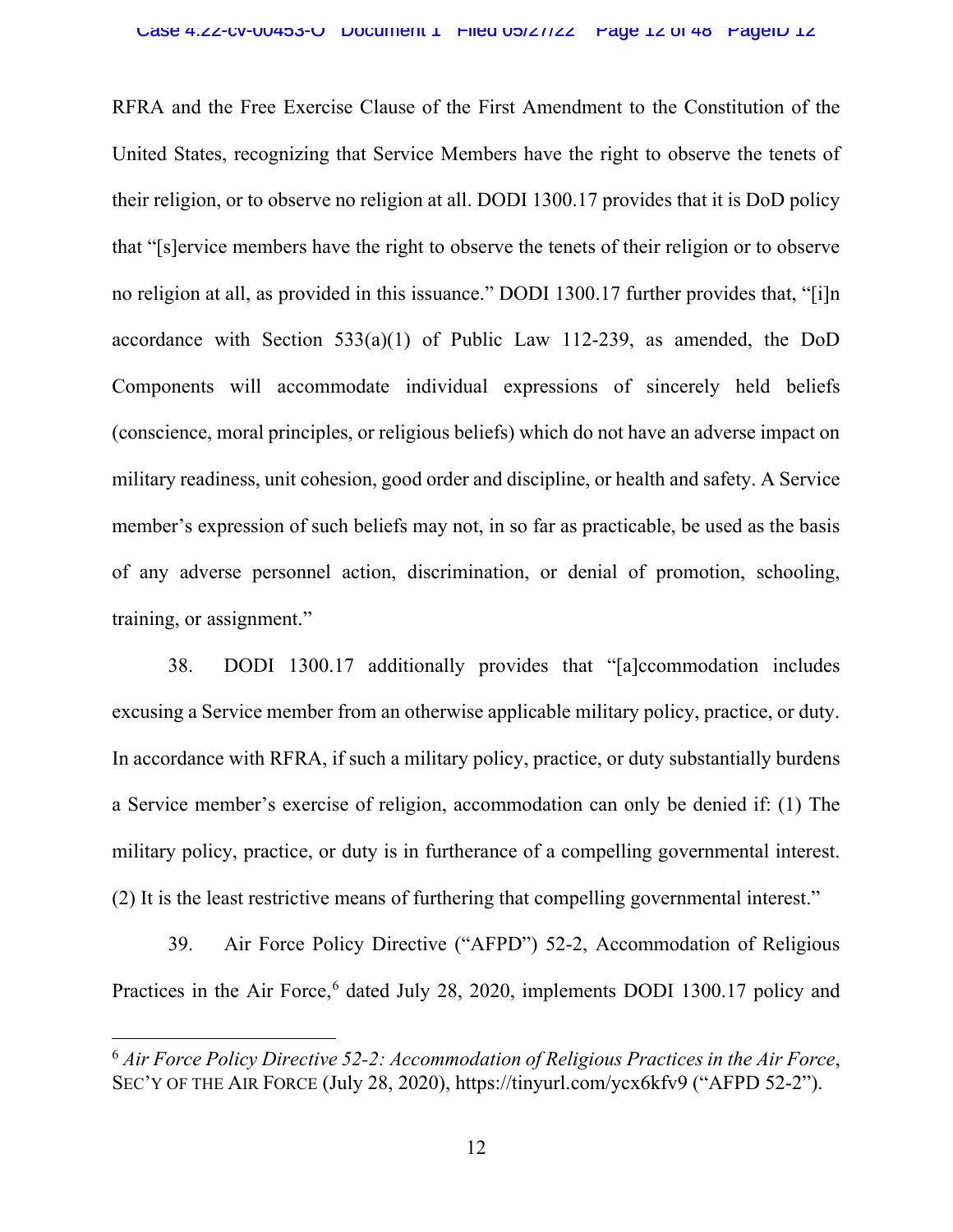guidance for the accommodation of religious practices in the Department of the Air Force. AFPD 52-2 provides that the Air Force "will approve an individual request for accommodation unless the request would have a real (not theoretical) adverse impact on military readiness, unit cohesion, good order, discipline, or public health and safety,"<sup>7</sup> and that "any imposed limitations will employ the least restrictive means possible on expressions of sincerely held beliefs."<sup>8</sup>. The Directive further provides that "[a]n Airman's expression of sincerely held beliefs may not be used as the basis for any adverse personnel action, discrimination, or denial of promotion; and in so far as practicable, may not be used as a basis for making schooling, training, or assignment decisions."9 *Id.* at 1.6.

40. Department of the Air Force Instruction ("DAFI") 52-201, Religious Freedom in the Department of the Air Force,  $10$  dated June 23, 2021, implements AFPD 52-2 and provides policy and guidance for the accommodation of religious practices in the Department of the Air Force. DAFI 52-201 reiterates that an "expression of sincerely held beliefs may not be used as the basis for any adverse personnel action, discrimination, or denial of promotion; and may not be used as a basis for making schooling, training, or assignment decisions."11 It further provides that limitations imposed to achieve a compelling government interest must be the least restrictive means possible, which may

<sup>7</sup> *Id.* at § 1.4.

<sup>8</sup> *Id.* at § 1.3.

<sup>9</sup> *Id.* at § 1.6.

 $10$  Dep't of Air Force Instruction 52-201: Religious Freedom in the Dep't of the Air Force, Sec'y of the Air Force (June 23, 2021),<https://tinyurl.com/5adecs59>("DAFI 52-201"). <sup>11</sup> *Id.* at § 1.3.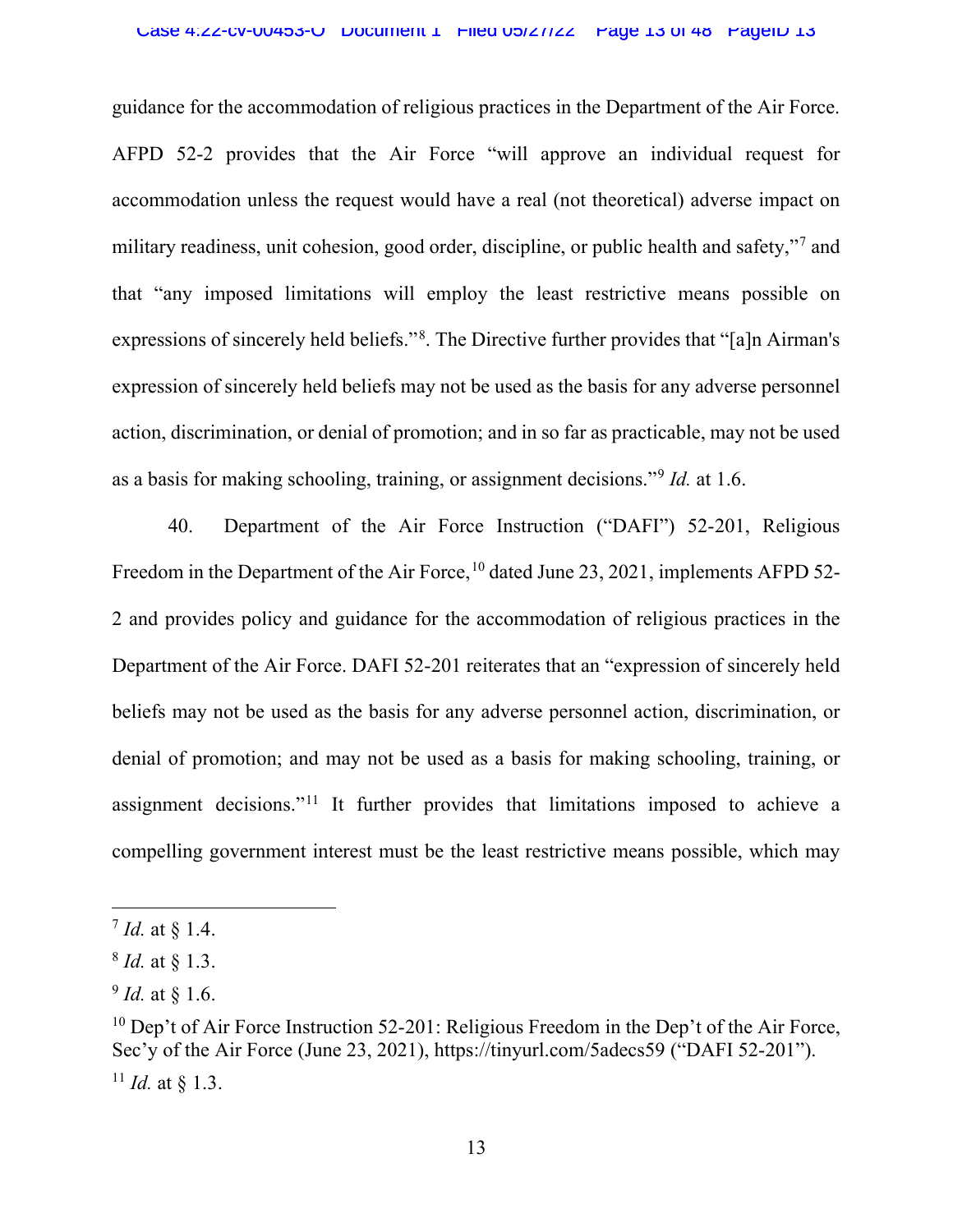include "partial approval, approval with specified conditions, or other means that are less burdensome on the member's religious beliefs."12 When accommodation is not possible, the Air Force may consider "reassignment, reclassification, or voluntary separation."13

# **E. Defendants' Refusal to Grant Religious Exemptions and Retaliation Against Religious Exemption Requests Concerning the COVID-19 Vaccine Mandate**

41. *Lieutenant Colonel Bryan P. Spence.*  Plaintiff Bryan P. Spence is a Lieutenant Colonel in the Air Force, currently serving as an F-16 Instructor Pilot at Naval Air Station Joint Reserve Base Fort Worth in Texas, who resides in Aledo, Texas.

42. Lieutenant Colonel Spence submitted an RAR on October 12, 2021, based on his sincere religious beliefs, which prohibit him from receiving any vaccine which was tested or produced using aborted fetal cell lines.

43. On October 20, 2021, Lieutenant Colonel Spence's commander informed him that noncompliance with immunization requirements could prevent Lieutenant Colonel Spence from being deployed, receiving assignments, or traveling internationally, and could lead to administrative consequences, such as Letters of Admonishment, Letters of Counseling, and Letters of Reprimand, which, if received, would detrimentally impact Lieutenant Colonel Spence's career. Lieutenant Colonel Spence could also face nonjudicial punishment.

<sup>12</sup> *Id.* at § 2.4.

<sup>13</sup> *Id.* at § 2.7.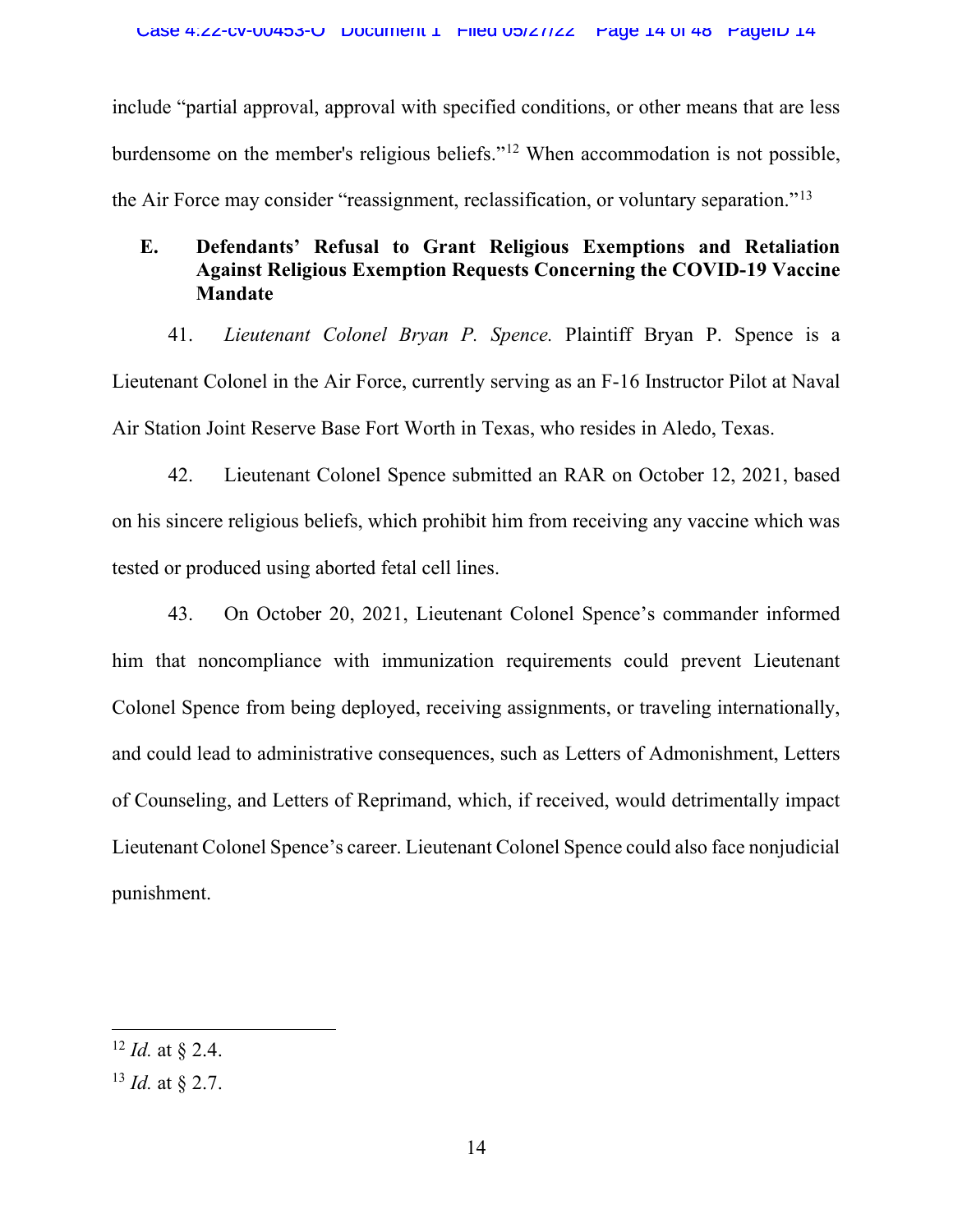44. Lieutenant Colonel Spence may also be placed involuntarily into the Individual Ready Reserves, which would place him in a "no pay-no points" status. This would prevent him from completing his twentieth "Good Year" of military service and prevent him from receiving his retirement despite his 20 years of service in the Air Force.

45. On December 6, 2021, the Commander of the 457th Fighter Squadron, to which Lieutenant Colonel Spence is attached, submitted a memorandum to the Surgeon General of the Air Force affirming that granting Lieutenant Colonel Spence's RAR would have no impact on his ability to carry out his duties at his home station, and that granting his RAR would also have no impact on his ability to carry out his duties at a deployed location unless a COVID-19 vaccination was mandated for deployment. The Commander affirmed that, in the event that a COVID-19 vaccination were mandated for deployment, Lieutenant Colonel Spence would remain vital to mission accomplishment by remaining at his home station and training the second rotation pilots for deployment. Furthermore, he affirmed that granting Lieutenant Colonel Spence's RAR would improve the overall readiness of the squadron due to a persistent shortage of fighter pilots. He also stated that there were less restrictive means of achieving the government's interest than requiring COVID-19 vaccination, and that those means had been effective for the squadron for the preceding 19 months.

46. The Air Force initially denied Lieutenant Colonel Spence's RAR on December 1, 2021. Lieutenant Colonel Spence submitted an appeal to the DAF Surgeon General on December 8, 2021. That appeal remains pending, but Lieutenant Colonel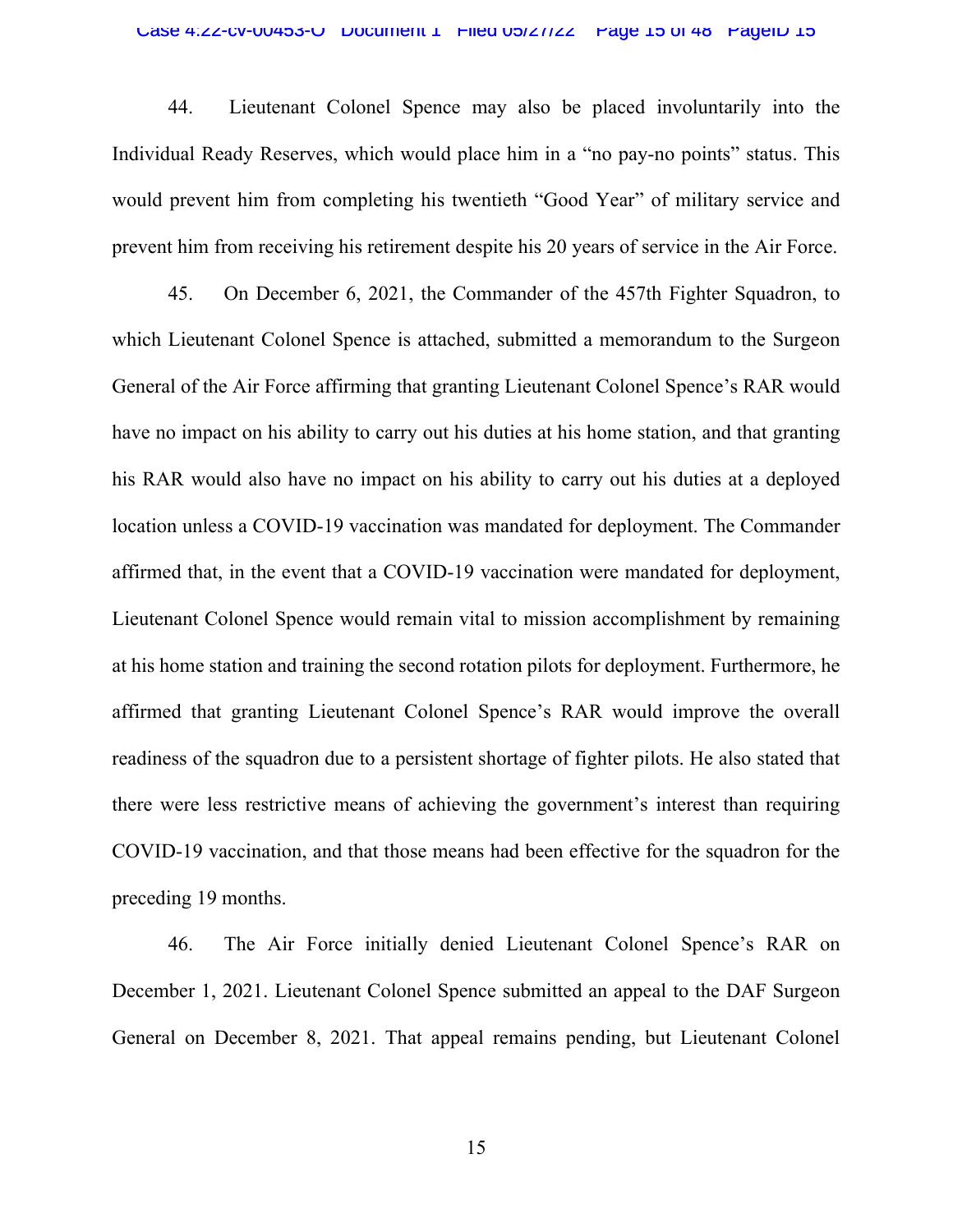Spence anticipates that a denial could be issued any day. Once it does, administrative consequences will swiftly follow.

47. Lieutenant Colonel Spence has been and will continue to be adversely affected both personally and professionally by Defendants' refusal to grant him a religious exemption to the Vaccine Mandate.

48. *Lieutenant Colonel Tyler W. Stef.* Plaintiff Tyler W. Stef is a Lieutenant Colonel in the Air Force, currently stationed at Sheppard Air Force Base in Wichita Falls, Texas. Lieutenant Colonel Stef was scheduled to complete Pilot Instructor Training at Sheppard, but he has been prohibited from completing that training due to his unvaccinated status. Now, instead of completing training that Lieutenant Colonel Stef has been scheduled to attend for over two years, he is performing scheduling duties which would normally be performed by an officer well below his rank. He does not even have a job title.

49. Although Lieutenant Colonel Stef received COVID-19 antibody test results, documenting that he has overwhelming antibodies to the COVID-19 virus, he cannot receive an exemption from the Vaccine Mandate based on his natural immunity.

50. On September 8, 2021, Lieutenant Colonel Stef, who was then stationed at Nellis Air Force Base in Nevada, informed his Commander that he would seek an RAR to the COVID-19 vaccine mandate. His Commander stated he would support and recommend approval of the RAR.

51. On September 15, 2021, Lieutenant Colonel Stef's commander informed him that noncompliance with immunization requirements could prevent Lieutenant Colonel Spence from being deployed, receiving assignments, or traveling internationally, and could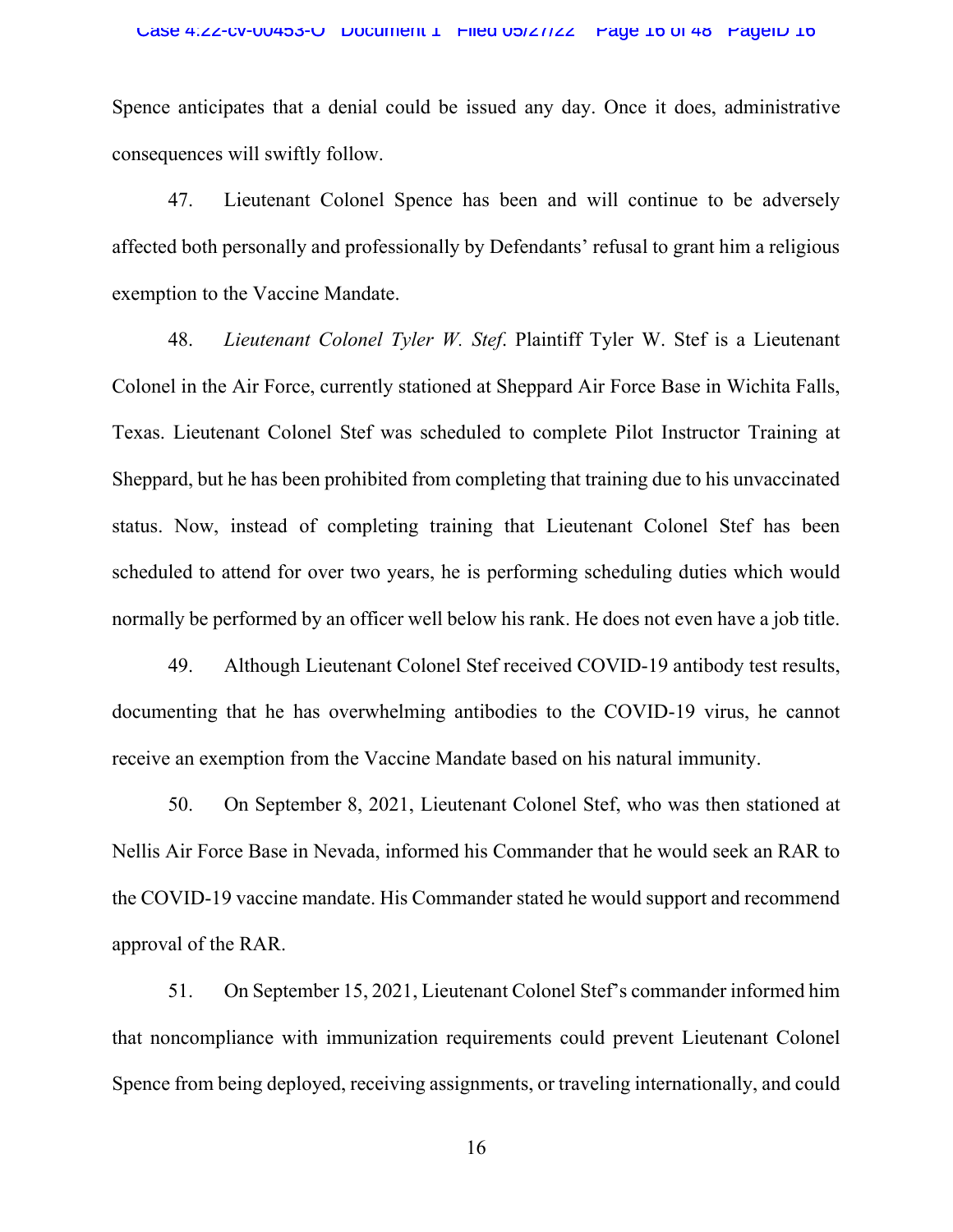lead to administrative consequences, such as Letters of Admonishment, Letters of Counseling, and Letters of Reprimand, which, if received, would detrimentally impact Lieutenant Colonel Stef's career. Lieutenant Colonel Stef could also face nonjudicial punishment.

52. On September 21, 2021, Lieutenant Colonel Stef's commander issued a memorandum for all review authorities determining that there was not a compelling government interest to disapprove Lieutenant Colonel Stef's RAR and that there were less restrictive means available, such as mask wearing and social distancing.

53. Lieutenant Colonel Stef submitted an RAR on September 22, 2021, based on his sincere religious beliefs, but after traveling to his current duty station at Sheppard Air Force Base in Texas, where he began Pilot Instructor Training at Sheppard to become qualified as an instructor pilot, he learned that the RAR was never processed.

54. On October 20, 2021, Lieutenant Colonel Stef was removed from Pilot Instructor Training and placed on Administrative Hold due to his unvaccinated status while seeking an exemption.

55. On November 2, 2021, Lieutenant Colonel Stef submitted his original RAR documents to his commander at Sheppard, and on November 7, 2021, he updated that RAR to include a memo requesting that he be exempt from all vaccines and medicines produced or developed using or containing fetal cell lines or mRNA technology, based on his sincere religious beliefs prohibiting him from receiving vaccines developed using aborted fetal cell lines or mRNA technology, which technology he believes usurps God's creation of the human genome.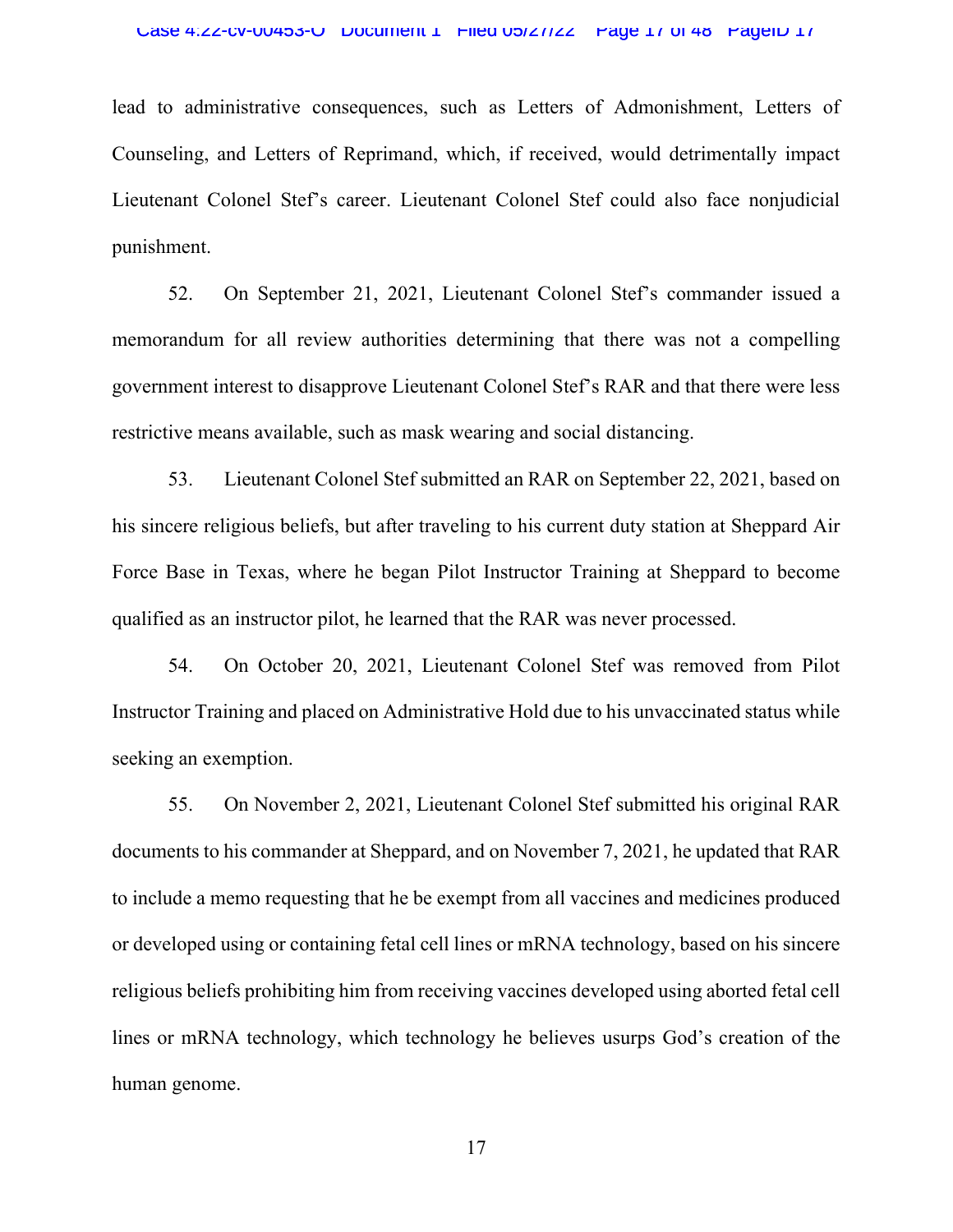56. On February 9, 2022, the Air Force issued its initial denial of Lieutenant Colonel Stef's RAR. Lieutenant Colonel Stef appealed the denial of his RAR on February 14, 2022, and on March 21, 2022, that appeal was denied.

57. Defendants have also pursued meritless disciplinary action against Lieutenant Colonel Stef for seeking a medical exemption to the vaccine mandate. Given Defendants' pervasive discriminatory treatment of Lieutenant Colonel Stef and others who sought religious accommodations to the COVID-19 Vaccine Mandate, it appears this disciplinary action was motivated by a desire to take retaliatory action against Lieutenant Colonel Stef for seeking a religious accommodation. On information and belief, Plaintiffs allege that the disciplinary action was so motivated.

58. Due to a history of severe adverse reactions to vaccines in his family, which has included the hospitalization of two of his daughters, Lieutenant Colonel Stef sought allergy testing from Dr. Alfred Johnson, a doctor whom other servicemembers had used for allergy testing. On January 14, 2022, Lieutenant Colonel Stef received results showing he tested positive for having a reaction to polyethylene and polysorbate, which are ingredients in the COVID-19 vaccines.

59. Based on those test results, the Air Force approved a 365-day medical exemption. Lieutenant Colonel Stef then scheduled his training to resume on February 8, 2022. But on February 7, 2022, Lieutenant Colonel Stef learned he had been grounded from flying and again placed on an Administrative Hold, with no explanation.

60. On February 10, 2022, Lieutenant Colonel Stef's commander informed him that he was under a Commander Directed Investigation ("CDI") alleging that he had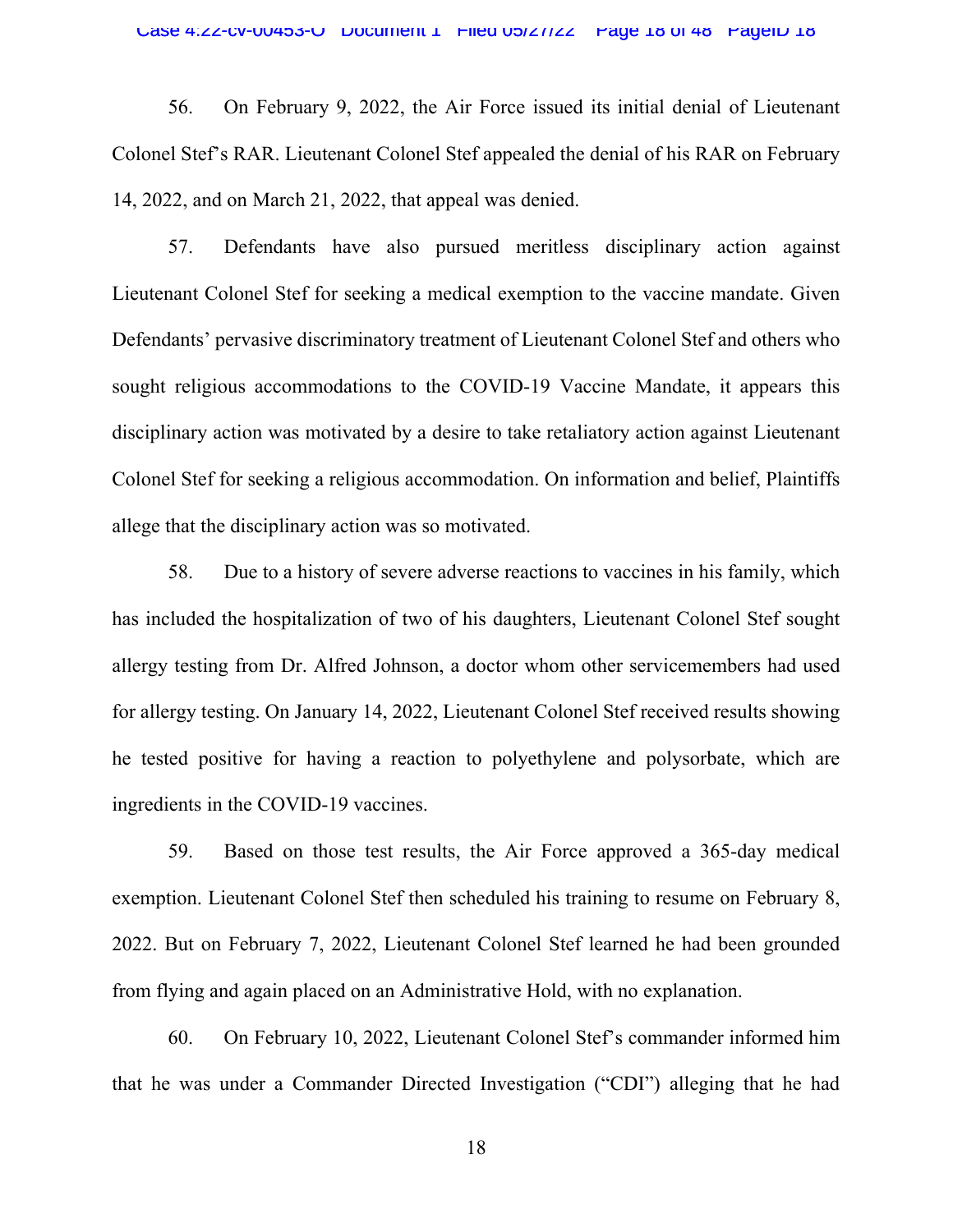feigned an allergy to the COVID-19 vaccine for the purpose of avoiding the vaccine mandate. These allegations are completely false. Lieutenant Colonel Stef had met with a licensed physician consulted by other servicemembers and whose services Lieutenant Colonel Stef understands have been covered for Reservists by a DoD insurance network.

61. In February 2022, Lieutenant Colonel Stef met with a board-certified allergist, Dr. Matt Morgan, and received confirmatory test results again reflecting that he had a reaction to polyethylene and polysorbate. On March 23, 2022, Lieutenant Colonel Stef had a phone interview with an Air Force allergist to determine whether he had an allergy to the COVID-19 vaccines. Lieutenant Colonel Stef informed him about the confirmatory test results from Dr. Morgan, and the Air Force allergist asked him to submit those as part of his Air Force medical records. Lieutenant Colonel Stef did so on or about March 28, 2022.

62. On March 28, 2022, Lieutenant Colonel Stef was given heavily redacted results of the CDI. Those results stated that he submitted a false official statement by submitting a record of testing from Dr. Alfred Johnson, D.O.; attempted to disobey a lawful order to receive the mandatory COVID-19 vaccine; and committed an overt act by negligently feigning an allergy to components of the COVID-19 vaccine without proper medical testing or approval. Lieutenant Colonel Stef responded to the results of the CDI on April 11, 2022.

63. On April 7, 2022, a military doctor confirmed that the confirmatory test results performed by Dr. Morgan were accomplished according to standard allergist care. Lieutenant Colonel Stef and the military doctor collectively decided to schedule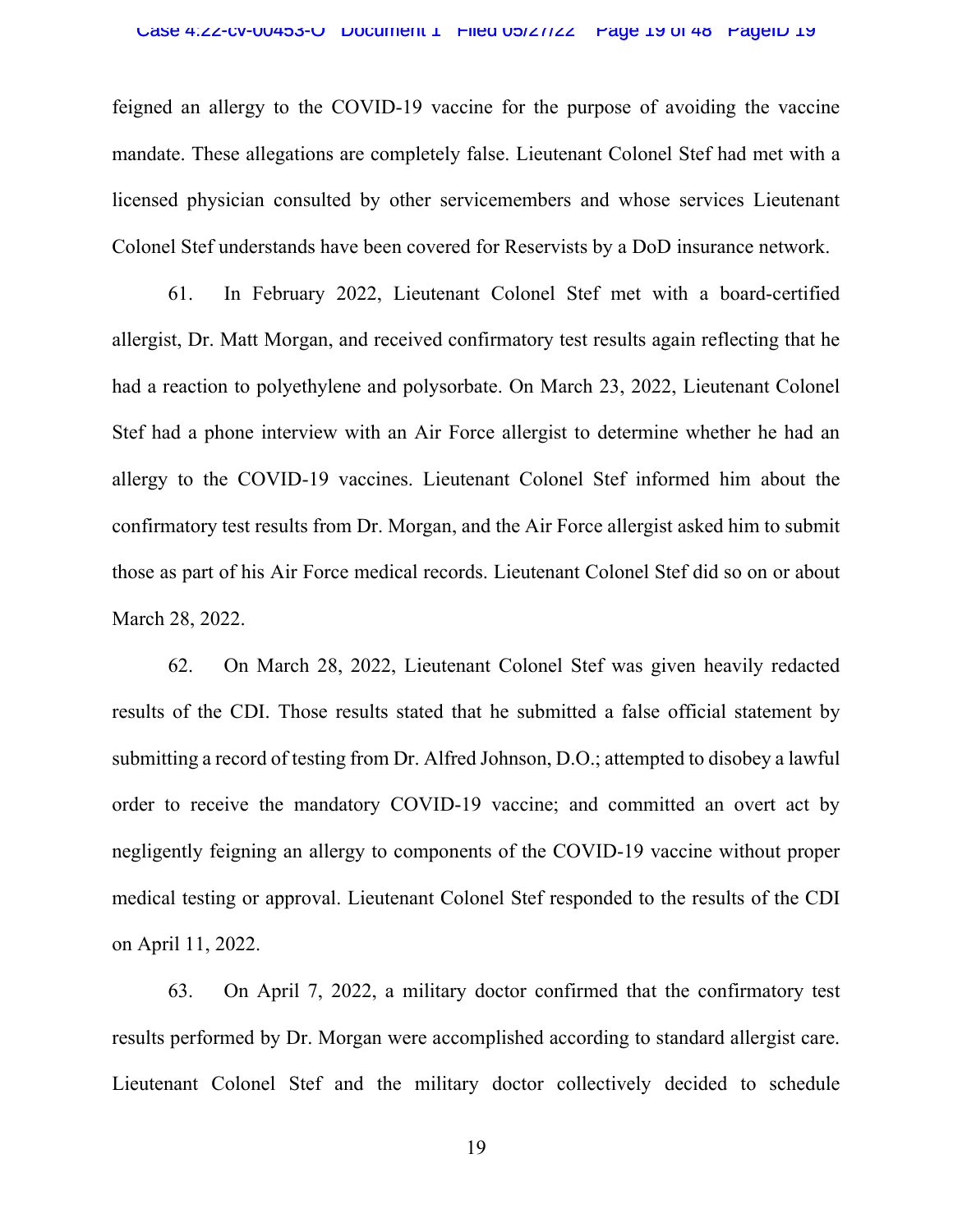confirmatory in-person allergy testing at a military medical facility in San Antonio for May 12 and 13, 2022.

64. On May 2, 2022, Lieutenant Colonel Stef was given a Letter of Admonishment ("LOA") from his wing commander for seeing Dr. Johnson for allergy testing; the Air Force now claims Dr. Johnson is illegitimate. The LOA claimed Lieutenant Colonel Stef had seen Dr. Johnson in an attempt to disobey the direct order to receive the COVID-19 vaccine.

65. On May 11, 2022, Lieutenant Colonel Stef took a third allergy test at a San Antonio military facility. While he had responses to polyethylene, the allergist there determined that he was not allergic and recommended he return the following day to receive the Pfizer vaccine with a 4-hour observation period post vaccine administration.

66. On May 13, 2022, under extreme duress, Lieutenant Colonel Stef informed the San Antonio military allergist that he would consider receiving the Johnson & Johnson vaccine. Doing so would have violated his religious beliefs, but he felt he must do so to continue to provide for his family.

67. Ultimately, Lieutenant Colonel Stef decided to stay true to his religious convictions and did not receive the COVID-19 vaccine. He faces the threat of ongoing disciplinary action due to that decision.

68. Lieutenant Colonel Stef has been and will continue to be adversely affected both personally and professionally by Defendants' refusal to grant him a religious exemption to the Vaccine Mandate.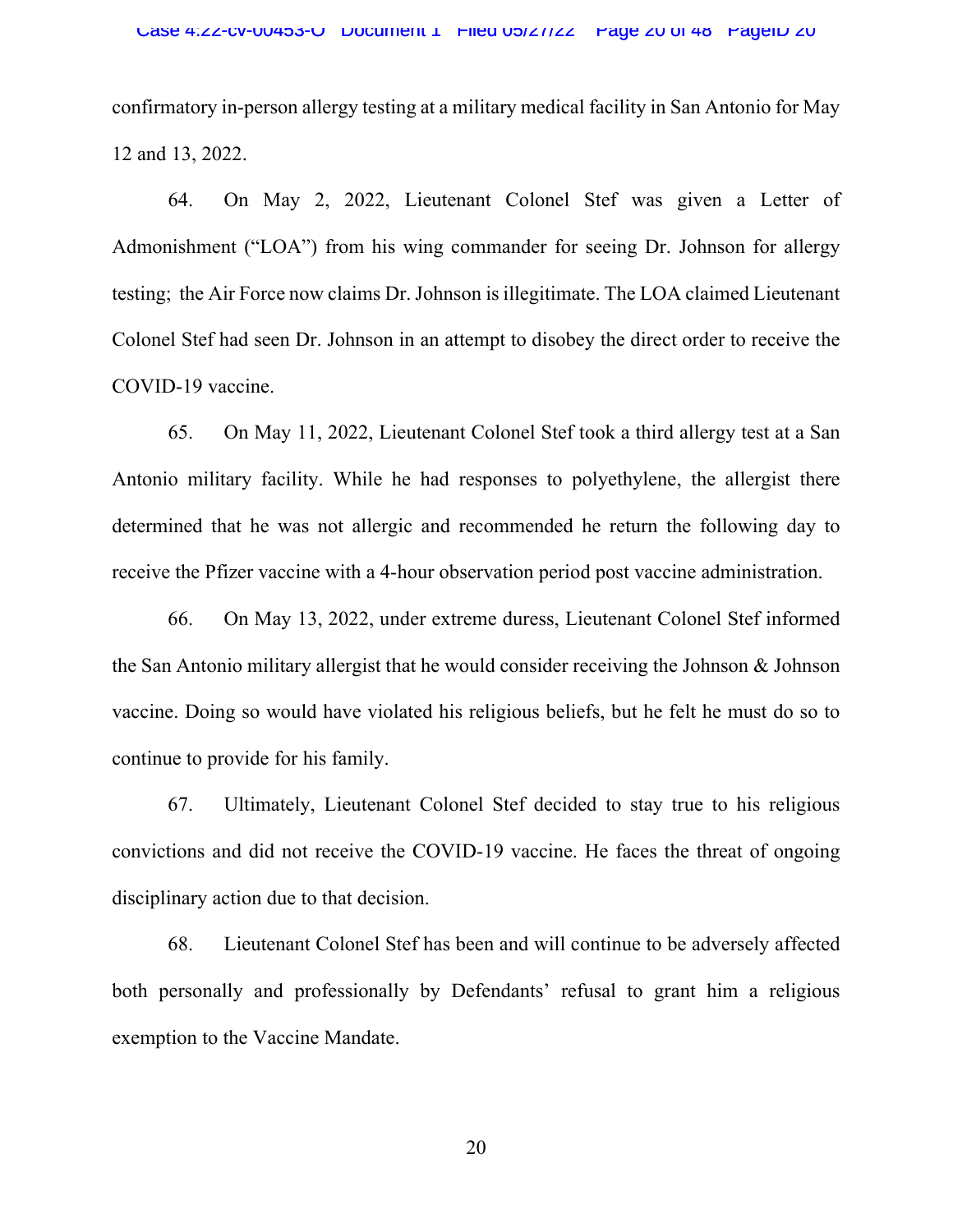69. *Major Ryan Corcoran*. Plaintiff Ryan Corcoran is a Major in the Air Force, currently serving as Individual Mobilization Augmentee to the Deputy Chief Regional Analysis Branch assigned to the Ramstein Air Force Base in Germany.

70. From March 2020 until most recently, Major Corcoran's job duties included classified intelligence review and providing analysis to his command. His assigned duty station has remained Ramstein Air Force Base, and he has performed his duties remotely from Kelly Air Force Base in San Antonio, Texas in order to support his assigned unit's mission.

71. On October 24, 2021, Major Corcoran submitted an RAR to be exempted from the COVID-19 vaccine requirement.

72. In his RAR, Major Corcoran explained his sincerely held religious objection to receiving medication that was developed with the aid of aborted fetal cells. He explained his sincere belief that his body is a temple to the Lord, and that he must refrain from injecting substances into it that might compromise his body.

73. On March 2, 2022, Major Corcoran received the initial denial of his RAR.

74. Major Corcoran's commander has indicated that the Air Force will process a Letter of Reprimand against him and that it will be delivered to his file soon. This could have a detrimental effect on both his career and retirement.

75. Major Corcoran has been and will continue to be adversely affected both personally and professionally by Defendants' refusal to grant him a religious exemption to the Vaccine Mandate.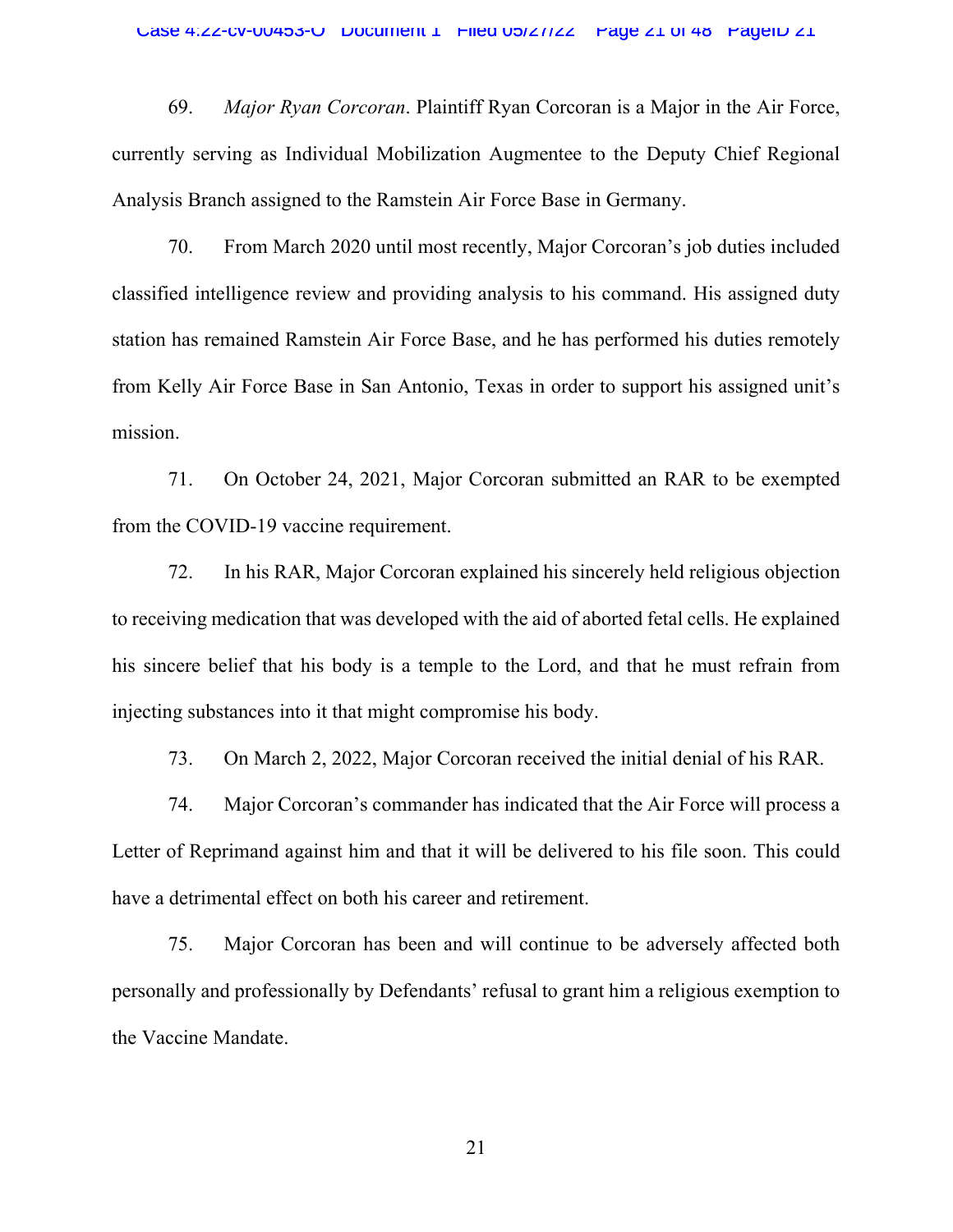76. *Lieutenant Mitchell B. Pike*. Plaintiff Mitchell B. Pike is a First Lieutenant in the Air Force, currently serving as an F-16 Fighter Pilot stationed at Holloman Air Force Base in Alamogordo, New Mexico.

77. After completing his F-16 initial qualification training in September 2022, he will be joining his home reserve unit at Naval Air Station Joint Reserve Base, Fort Worth, Texas for permanent duty.

78. On October 12, 2021, Lieutenant Pike submitted an RAR to be exempted from the Air Force's COVID-19 vaccine requirement. In his RAR, he explained that 1) he is a Christian, 2) abortion conflicts with his sincerely held religious beliefs, 3) he believes his body is a temple of the Holy Spirit, and 4) abstaining from the COVID vaccination prevents evil from entering his life. He is willing to comply with less burdensome and less restrictive protective measures than taking the COVID-19 vaccine. He is open to any number of accommodations, including testing and masking.

79. On October 14, 2021, he was counseled by his commander that noncompliance with immunization requirements would preclude me from attending F-16 initial qualification training. However, nearly three months later, he was able to initially participate in the training due to a 365-day medical exemption he received in January of 2022 for being allergic to two ingredients that are present in the COVID-19 vaccines.

80. As a result, he participated in initial qualification training until April 6, 2022. At that time, his training manager informed him that he had to call the immunology department at Lackland Joint Air Force Base in San Antonio, Texas, about the validity of his medical exemption due to a vaccine allergy. When he spoke with that department, he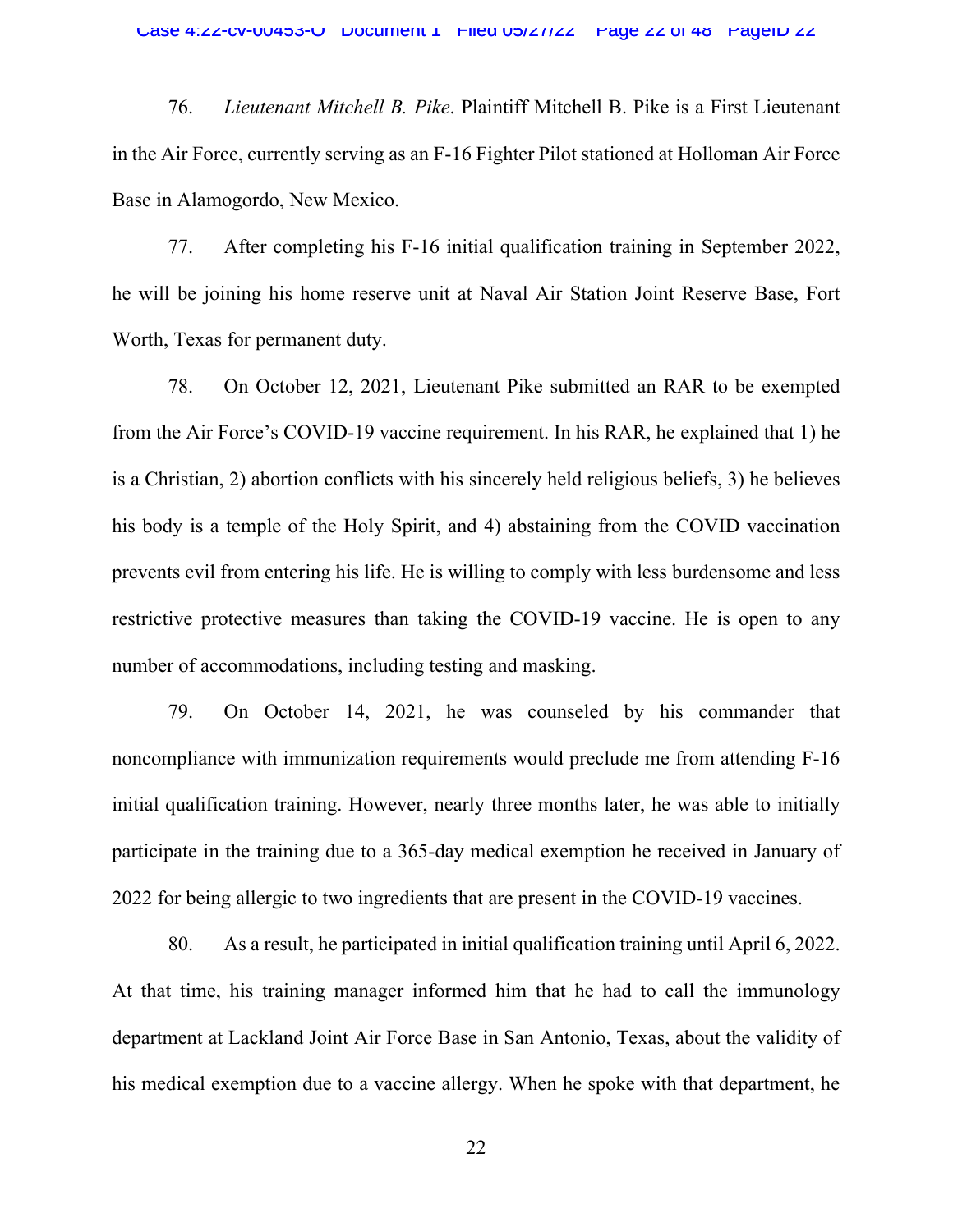was told that the allergy test he received was insufficient and that his medical exemption was being revoked.

81. Lieutenant Pike received the initial denial of his RAR on January 7, 2022.

82. Lieutenant Pike received his medical exemption on January 10, 2022, which was three days after his RAR was denied. Because he received his medical exemption around the same time his RAR was denied, his training manager told him that he could enter initial qualification training without submitting his RAR appeal.

83. After his medical exemption was pulled and he was removed from initial qualification training, Lieutenant Pike submitted his appeal to the Air Force Surgeon General on April 6, 2022.

84. On May 18, 2022, he received official notice via telephone that his appeal was denied. He was given five days to receive a COVID-19 vaccine.

85. Because Lieutenant Pike did not get vaccinated by the close of business on Monday, May 23, 2022, he will soon receive adverse administrative action and could receive nonjudicial punishment after that. He expects to receive an LOR for not getting vaccinated because another student at Holloman received an LOR for refusing vaccination. Any administrative action or nonjudicial punishment will undoubtedly have a harmful effect on his career. To start, he has wanted to be an Air Force pilot since he was five years old. His father was an Air Force pilot, and he has always wanted to follow in his footsteps. He is currently three years into his training. However, last year, he had an episode of kidney stones and received a rare waiver that allows him to continue flying. That waiver expires in November of 2024. Every day that he does not train threatens his ability to become a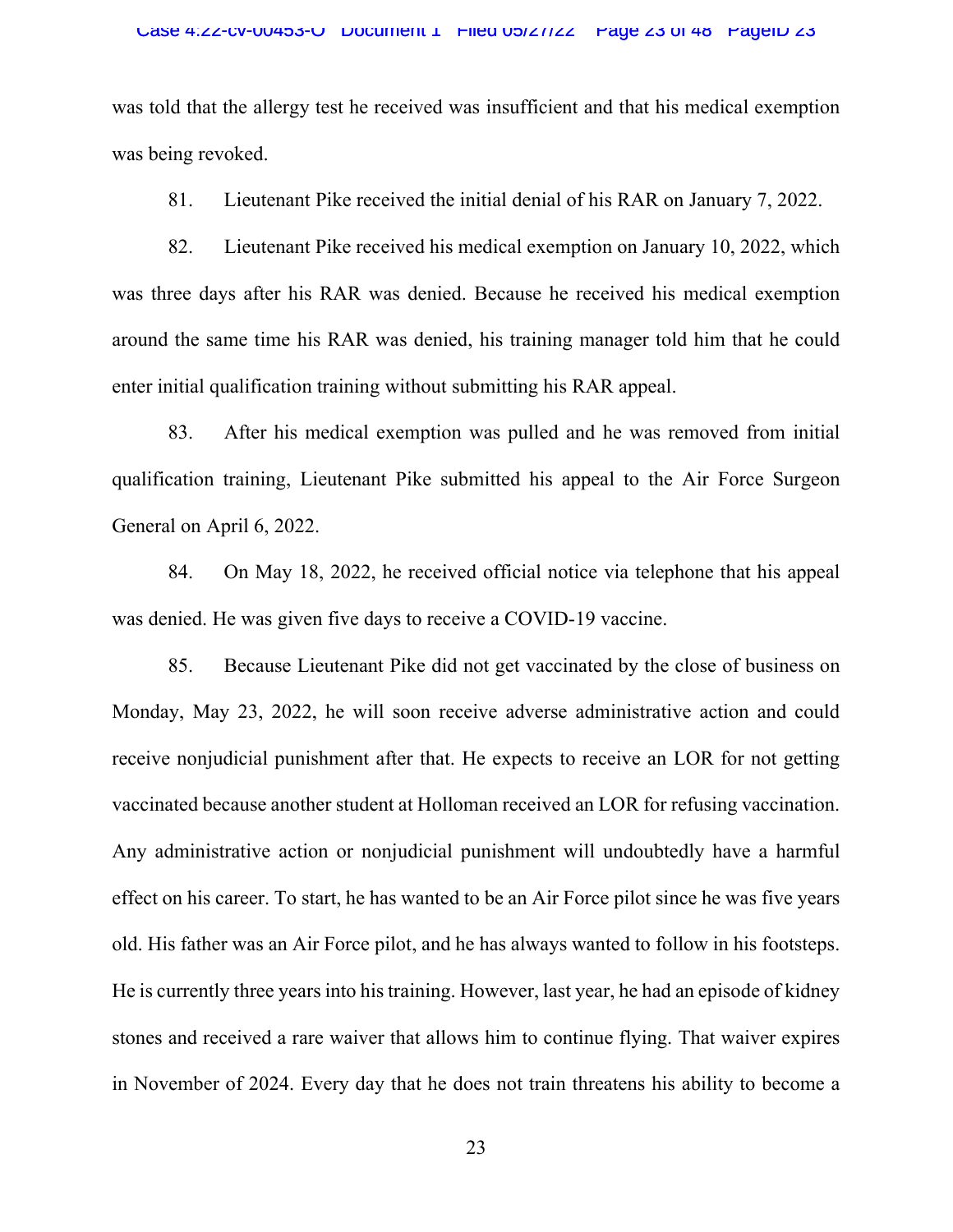fighter pilot. If that waiver expires without his training being complete, then he may never be able to complete my path to becoming a fighter pilot. There is no amount of money that can rectify that situation, and the substantial likelihood of that harm increases with each day.

86. Lieutenant Pike has been and will continue to be adversely affected both personally and professionally by Defendants' refusal to grant him a religious exemption to the Vaccine Mandate.

87. *Major Steven R. Haynes*. Plaintiff Steven R. Haynes is a Major in the Air Force, currently serving as an Assistant Flight Commander/Instructor Pilot assigned to the 5th Flying Training Squadron at Vance Air Force Base in Enid, Oklahoma.

88. On October 12, 2021, Major Haynes submitted an RAR to be exempted from the Air Force's COVID-19 vaccine requirement. In this request, he explained his belief that the COVID-19 vaccines contain unclean things forbidden by God, and he believes that receiving the COVID-19 vaccines would violate his body as a temple of the Holy Spirit.

89. As a requirement of the RAR process, on September 8, 2021, and October 4, 2021, he was interviewed by the Vance Air Force Base chaplain regarding his sincerely held religious beliefs. On October 4, 2021, the chaplain determined that his religious beliefs were sincere and that his beliefs would be substantially burdened if he was required to take a COVID-19 vaccine.

90. As an additional requirement of the RAR process, on September 29, 2021, Major Haynes was counseled by Major Alyssa Turner, USAF, NC, Aeromedical Nurse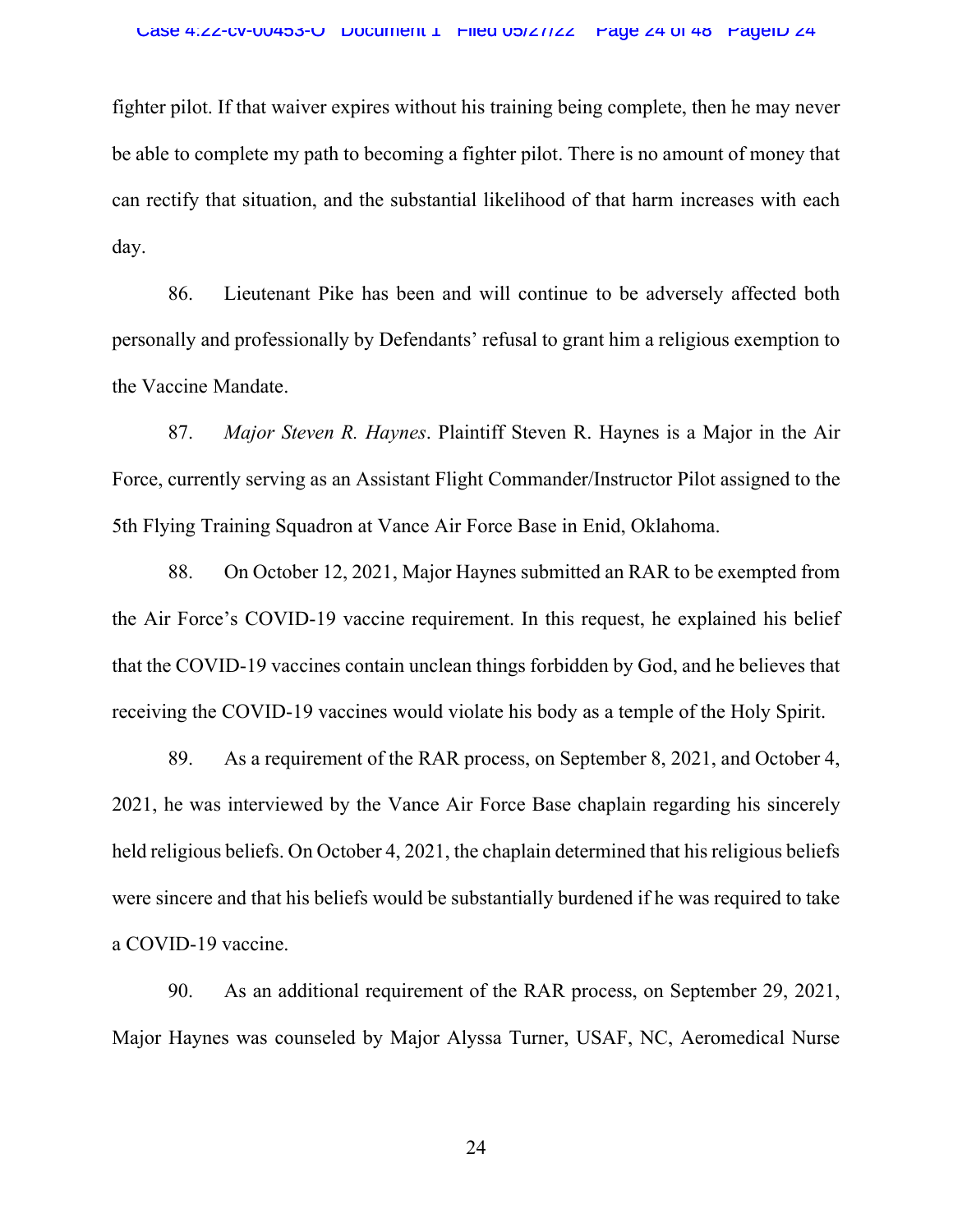Practitioner, Vance Air Force Base, about the risks of not being vaccinated and becoming ill with COVID-19.

91. Currently, Major Haynes expects a Letter of Reprimand any day for not receiving the COVID-19 vaccine. The Letter of Reprimand will likely have a negative impact on his record that is likely to go before a Promotion Board in June for consideration of the rank of Lieutenant Colonel. If Major Haynes were to receive a Letter of Reprimand at this time, an Unfavorable Information File would be established within his official record containing the Letter of Reprimand, and he most likely will not be promoted.

92. Since declining to receive the vaccine, Major Haynes has been suspended from aviation and his role as an Instructor Pilot.

93. Major Haynes received the initial denial of his RAR on January 9, 2022.

94. On January 14, 2022, he submitted his appeal to the DAF Surgeon General. In his appeal, he explained that he has personally recovered from the SARS-COV-2 virus (a mild case with no lasting effects), as evidenced by two serological tests taken one year apart, dated October 20, 2020 and October 12, 2021.

95. On March 31, 2022, his appeal was denied. On April 15, 2022, Lieutenant Colonel Marcus D. Hutson, Commander 5th Flying Training Squadron, ordered him to receive an initial dose of a COVID-19 vaccine and provide proof of same by April 20, 2022.

96. As a result of not taking the vaccine, on April 21, 2022, Major Haynes was suspended from aviation service and his flight incentive pay and duties were suspended.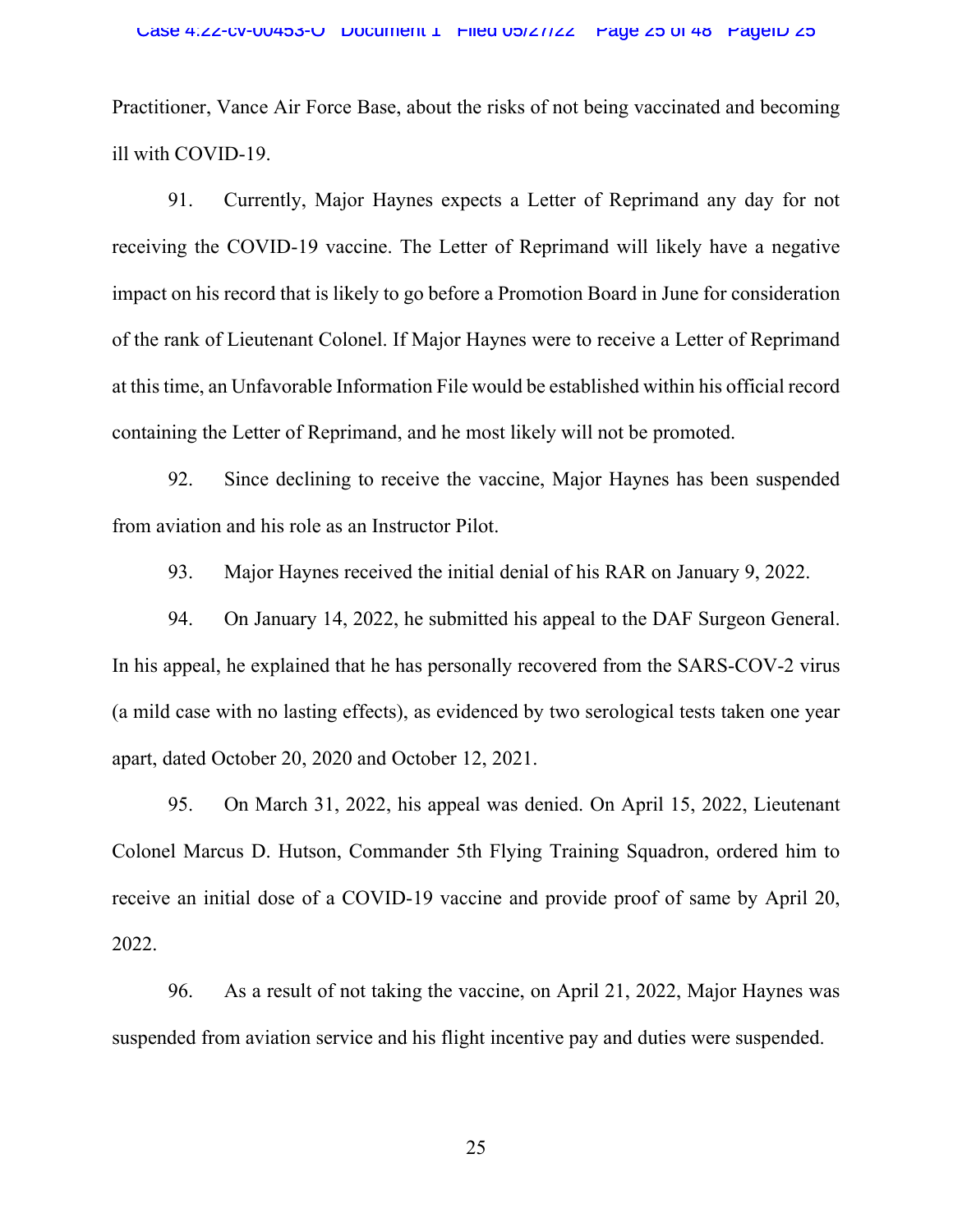97. Major Haynes has been and will continue to be adversely affected both personally and professionally by Defendants' refusal to grant him a religious exemption to the Vaccine Mandate.

98. *Lieutenant Colonel Andrew Grieb*. Plaintiff Andrew Grieb is a Lieutenant Colonel in the Air Force, currently serving as a T-6 Instructor/Evaluator Pilot in the 5th Flight Training Squadron at Vance Air Force Base in Enid, Oklahoma.

99. On October 1, 2021, Lieutenant Colonel Grieb submitted an RAR to be exempted from the COVID-19 vaccine requirement. In his RAR, he explained that he is a Christian and a member of the Roman Catholic Church, that he believes his body is a temple to the Holy Spirit, that life is sacred at all stages (starting at conception), and that using a vaccine that was tested using aborted fetal cells is repugnant to his religion.

100. As a requirement of the RAR process, on October 13, 2021, he was interviewed by the Vance Air Force base chaplain regarding his sincerely held religious beliefs. On October 14, 2021, the chaplain determined that his religious beliefs were sincere and that his beliefs would be substantially burdened if he was required to take a COVID-19 vaccine.

101. On October 1, 2021, he was counseled by his commander, and his commander's memorandum stated that, "...noncompliance with immunization requirements may adversely affect assignment, international travel, or result in other administrative consequences." "Administrative consequences" include written counseling and administrative separation, which, if received, would detrimentally impact his career.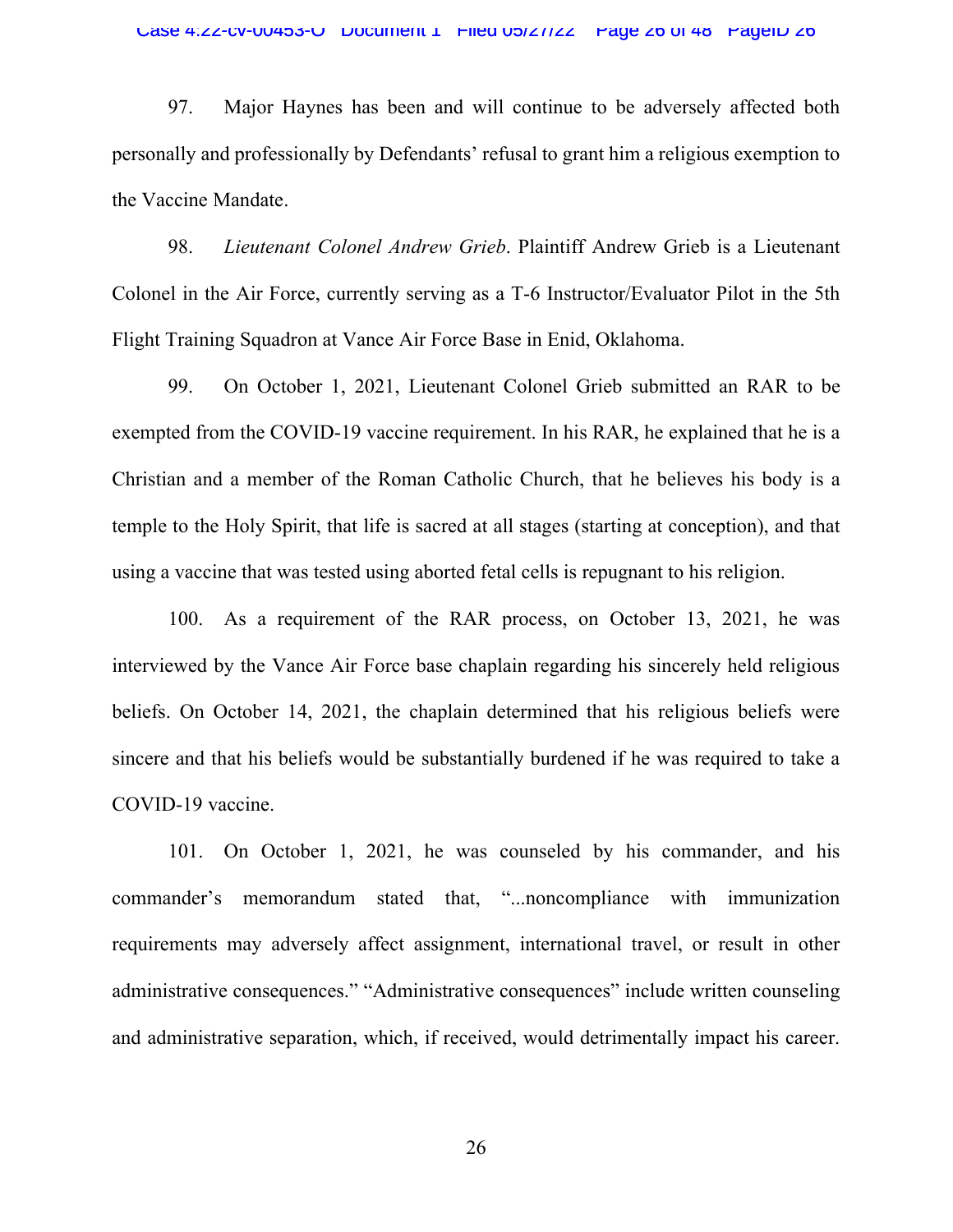Noncompliance could also result in nonjudicial punishment under Article 15 of the Uniform Code of Military Justice.

102. On January 13, 2022, Lieutenant Colonel Grieb received an initial denial Memorandum stating that Lieutenant General Scobee, the Air Force Reserve Command Commander had denied his RAR and that he had until January 15, 2022 to appeal or receive his vaccination within 5 days.

103. Lieutenant Colonel Grieb appealed the initial denial on January 15, 2022.

104. After he submitted his appeal, there have been increases in restrictions to the duty he is allowed to perform. As of March 2022, unvaccinated members of his squadron are no longer allowed to perform temporary duty assignments, despite the fact that they have been traveling off station to accomplish necessary training flight operations for the past 24 months without issue.

105. As of March 22, 2022, extended Active-Duty Orders for unvaccinated reservists have been severely limited in Lieutenant Colonel Grieb's squadron. He is no longer being permitted to serve on additional active-duty tours of over 30 days due to his unvaccinated status, which is discriminatory treatment because orders longer than 30 days include additional special pays and benefits that he will not receive if he performs duty for 29 days.

106. On April 28, 2022, Lieutenant Colonel Grieb's appeal was denied, and he was given until May 3, 2022, to receive a COVID-19 vaccine.

107. Without immediate relief, he is facing an imminent issuance of an LOR, which will negatively impact his discharge characterization. The stress, mental, and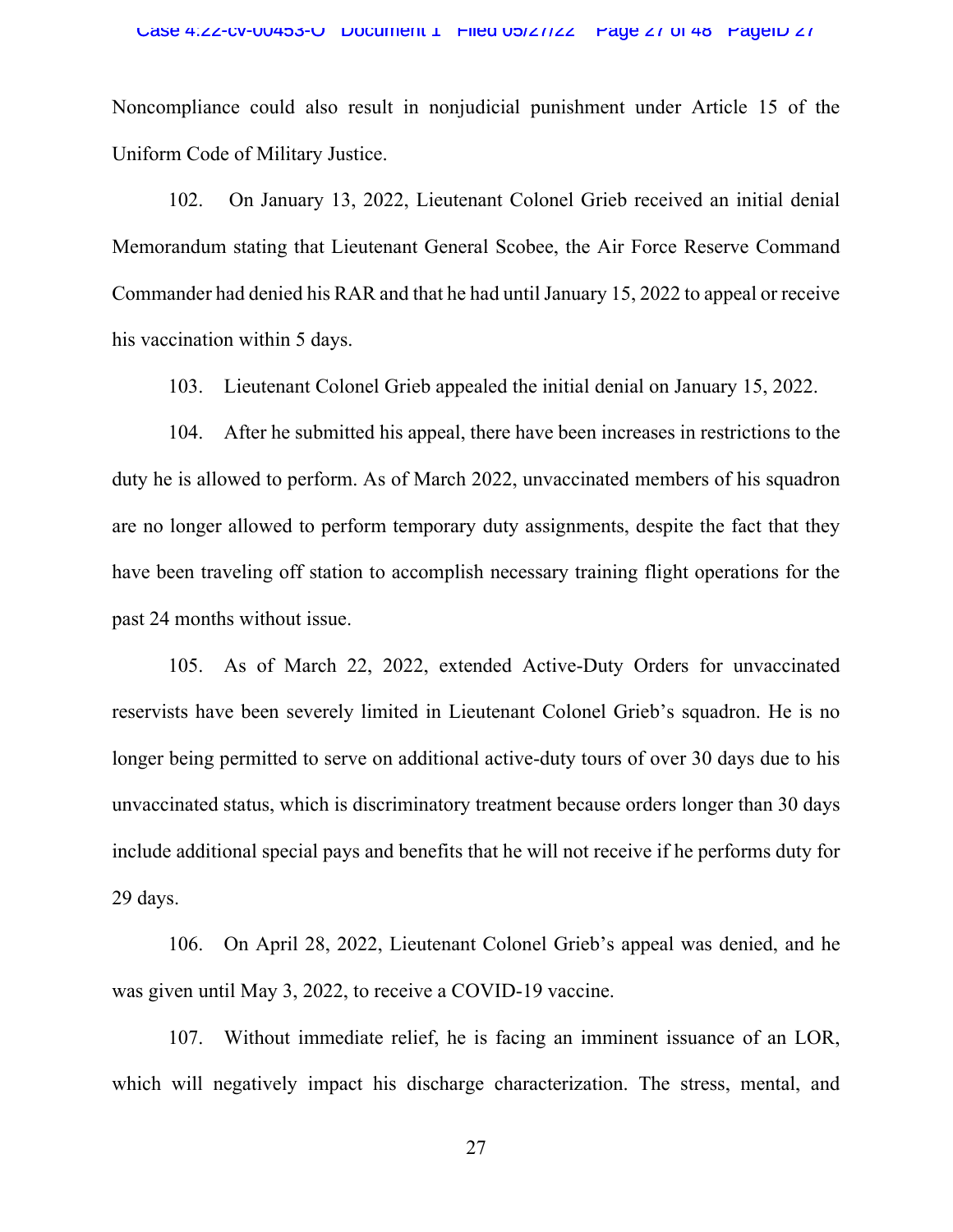emotional harm to his family increases every day. And being forced to choose between tarnishing his nearly two-and-a-half-decade career or violating his sincerely held religious beliefs in order to provide for his family is a harm that cannot be repaired with money.

108. Lieutenant Colonel Grieb has been and will continue to be adversely affected both personally and professionally by Defendants' refusal to grant him a religious exemption to the Vaccine Mandate.

109. *Major Danielle A. Runyan*. Plaintiff Danielle A. Runyan is a Major in the Air Force, currently serving as an Assistant Staff Judge Advocate to 8th Air Force in Louisiana.

110. Her place of civilian employment is in Texas, and she will become a Texas resident in June 2022.

111. On October 28, 2021, Major Runyan submitted an RAR to be exempted from the Air Force's COVID-19 vaccine requirement. In her RAR, she explained that she had a sincerely held religious belief that would be substantially burdened by taking the COVID-19 vaccine.

112. On November 1, 2021, she was counseled by her supervisor that noncompliance with immunization requirements may adversely affect readiness for deployment, assignment, international travel, or result in other administrative consequences. "Administrative consequences" include written counseling and administrative separation, which, if received, would detrimentally impact her career. Noncompliance could also result in nonjudicial punishment under Article 15 of the Uniform Code of Military Justice. This is where the commander offers to issue a service member punishment subject to the member's consent to be tried exclusively by the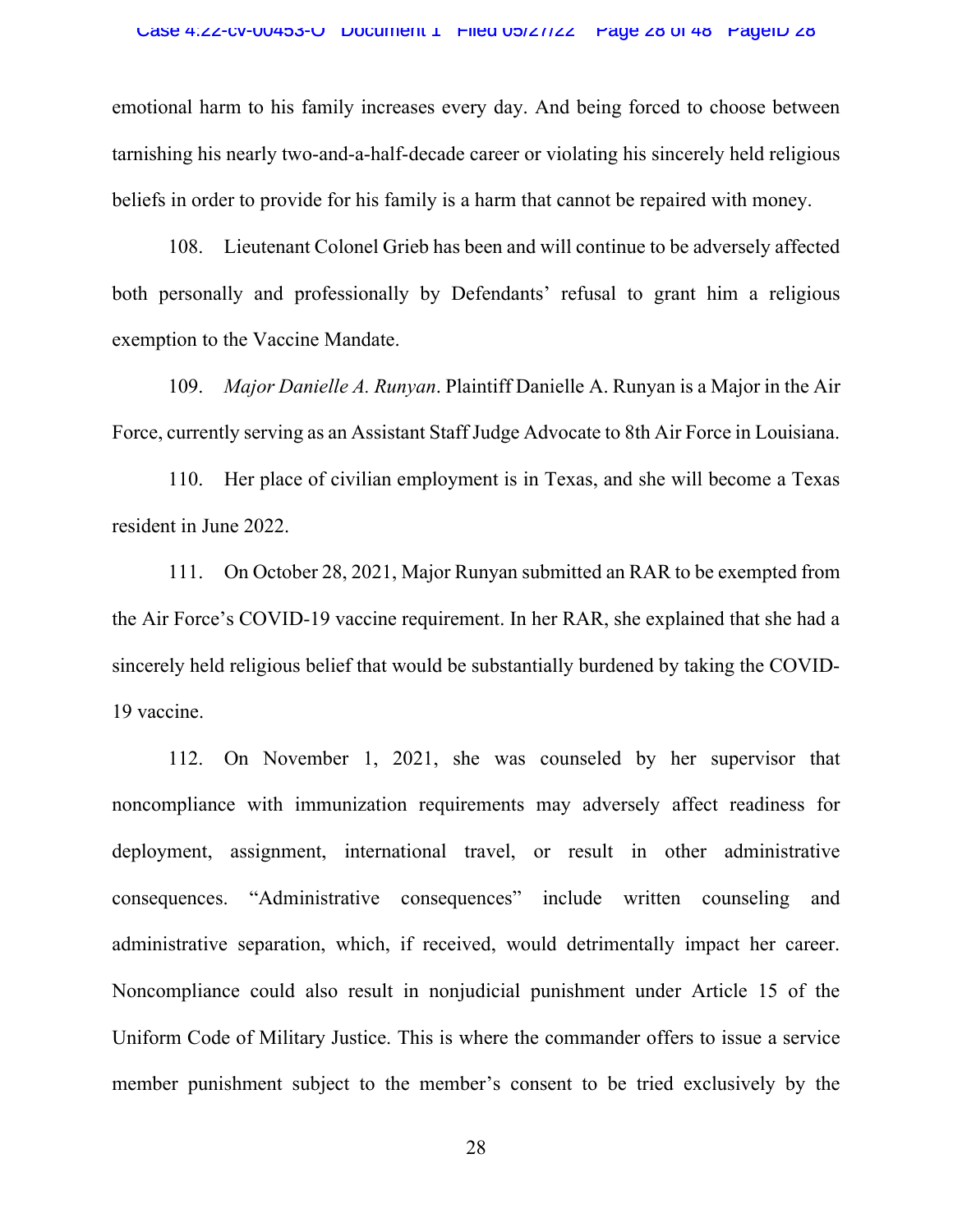commander. As part of this process, alternatively, the member could turn down this offer and elect to be tried by court-martial.

113. Since Major Runyan received the initial denial of her RAR on April 29, 2022, and submitted her appeal on May 4, 2022, several adverse actions, such as administrative separation and reduced pay, could happen within a matter of days. Pursuant to Department of the Air Force Instruction 52-201, Religious Freedom in the Department of the Air Force, dated June 23, 2021, paragraph 2.10, she expects to receive her appeal denial no later than June 10, 2022. That paragraph specifically states that "[a]ppeal of a disapproved religious accommodation request must be resolved no later than 30 business days following the member's written notification of intent to appeal to the next higher decision authority in the chain of command."

114. On Friday, April 29, 2022, Major Runyan's supervisor told her that her appeal of the initial denial of a religious exemption was denied. She was also issued an April 29, 2022, order requiring her to either get vaccinated within five days or appeal the initial denial of her RAR. Major Runyan submitted an appeal on May 4, 2022.

115. Without judicial intervention, Major Runyan's career will be over once she receives administrative action, which could happen in a matter of days. She will lose the opportunity to promote to the next rank and will be a less than desirable option for many high-level follow-on assignments.

116. Major Runyan has been and will continue to be adversely affected both personally and professionally by Defendants' refusal to grant her a religious exemption to the Vaccine Mandate.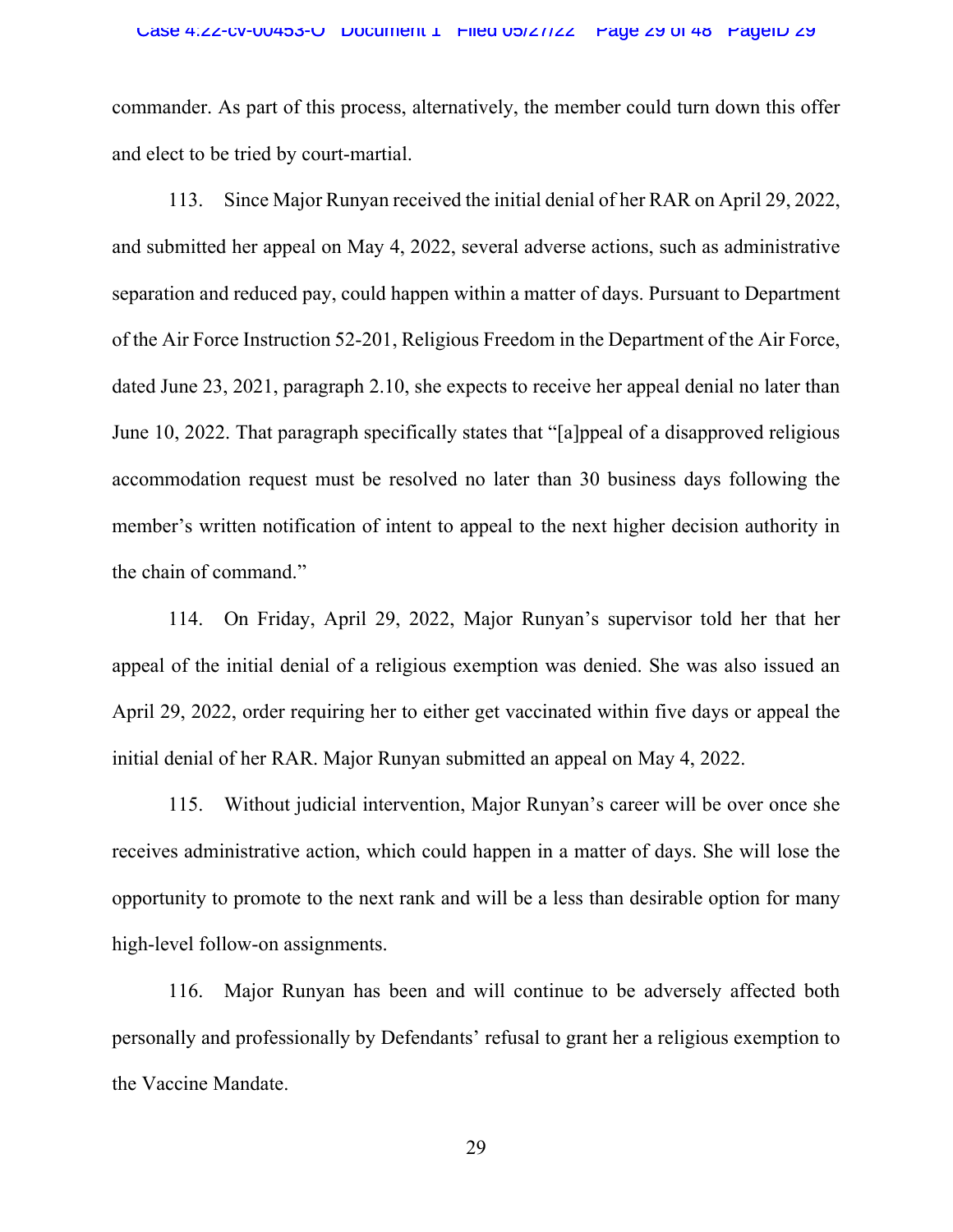117. *Lieutenant Colonel Christopher M. Wu.* Plaintiff Christopher M. Wu is a Lieutenant Colonel in the Air Force, currently serving as Deputy Chief of the Commercial Litigation Field Support Center at Joint Base Andrews in Maryland.

118. Lieutenant Colonel Wu submitted an RAR on September 28, 2021, based on his sincere religious beliefs, which prohibit him from receiving any of the currently available COVID-19 vaccines because they were tested or produced using aborted fetal cell lines.

119. On October 5, 2021, Lieutenant Colonel Wu's commander informed him that noncompliance with immunization requirements could prevent Lieutenant Colonel Wu from being deployed, receiving assignments, or traveling internationally, and could lead to administrative consequences, such as administrative separation and nonjudicial punishment, which could result in loss of pay, reprimand, arrest in quarters, and restriction of liberty.

120. In December 2021, while his RAR was pending, the Air Force notified Lieutenant Colonel Wu that he had been competitively selected to be the Staff Judge Advocate at Patrick Space Force Base, Florida. That assignment was publicized to the Judge Advocate General's Corps when the Judge Advocate assignment list was published on February 17, 2022, and Lieutenant Colonel Wu received official notification of the assignment through the Air Force personnel system on April 5, 2022.

121. On April 21, 2022, the Air Force canceled Lieutenant Colonel Wu's assignment to be the Staff Judge Advocate at Patrick Space Force Base because of his pending RAR.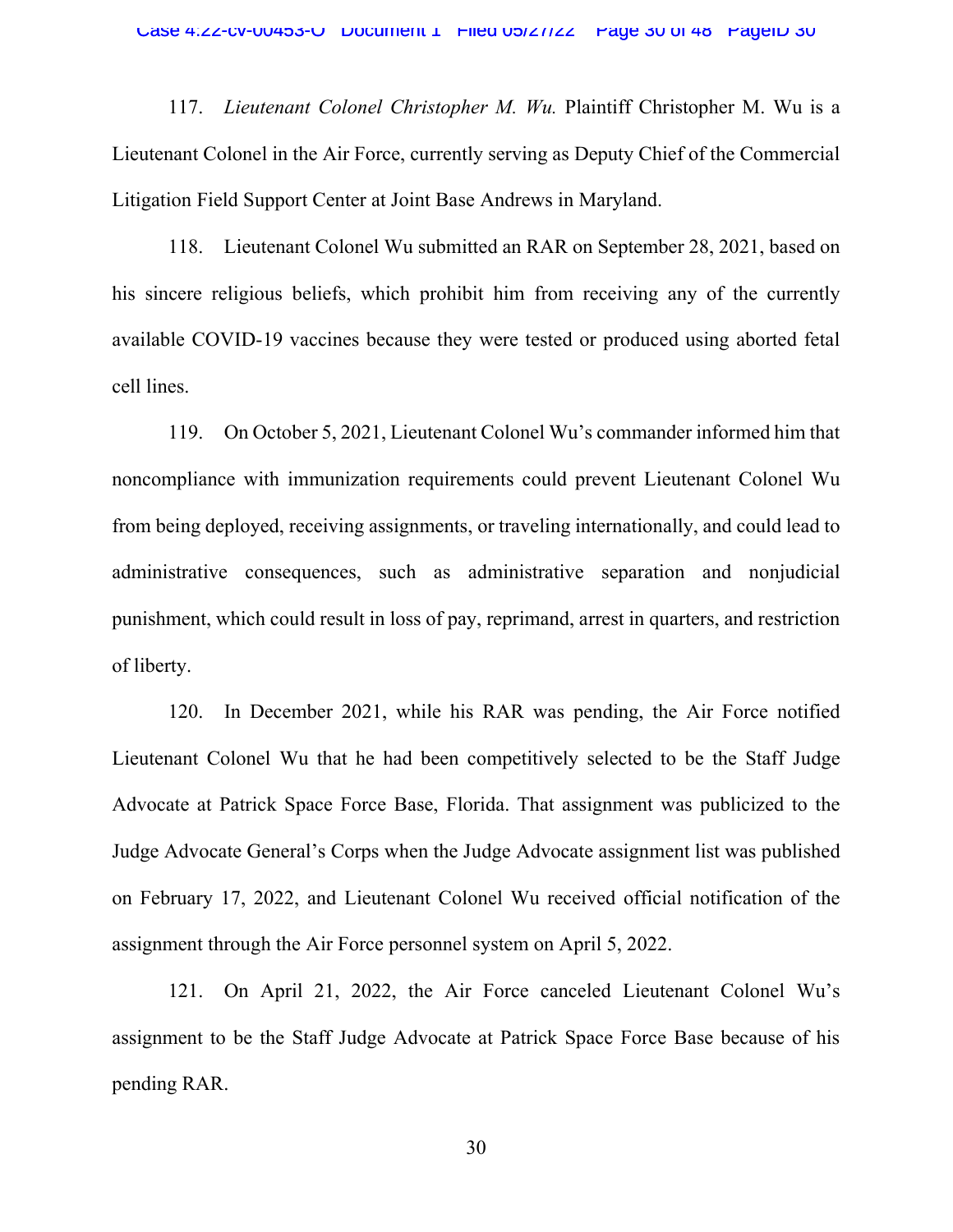122. The Air Force initially denied Lieutenant Colonel Wu's RAR on April 28, 2022. Lieutenant Colonel Wu submitted an appeal to the DAF Surgeon General on May 5, 2022. That appeal remains pending.

123. Lieutenant Colonel Wu has been and will continue to be adversely affected both personally and professionally by Defendants' refusal to grant him a religious exemption to the Vaccine Mandate.

124. *Captain Alan Sosebee.* Plaintiff Alan Sosebee is a Captain in the Air Force, currently serving as Chief of Training for the 306th Flying Training Group at the United States Air Force Academy in Colorado.

125. Captain Sosebee submitted an RAR on October 29, 2021, based on his sincere religious beliefs, which prohibit him from receiving any of the currently available COVID-19 vaccines because they were tested or produced using aborted fetal cell lines.

126. Captain Sosebee received the initial denial of his RAR on March 8, 2021. He appealed that decision on March 11, 2022.

127. Captain Sosebee was fired from his position in the USAFA/Cadet Wing because of his decision to appeal the RAR denial.

128. His appeal was denied on April 8, 2022, and he was given five days to receive a COVID-19 vaccine, apply for voluntary separation, or face mandatory disciplinary action, which would include a mandatory discharge process.

129. Captain Sosebee received a Letter of Reprimand on April 28, 2022, for refusing to receive a COVID-19 vaccine.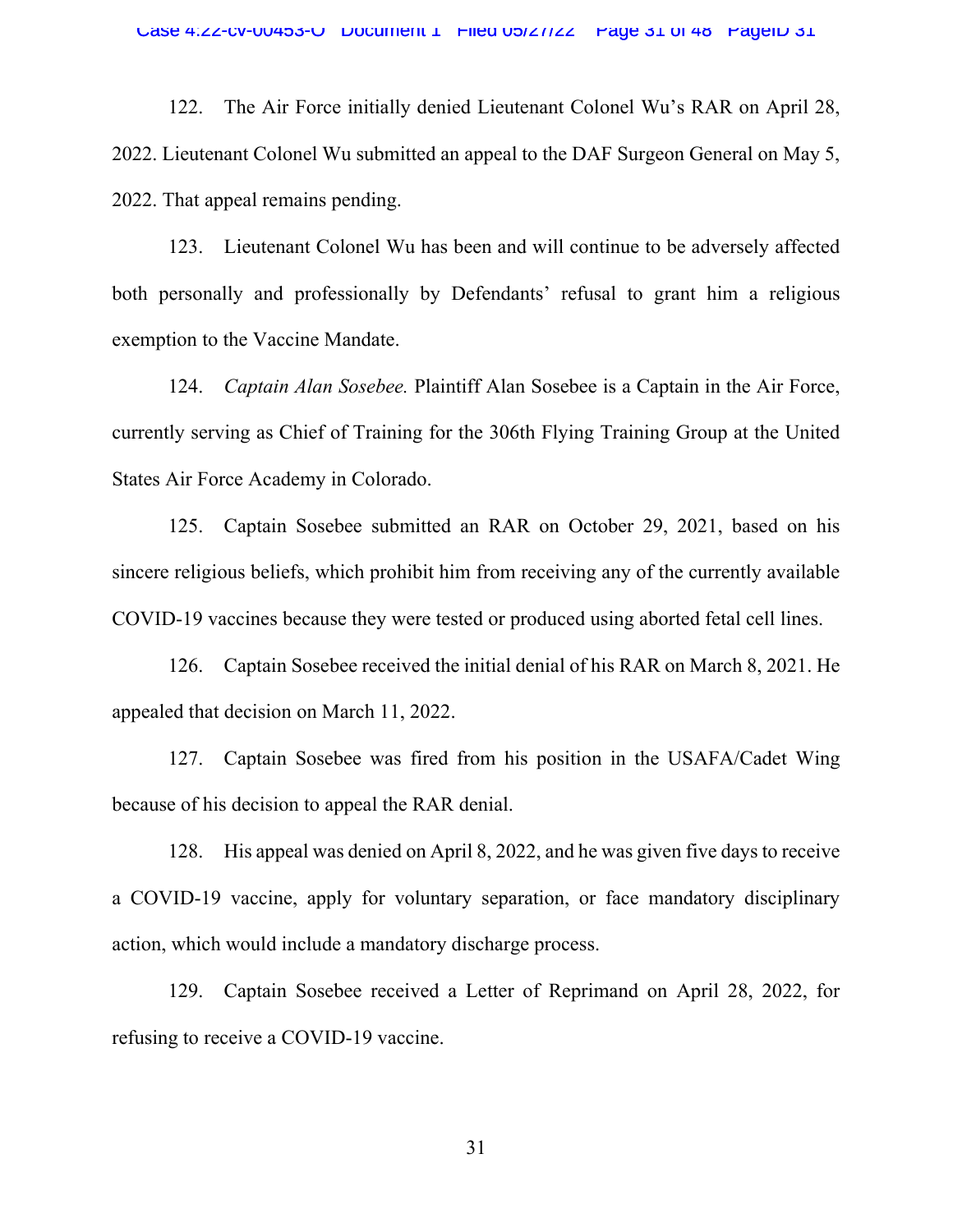130. Captain Sosebee has been and will continue to be adversely affected both personally and professionally by Defendants' refusal to grant him a religious exemption to the Vaccine Mandate.

### **CLASS ACTION ALLEGATIONS**

131. This lawsuit is brought as a class action to redress Defendants' violations of the United States Constitution and the Religious Freedom Restoration Act of 1993 on behalf of the Named Plaintiffs and members of a class of all members of the United States Air Force who are subject to the Air Force's COVID-19 Vaccine Mandate and who have submitted an RAR concerning the Air Force's COVID-19 Vaccine Mandate.

132. This lawsuit is properly maintained as a class action under Rule 23(a) and Rule 23(b)(2) of the Federal Rules of Civil Procedure. Subclasses may be added later as necessary or appropriate.

## **A. Rule 23(a)**

### **Numerosity**

128. The exact number of members of the class is not precisely known, but there are currently over 7,608 members of the United States Air Force who have submitted RARs concerning the Air Force's COVID-19 Vaccine Mandate*. <sup>14</sup>* Because of the large number of class members, joinder of individual class members is impracticable.

<sup>14</sup> Sec'y of A.F. Pub. Affairs, *DAF COVID-19 Statistics – March 2022*, Dep't of A.F. (Mar. 29, 2022), [https://www.af.mil/News/Article-Display/Article/2959594/daf-covid-19](https://www.af.mil/News/Article-Display/Article/2959594/daf-covid-19-statistics-march-2022/) [statistics-march-2022/.](https://www.af.mil/News/Article-Display/Article/2959594/daf-covid-19-statistics-march-2022/)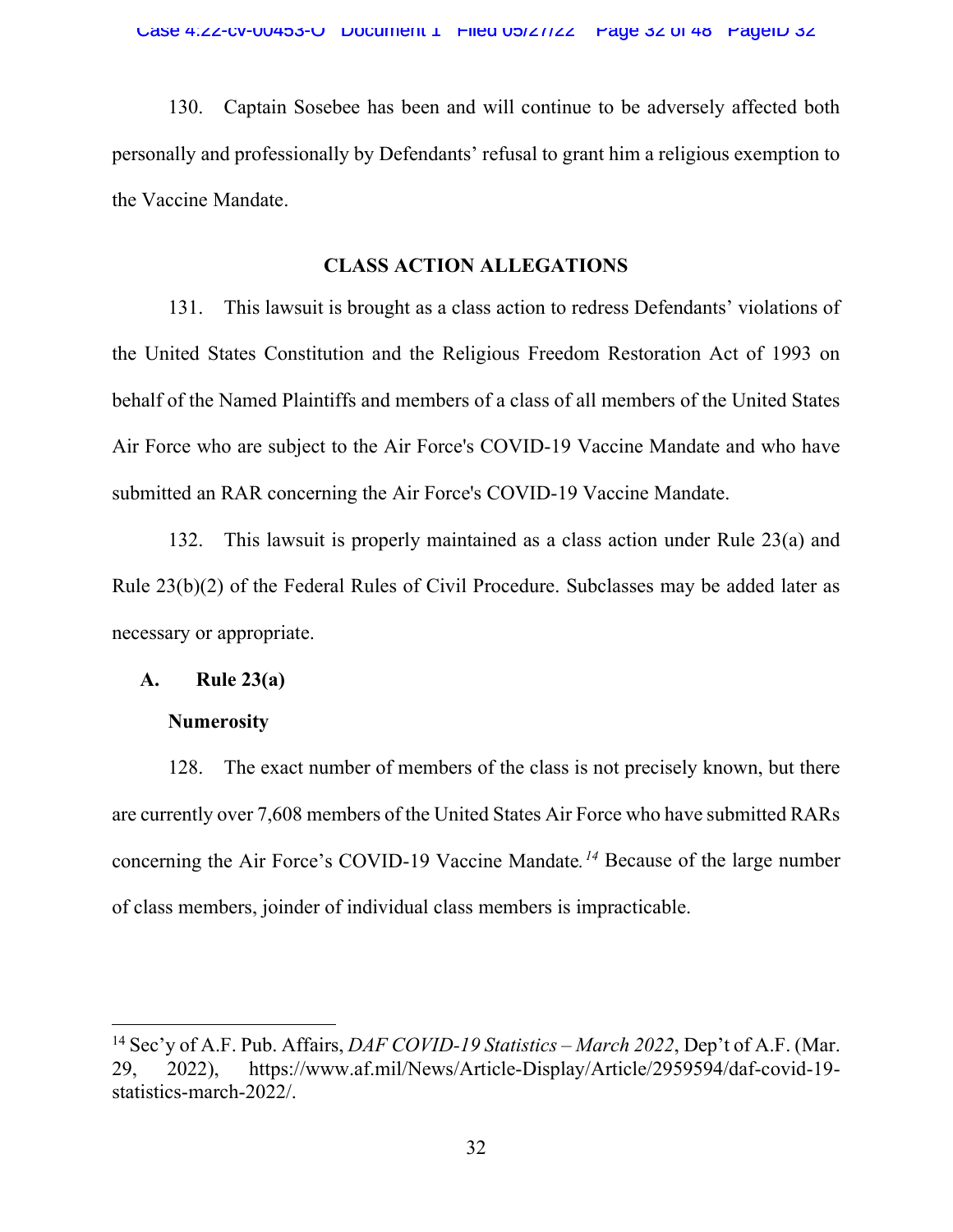### **Commonality**

129. Defendants have engaged in a common course of conduct giving rise to violations of the legal rights sought to be enforced uniformly by Named Plaintiffs and the class members. Similar or identical constitutional and statutory violations, policies and practices, and harm are prevalent across the class. The harm sustained by class members flows in each instance from a common nucleus of operative fact: Defendants' policies or practices of across-the-board denial of all RARs, the Air Force's failure to conduct individualized assessments of RARs, and the Air Force's policy or practice of taking adverse action against class members who submit RARs to the COVID-19 Vaccine Mandate. Each instance of harm suffered by Named Plaintiffs and the class members has directly resulted from a common course of illegal conduct. Thus, individual questions, if any, pale in comparison to the numerous common questions of fact and law presented in this lawsuit.

130. Determination of the following common questions of fact will resolve in one stroke the following issues that are central to the validity of each one of the individual class member's claims:

> a. Whether the Air Force has a policy or practice of denying all RARs concerning the COVID-19 Vaccine Mandate;

> b. Whether the Air Force has a policy or practice of not conducting an individualized assessment of all RARs concerning the COVID-19 Vaccine Mandate;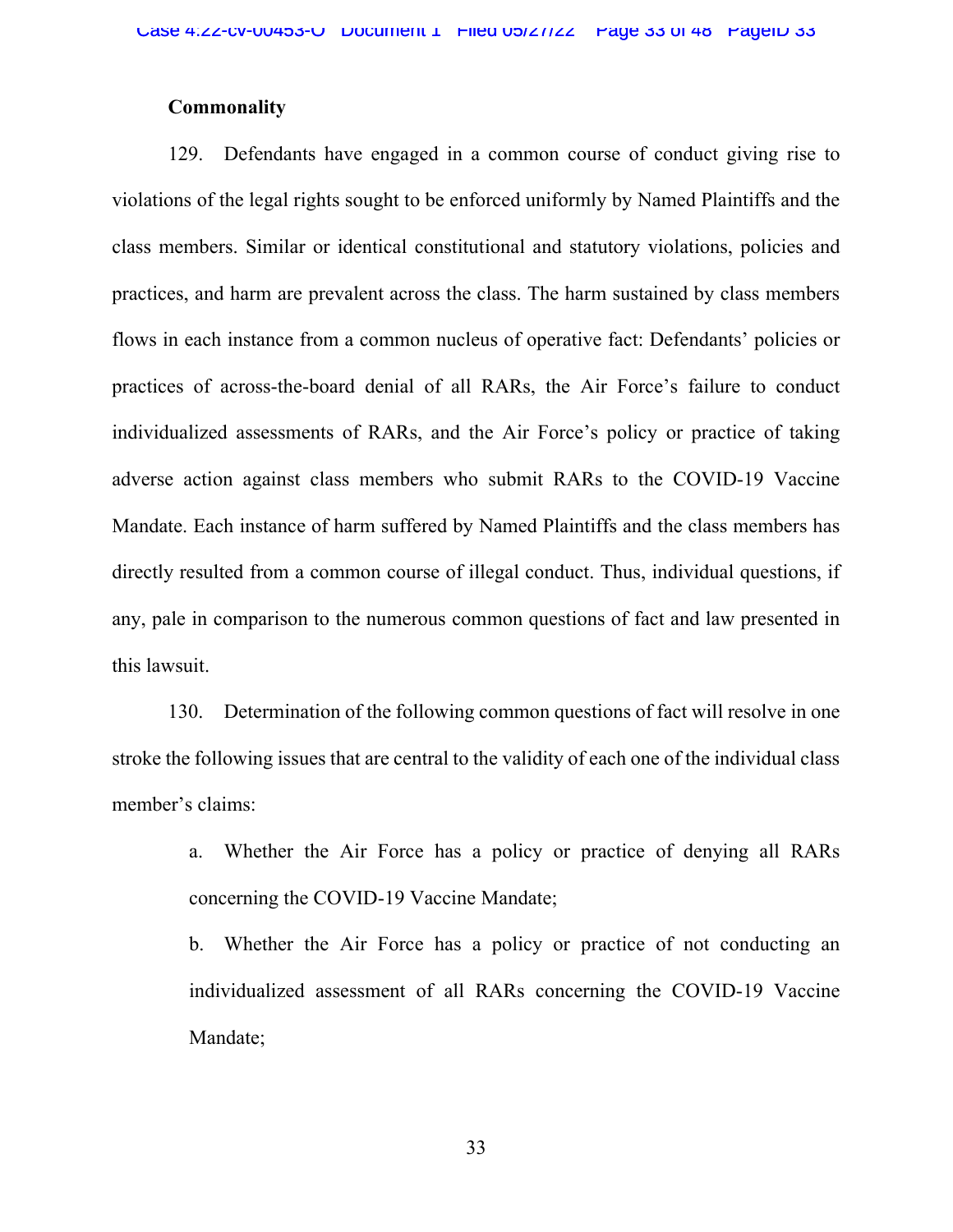c. Whether the Air Force has a policy or practice of taking adverse action against servicemembers who submit RARs concerning the COVID-19 Vaccine Mandate;

d. Whether the Air Force has a policy or practice of coercing compliance with the COVID-19 Vaccine Mandate by threatening or taking adverse action against servicemembers who submit RARs concerning the COVID-19 Vaccine Mandate; and

e. Whether the Air Force has a policy or practice of taking adverse action against servicemembers who submit RARs concerning the COVID-19 Vaccine Mandate, but not servicemembers who submit a request for a medical accommodation or medical exemption concerning the COVID-19 Vaccine Mandate.

131. Determination of the following common questions of law will resolve the following legal issues that are central to the validity of each one of the individual class member's claims:

> a. Whether the Air Force's policy or practice of denying substantially all RARs concerning the Air Force's COVID-19 Vaccine Mandate means that members of the Air Force Class have been and are being deprived of their right to the Free Exercise of Religion under the First Amendment to the United States Constitution;

> b. Whether the Air Force's policy or practice of denying substantially all RARs concerning the Air Force's COVID-19 Vaccine Mandate means that members of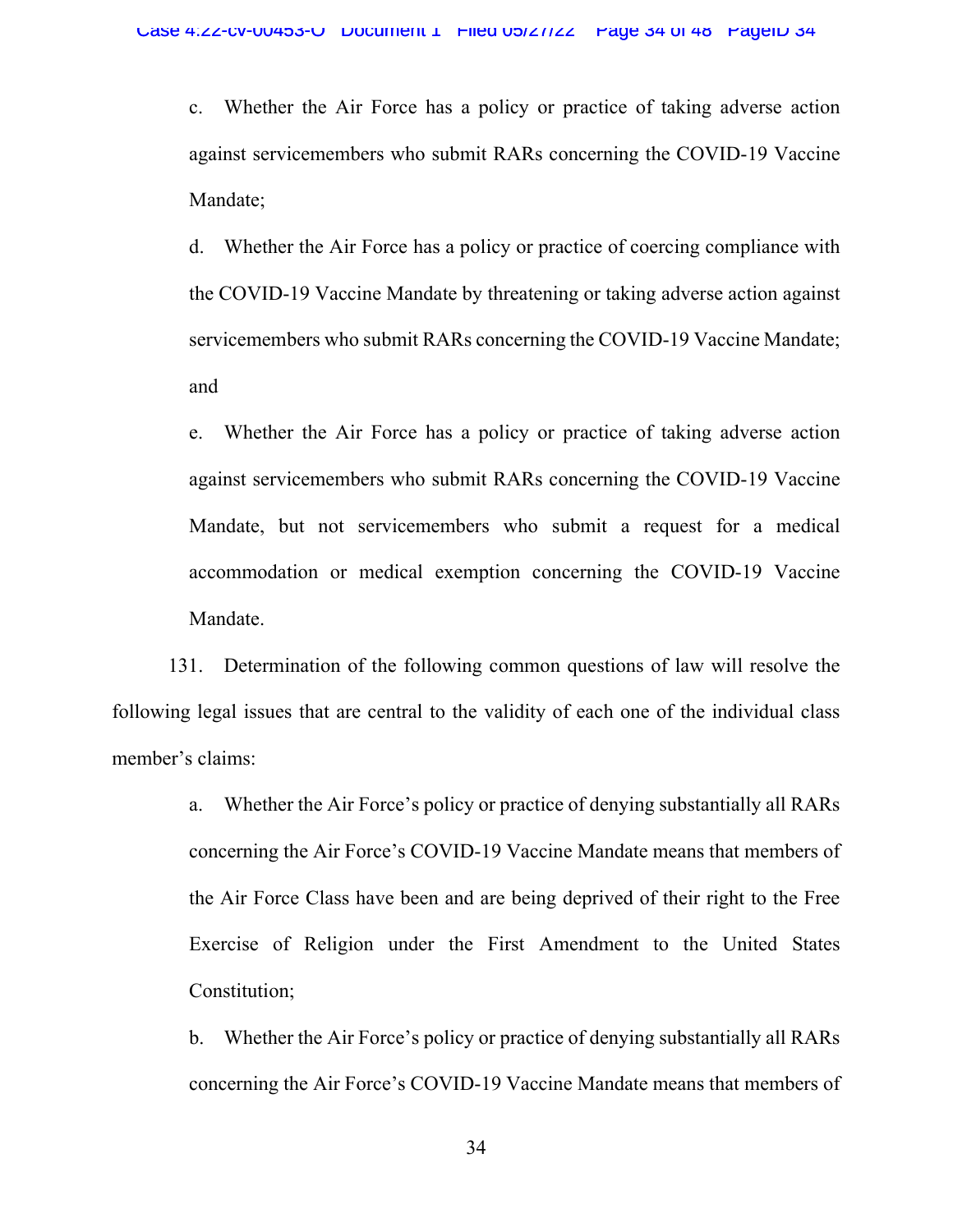the Air Force Class have been and are being deprived of their rights under the Religious Freedom Restoration Act of 1993;

c. Whether the Air Force's policy or practice of not conducting an individualized assessment of all RARs concerning the Air Force's COVID-19 Vaccine Mandate means that members of the Air Force Class have been and are being deprived of their right to the Free Exercise of Religion under the First Amendment to the United States Constitution;

d. Whether the Air Force's policy or practice of not conducting an individualized assessment of all RARs concerning the Air Force's COVID-19 Vaccine Mandate means that members of the Air Force Class have been and are being deprived of their rights under the Religious Freedom Restoration Act of 1993;

e. Whether the Air Force's policy or practice of taking adverse action against servicemembers who submit RARs concerning the COVID-19 Vaccine Mandate means that members of the Air Force Class have been and are being deprived of the Free Exercise of Religion under the First Amendment to the United States Constitution;

f. Whether the Air Force's policy or practice of taking adverse action against servicemembers who submit RARs concerning the Air Force's COVID-19 Vaccine Mandate means that members of the Air Force Class have been and are being deprived of their rights under the Religious Freedom Restoration Act of 1993;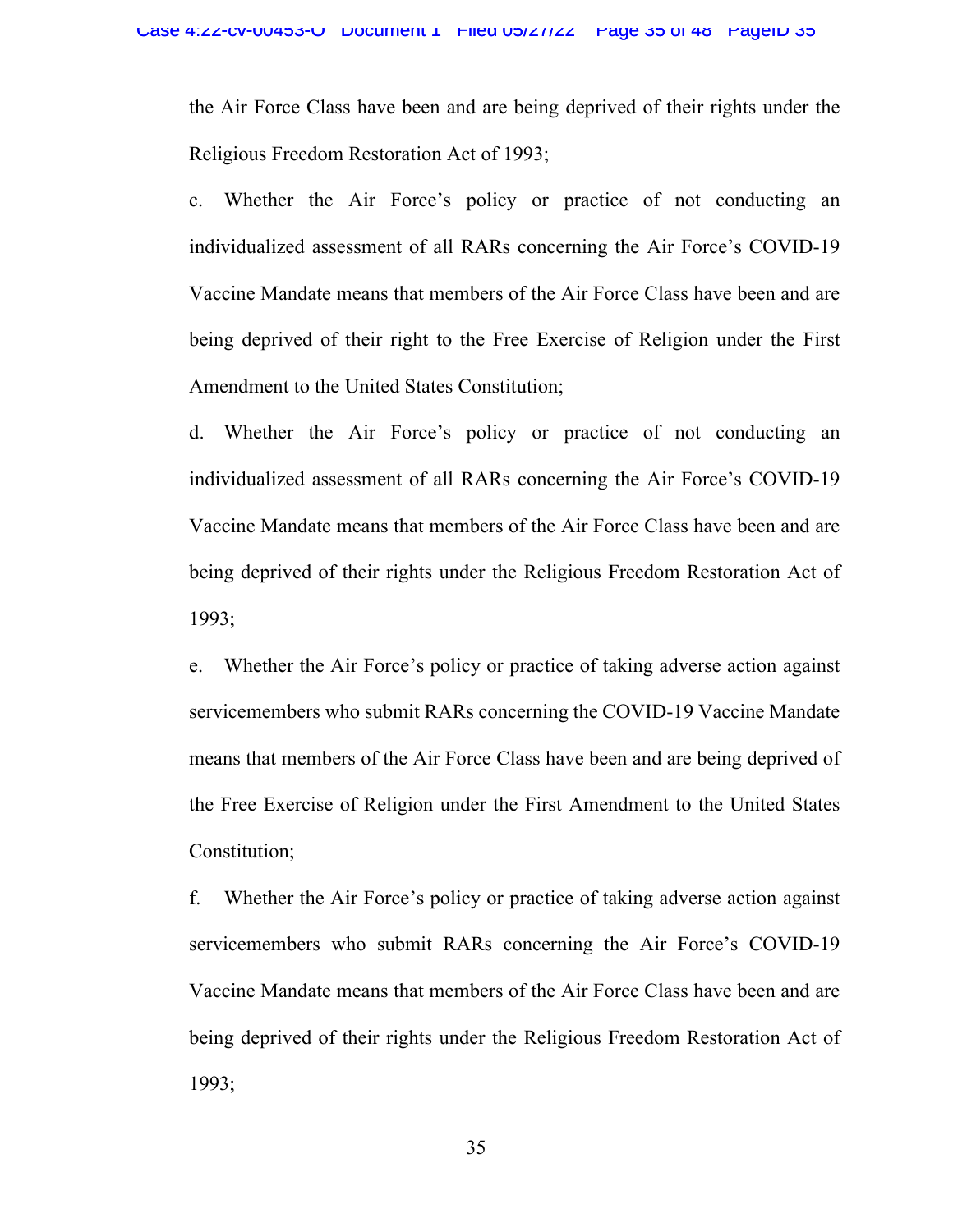g. Whether the Air Force's policy or practice of coercing compliance with the COVID-19 Vaccine Mandate by threatening or taking adverse action against servicemembers who submit RARs concerning the Air Force's COVID-19 Vaccine Mandate means that members of the Air Force Class have been and are being deprived of the Free Exercise of Religion under the First Amendment to the United States Constitution;

h. Whether the Air Force's policy or practice of coercing compliance with the Air Force's COVID-19 Vaccine Mandate by threatening or taking adverse action against servicemembers who submit RARs concerning the COVID-19 Vaccine Mandate means that members of the Air Force Class have been and are being deprived of their rights under the Religious Freedom Restoration Act of 1993; and

i. Whether the Air Force's policy or practice of taking adverse action if a class member submits an RAR concerning the Air Force's COVID-19 Vaccine Mandate, but not if a member submits a request for a medical exemption concerning the Air Force's COVID-19 Vaccine Mandate, means that members of the Air Force Class have been and are being deprived of their right to the Free Exercise of Religion under the First Amendment to the United States Constitution.

## **Typicality**

132. The claims alleged by the Named Plaintiffs and the resultant harms are typical of the claims of each member of the proposed class. Typicality exists because all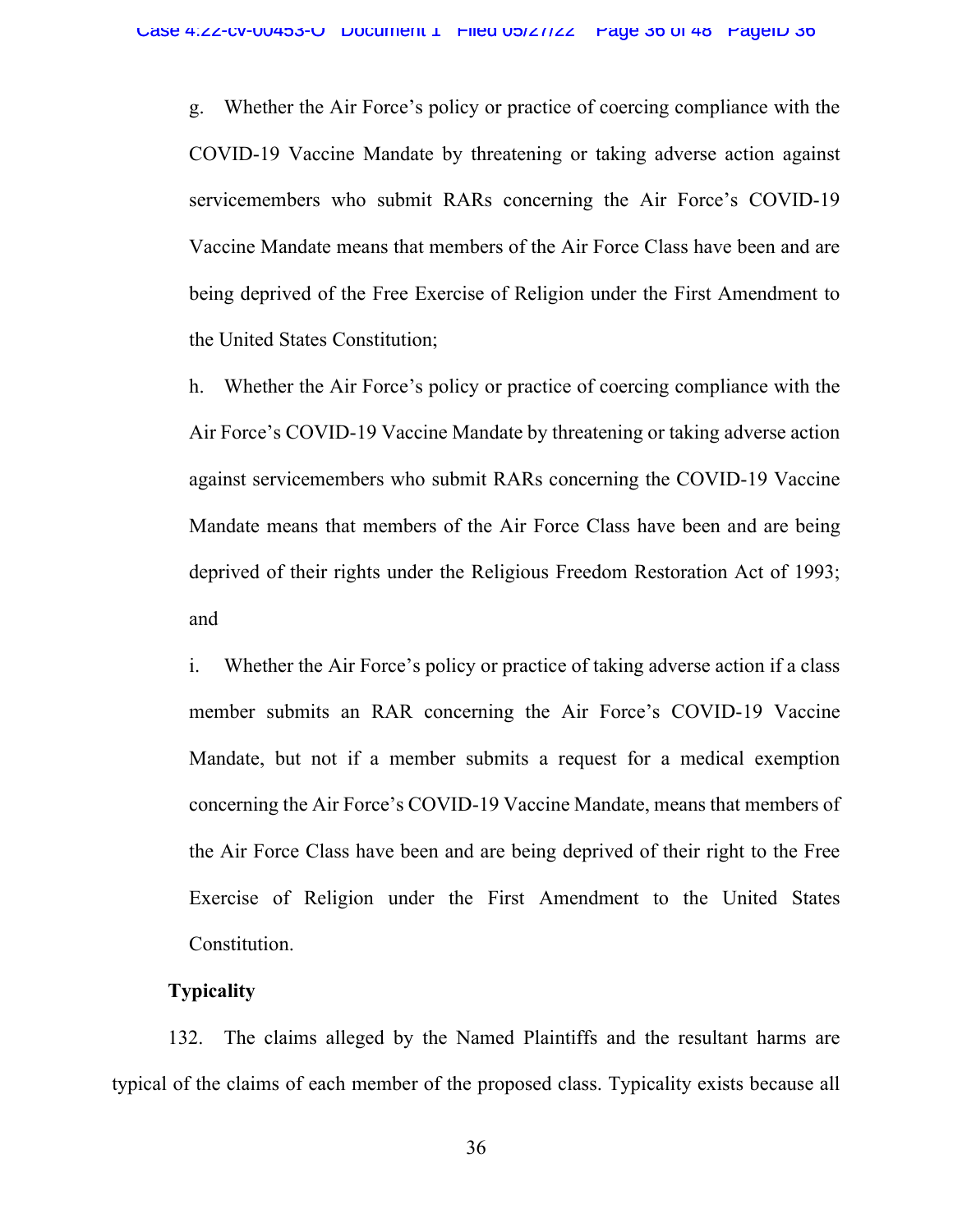absent class members have been injured, or are at risk of injury, as a result of the same policies or practices.

## **Adequacy**

133. The Named Plaintiffs will fairly and adequately protect the interests of the class. There are no conflicts of interest between the Named Plaintiffs and the other class members.

134. The Named Plaintiffs have retained counsel with extensive experience litigating complex class action lawsuits in federal court. Named Plaintiffs' counsel have committed sufficient resources to represent the class. Named Plaintiffs' counsel therefore are well suited to fairly and adequately represent the class's interests.

# **B. Rule 23(b)(2)**

135. Defendants have acted or failed to act on grounds generally applicable to the class, necessitating declaratory and injunctive relief for the class. Named Plaintiffs' counsel know of no conflicts among the class members.

# **CAUSES OF ACTION**

# **COUNT I**

# **Violation of Plaintiffs' First Amendment Right to the Free Exercise of Religion U.S. Const. amend. I**

136. Plaintiffs repeat and re-allege each of the allegations contained in the foregoing paragraphs of this Complaint.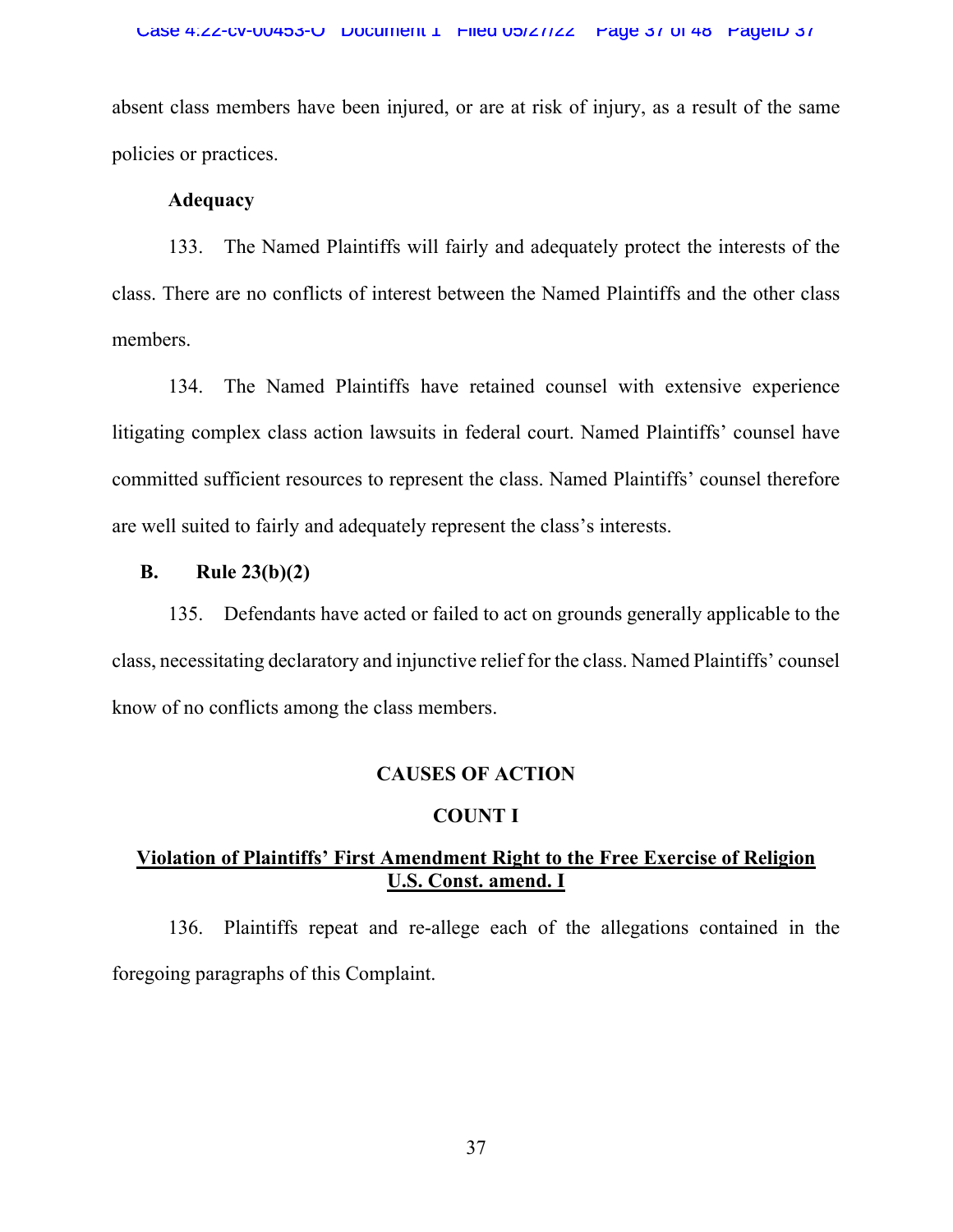137. The First Amendment's Free Exercise Clause prohibits the government from enacting or enforcing non-neutral and non-generally applicable laws or policies unless they are narrowly tailored to a compelling government interest.

138. The original public meaning of the Free Exercise Clause is that the government may not burden a sincerely held religious belief unless the government can demonstrate a compelling interest and that the law or policy burdening religious exercise is the least restrictive means to achieve that compelling interest.

139. Plaintiffs have sincerely held religious beliefs that prohibit their receipt of presently available COVID-19 vaccines.

140. Defendants' COVID-19 Vaccine Mandates substantially burden Plaintiffs' sincerely held religious beliefs by requiring them to take an action (receiving a COVID-19 vaccine) that would violate those religious beliefs, or suffer adverse employment action and financial harm, among other harms.

136. The adverse actions to which Plaintiffs are subject may include: court-martial (criminal) prosecution, involuntary separation, relief for cause from leadership positions, removal from promotion lists and assignments, inability to attend certain military training and education schools, removal from assigned job duties, inability to retire in good standing, loss of special pay, placement in a non-deployable status, involuntary placement into the Individual Ready Reserve without access to military benefits, recoupment of money spent training the service member, and loss of leave and travel privileges for both official and unofficial purposes.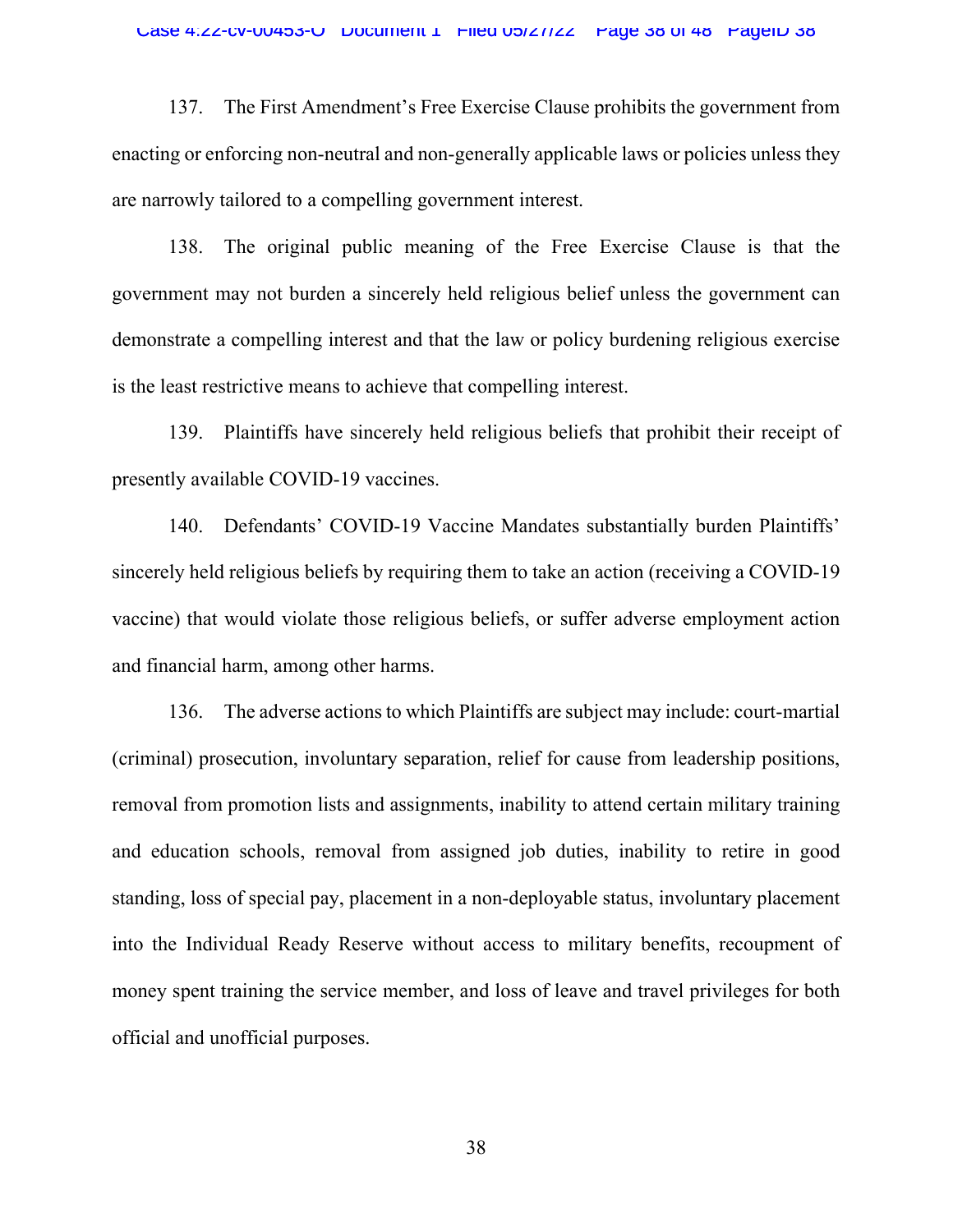141. Multiple Plaintiffs received a record of individual counseling stating that noncompliance with immunization requirements may adversely affect deployment, assignment, or international travel, or result in other administrative consequences.

142. Defendants' COVID-19 Vaccine Mandates are not a neutral and generally applicable law or policy. "A law is not generally applicable if it 'invite[s]' the government to consider the particular reasons for a person's conduct by providing 'a mechanism for individualized exemptions.'" *Fulton v. City of Philadelphia,* 141 S. Ct. 1868, 1877 (2021) (quoting *Emp't Div., Dep't of Hum. Res. of Or. v. Smith*, 494 U.S. 872, 884 (1990)). Indeed, the creation of such a system "invites the government to decide which reasons for not complying with the policy are worthy of solicitude." *Id.* at 1879. And "where the State has in place a system of individual exemptions, it may not refuse to extend that system to cases of 'religious hardship' without compelling reason." *Id.* at 1877.

143. The policy vests DoD and Air Force decisionmakers with the discretion to give individual exemptions to the mandates for medical and administrative reasons and to exempt service members already participating in COVID-19 vaccine trials, regardless of whether those medical trials provide those service members with any protection from infection or serious illness from COVID- 19.

144. The Air Force has granted over 1800 medical and administrative exemptions, but only 81 RARs out of 11,877 requests. Sec'y of A.F. Pub. Affairs, *DAF COVID-19 Statistics – May 2022*, Dep't of A.F. (May 17, 2022), [https://www.af.mil/News/Article-](https://www.af.mil/News/Article-Display/Article/3018445/daf-covid-19-statistics-may-17-2022/)[Display/Article/3018445/daf-covid-19-statistics-may-17-2022/.](https://www.af.mil/News/Article-Display/Article/3018445/daf-covid-19-statistics-may-17-2022/) The Air Force admitted in a preliminary injunction hearing that all granted RARs were given to servicemembers who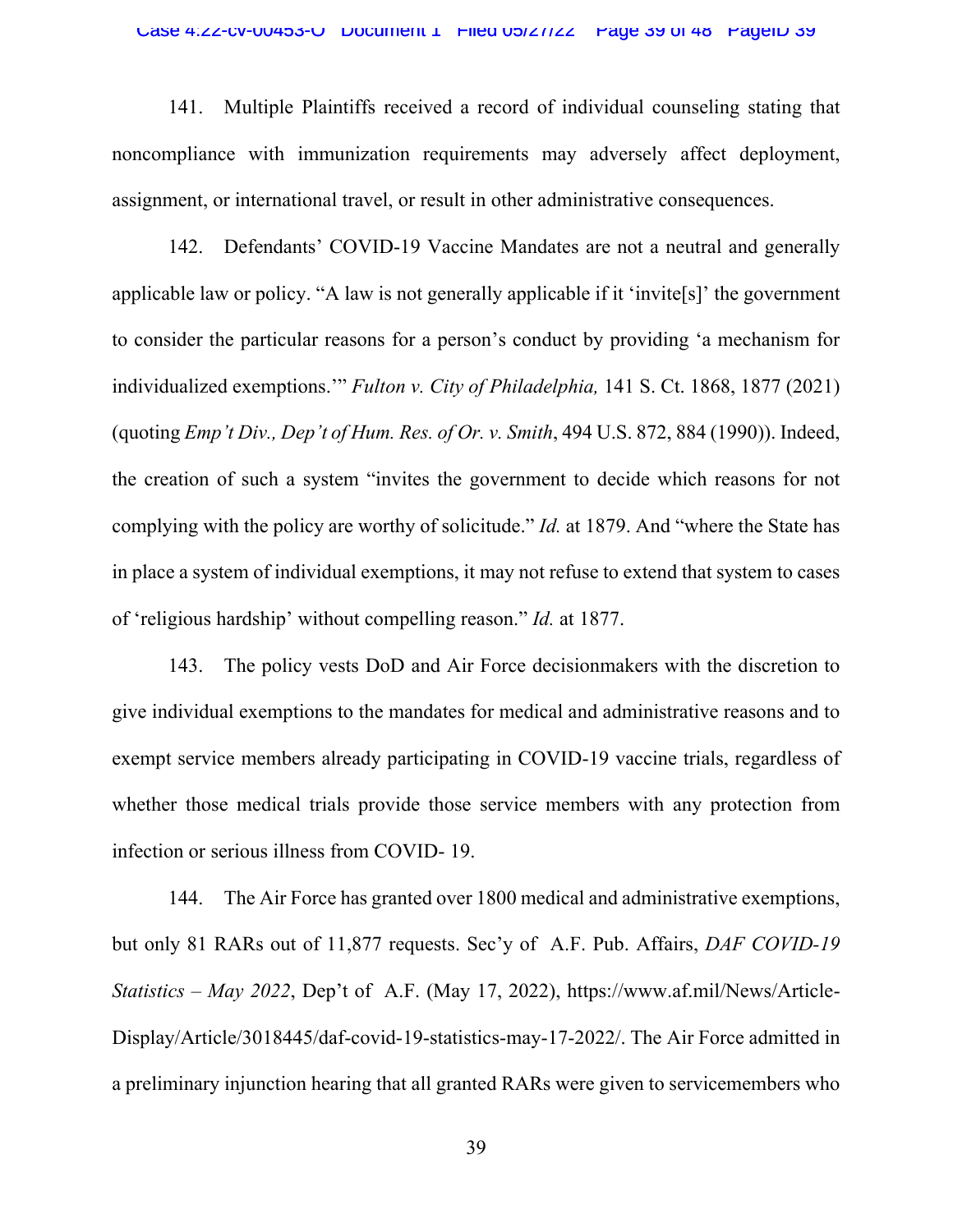were already exiting the Air Force. Kristina Wong, *Exclusive: Air Force Admits All Granted Religious Accommodations for Vax Were for Airmen Already Leaving Service*, Breitbart (May 10, 2022), [https://www.breitbart.com/politics/2022/05/10/exclusive-air](https://www.breitbart.com/politics/2022/05/10/exclusive-air-force-admits-all-granted-religious-accommodations-for-vax-were-for-airmen-already-leaving-service/)[force-admits-all-granted-religious-accommodations-for-vax-were-for-airmen-already](https://www.breitbart.com/politics/2022/05/10/exclusive-air-force-admits-all-granted-religious-accommodations-for-vax-were-for-airmen-already-leaving-service/)[leaving-service/.](https://www.breitbart.com/politics/2022/05/10/exclusive-air-force-admits-all-granted-religious-accommodations-for-vax-were-for-airmen-already-leaving-service/)

145. Plaintiffs are aware of unvaccinated individuals with medical exemptions who have been permitted to carry out the same duties Plaintiffs have not been allowed to perform due to their unvaccinated status and RARs.

146. Defendants' COVID-19 Vaccine Mandates fail strict scrutiny.

147. Defendants do not have a compelling government interest in requiring Plaintiffs to violate their sincerely held religious beliefs by taking a COVID-19 vaccine, as shown by: Defendants' across-the-board exemption for vaccine trial participants and grant of over 1800 medical and administrative exemptions; the Air Force's 97% against COVID-19; and Defendants' months-long delay in announcing—and even further delay in implementing—their Vaccine Mandates following the December 2020 availability of COVID-19 vaccines.

148. Applying Defendants' COVID-19 Vaccine Mandates to Plaintiffs also is not the least restrictive means of accomplishing the government's purported interest because DoD operated for over a year and a half during the COVID-19 pandemic with a ready and healthy force that had not been fully vaccinated.

149. Moreover, Defendants possess multiple less restrictive methods of mitigating the spread of COVID-19, including masking, remote teleworking, physical distancing, and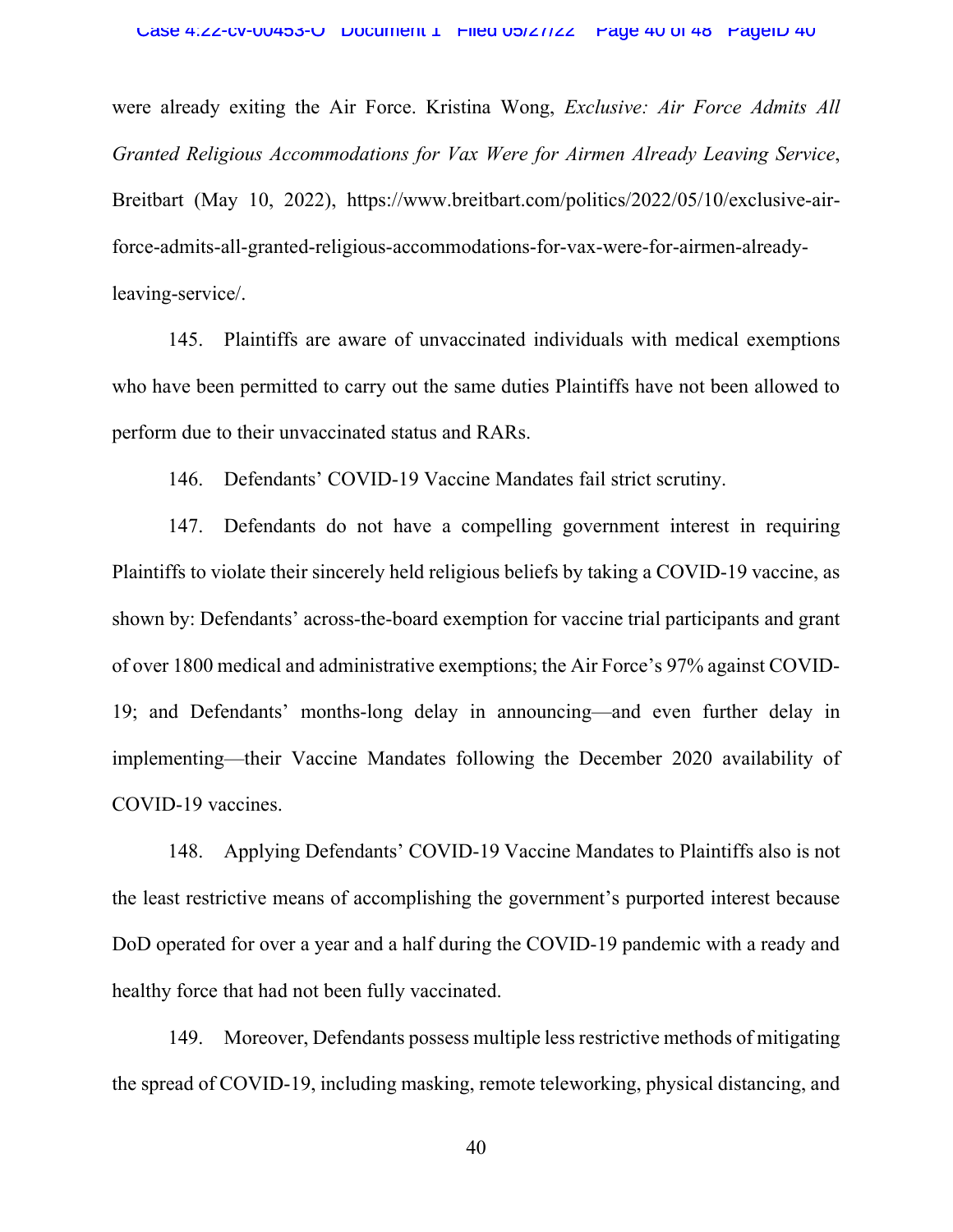regular testing—all methods that Defendants successfully employed before announcement and enforcement of their Vaccine Mandates. Defendants also now have available a growing list of treatment options that, like the COVID-19 vaccine, substantially reduce severe symptoms that may accompany COVID-19 infection. The government has authorized various treatments for hospitalized and non-hospitalized COVID patients,<sup>15</sup> and has authorized at least one oral antiviral for COVID-19 treatment.<sup>16</sup>

150. Indeed, if Defendants are truly concerned about COVID-19 affecting its personnel, they would need to implement these other mitigation protocols even if service members receive the vaccine, because vaccinated personnel can also carry, transmit, and become sick with COVID-19. *Science Brief: COVID-19 Vaccines and Vaccination,* Ctrs. for Disease Control & Prevention (last updated Sept. 15, 2021), [https://www.cdc.gov/coronavirus/2019-ncov/science/science-briefs/fully-vaccinated](https://www.cdc.gov/coronavirus/2019-ncov/science/science-briefs/fully-vaccinated-people.html)[people.html.](https://www.cdc.gov/coronavirus/2019-ncov/science/science-briefs/fully-vaccinated-people.html)

151. Accordingly, Defendants' COVID-19 Vaccine Mandates violate Plaintiffs' rights to the free exercise of religion under the First Amendment.

<sup>&</sup>lt;sup>15</sup> *Possible Treatment Options for COVID-19*, U.S. Dep't of Health & Hum. Servs. (last accessed May 26, 2022), [https://combatcovid.hhs.gov/possible-treatment-options-covid-](https://combatcovid.hhs.gov/possible-treatment-options-covid-19)[19;](https://combatcovid.hhs.gov/possible-treatment-options-covid-19) *Know Your Treatment Options for COVID-19*, U.S. Food & Drug Admin. (last accessed May 26, 2022), [https://www.fda.gov/consumers/consumer-updates/know-your-treatment](https://www.fda.gov/consumers/consumer-updates/know-your-treatment-options-covid-19)[options-covid-19.](https://www.fda.gov/consumers/consumer-updates/know-your-treatment-options-covid-19)

<sup>16</sup> *See* FDA News Release, *Coronavirus (COVID-19) Update: FDA Authorizes First Oral Antiviral for Treatment of COVID-19*, U.S. Food & Drug Admin. (Dec. 22, 2021), [https://www.fda.gov/news-events/press-announcements/coronavirus-covid-19-update](https://www.fda.gov/news-events/press-announcements/coronavirus-covid-19-update-fda-authorizes-first-oral-antiviral-treatment-covid-19)[fda-authorizes-first-oral-antiviral-treatment-covid-19.](https://www.fda.gov/news-events/press-announcements/coronavirus-covid-19-update-fda-authorizes-first-oral-antiviral-treatment-covid-19)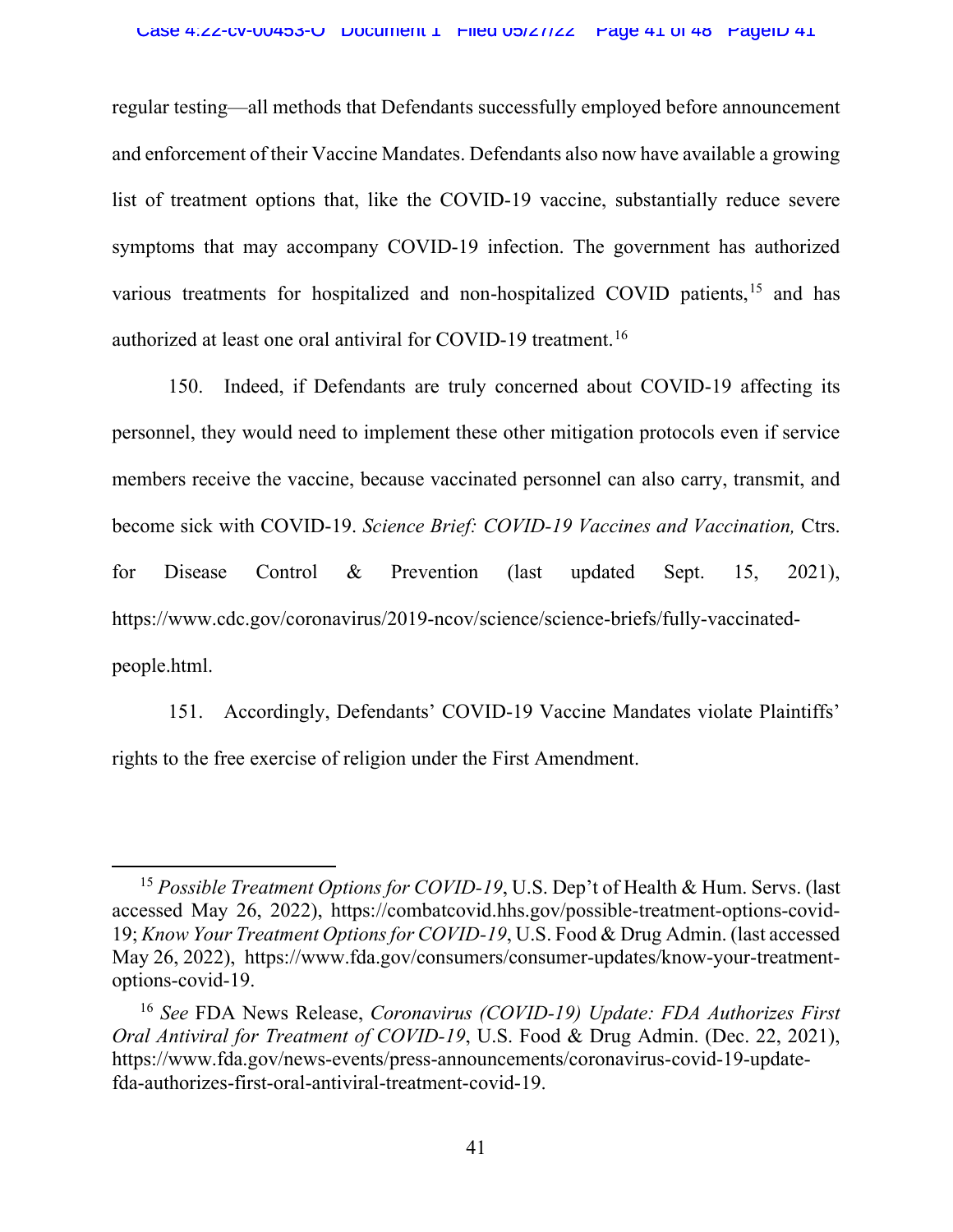152. Because of Defendants' policies and practices, Plaintiffs have suffered and continue to suffer irreparable harm. They are entitled to equitable relief.

153. Plaintiffs are entitled to a declaration that Defendants violated their First Amendment rights to free exercise of religion and an injunction against Defendants' illegal policies and practices. Additionally, Plaintiffs are entitled to the reasonable costs of this lawsuit, including their reasonable attorneys' fees.

## **COUNT II**

## **Violation of Plaintiffs' Rights under the Religious Freedom Restoration Act 42 U.S.C. §§ 2000bb** *et seq.*

154. Plaintiffs repeat and re-allege each of the allegations contained in the foregoing paragraphs of this Complaint.

155. The Religious Freedom Restoration Act of 1993, 42 U.S.C. §§ 2000bb *et seq.* ("RFRA"), states that the "[g]overnment shall not substantially burden a person's exercise of religion even if the burden results from a rule of general applicability." 42 U.S.C. § 2000bb-1.

156. The act broadly defines the "exercise of religion" to include "any exercise of religion, whether or not compelled by, or central to, a system of religious belief." 42 U.S.C. § 2000bb-2(4) (citing 42 U.S.C. § 2000cc-5(7)(A)).

157. In *Burwell v. Hobby Lobby Stores*, the Supreme Court held that the exercise of religion involves "not only belief and profession but the performance of (or abstention from) physical acts that are engaged in for religious reasons." 573 U.S. 682, 710 (2014) (citing *Smith*, 494 U.S. at 877).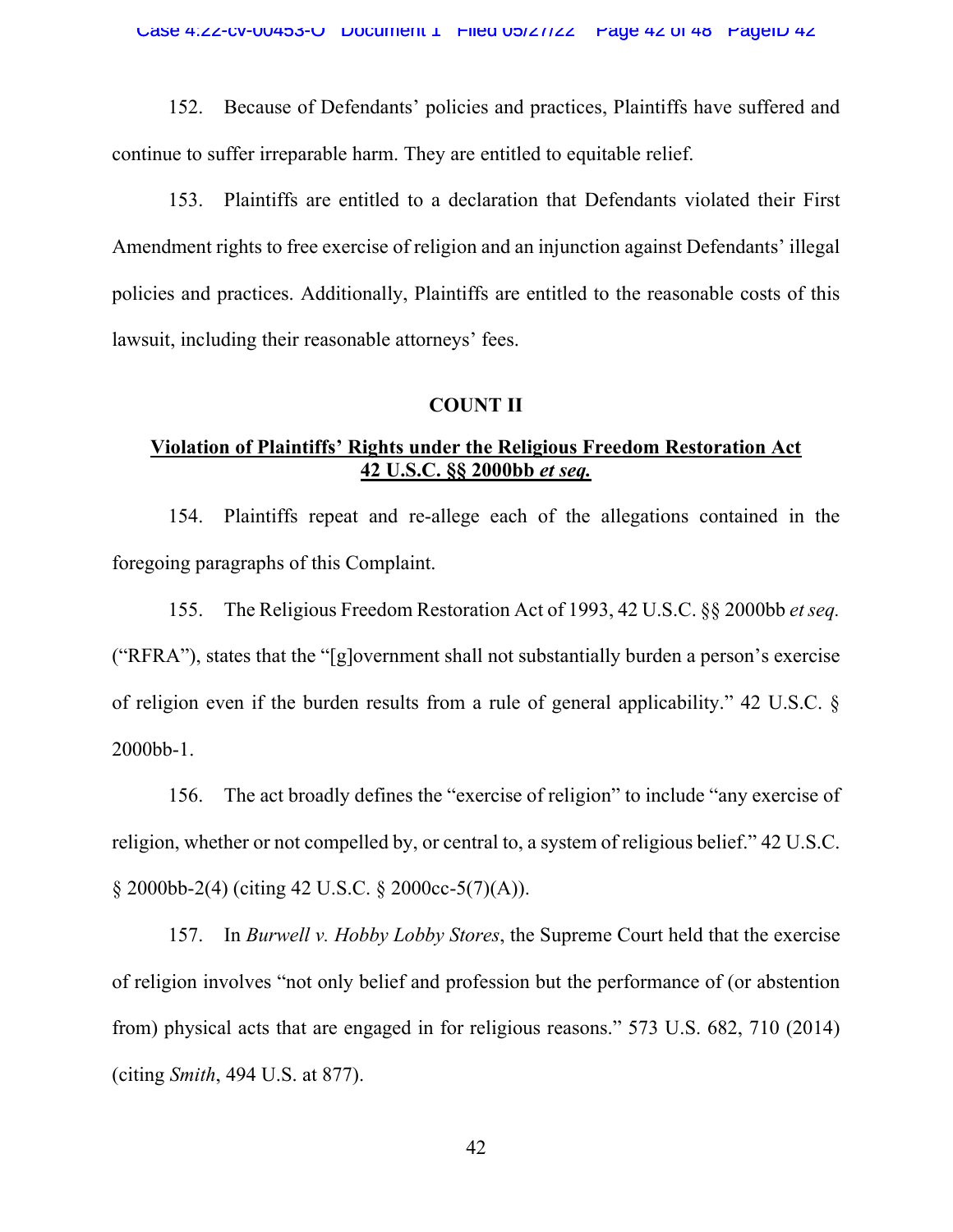158. The Supreme Court has held repeatedly that courts may not question whether sincerely held religious beliefs are reasonable. *Hobby Lobby*, 573 U.S. at 724.

159. RFRA imposes strict scrutiny on all actions of the federal government that "substantially burden a person's exercise of religion." 42 U.S.C. § 2000bb-1(b).

160. DODI 1300.17 explicitly recognizes RFRA protections for Department of Defense members.

161. Unless the government satisfies the compelling interest test by "demonstrat[ing] that [the] application of the burden to the person—(1) is in furtherance of a compelling governmental interest; and (2) is the least restrictive means of furthering that compelling governmental interest," 42 U.S.C. § 2000bb-1(b), a governmental act that places a substantial burden on free exercise violates RFRA.

162. Plaintiffs have sincerely held religious beliefs that prohibit their receipt of presently available COVID-19 vaccines.

163. Defendants' COVID-19 Vaccine Mandates substantially burden Plaintiffs' sincerely held religious beliefs by requiring them to take an action (receiving a COVID-19 vaccine) that would violate those religious beliefs, or suffer adverse employment action, financial harm, and potential physical harm.

164. The adverse actions to which Plaintiffs are subject may include: court-martial (criminal) prosecution, involuntary separation, relief for cause from leadership positions, removal from promotion lists, inability to attend certain military training and education schools, loss of special pay, placement in a non-deployable status, recoupment of money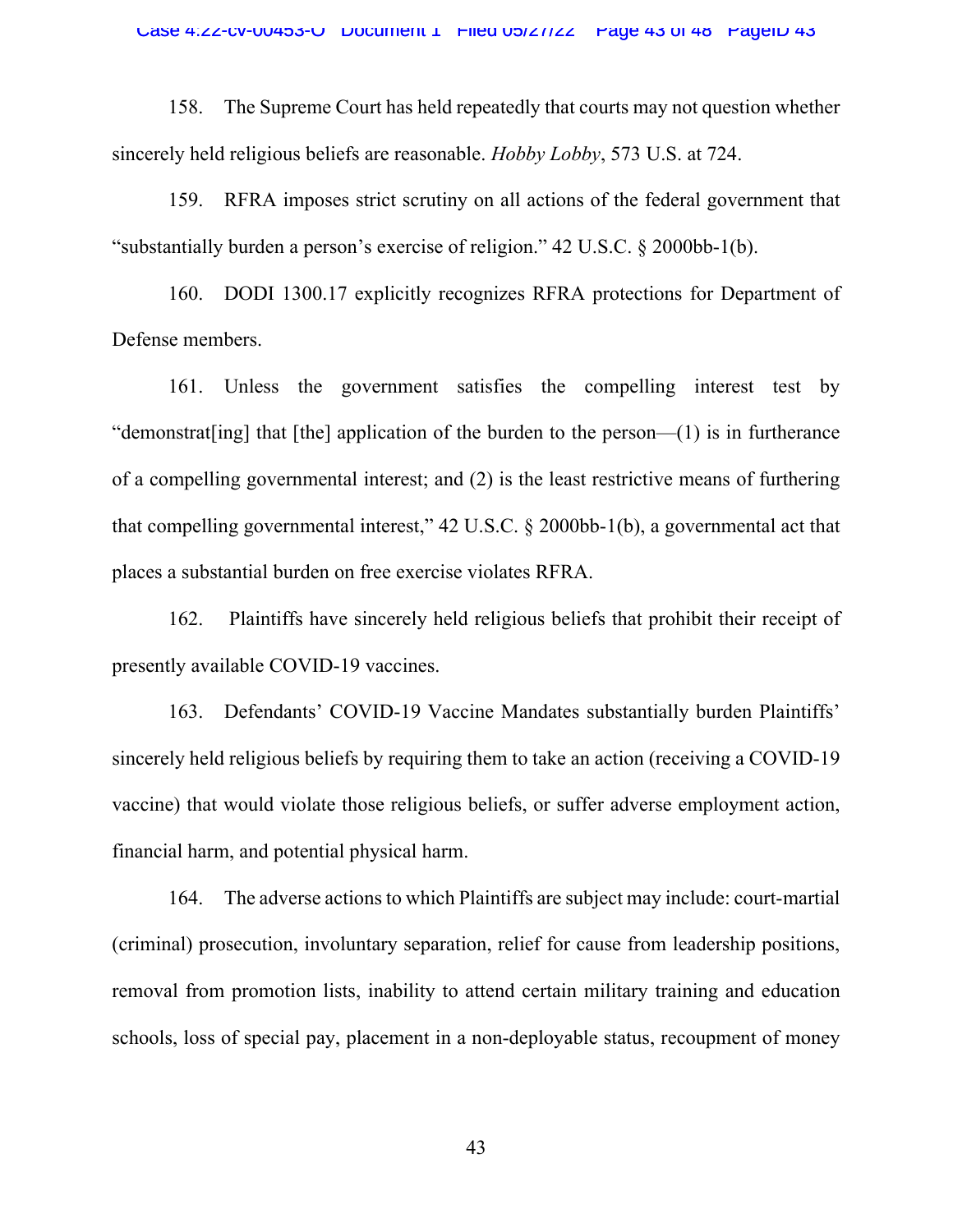spent training the service member, and loss of leave and travel privileges for both official and unofficial purposes.

165. Multiple Plaintiffs received a record of individual counseling stating that noncompliance with immunization requirements may adversely affect deployment, assignment, international travel, or result in other administrative consequences.

166. Many Plaintiffs have already suffered and continue to suffer adverse employment actions merely for requesting relief that is protected by RFRA.

167. Defendants' COVID-19 Vaccine Mandates fail strict scrutiny.

168. Defendants do not have a compelling government interest in requiring Plaintiffs to violate their sincerely held religious beliefs by taking a COVID-19 vaccine, as shown by: Defendants' across-the-board exemption for vaccine trial participants and grant of over 1800 medical and administrative exemptions; the Air Force's 97% rate of vaccination against COVID-19; and Defendants' months-long delay in announcing—and even further delay in implementing—their Vaccine Mandates following the December 2020 availability of COVID-19 vaccines.

169. Applying Defendants' COVID-19 Vaccine Mandates to Plaintiffs also is not the least restrictive means of accomplishing the government's purported interest because DoD operated for over a year and a half during the COVID-19 pandemic with a ready and healthy force that had not been fully vaccinated.

170. Moreover, Defendants possess multiple lesser restrictive methods of mitigating the spread of COVID-19, including masking, remote teleworking, physical distancing, and regular testing—all methods that Defendants successfully employed before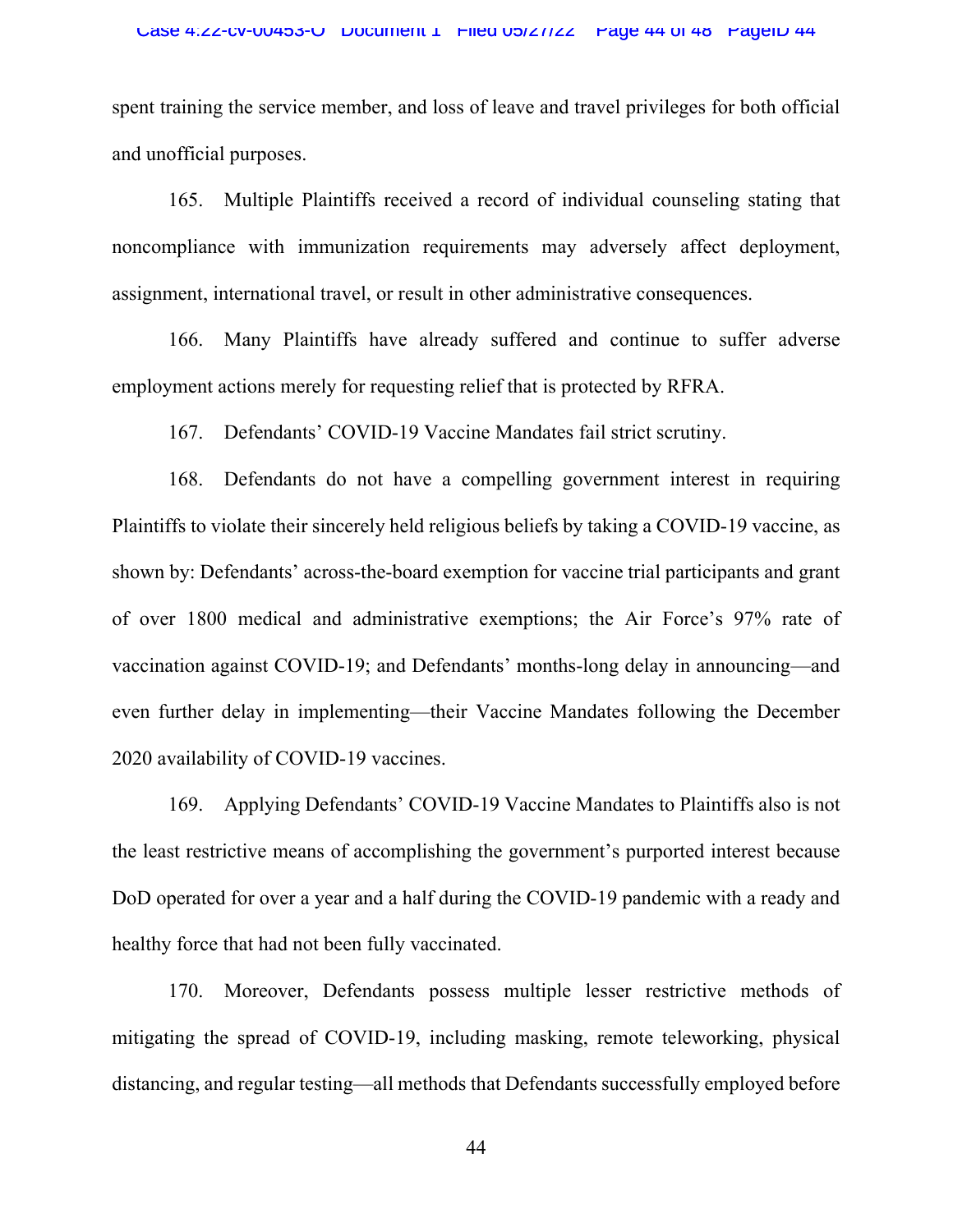announcement and enforcement of their Vaccine Mandates. Defendants also now have available a growing list of treatment options that, like the COVID-19 vaccine, substantially reduce severe symptoms that may accompany COVID-19 infection. The government has authorized various treatments for hospitalized and non-hospitalized COVID patients,<sup>17</sup> and has authorized at least one oral antiviral for COVID-19 treatment.<sup>18</sup>

171. Indeed, if Defendants are truly concerned about COVID-19 affecting its personnel, they would need to implement these other mitigation protocols even if service members receive the vaccine, because vaccinated personnel can also carry, transmit, and become sick with COVID-19. *Science Brief: COVID-19 Vaccines and Vaccination,* Ctrs. for Disease Control & Prevention (last updated Sept. 15, 2021), [https://www.cdc.gov/coronavirus/2019-ncov/science/science-briefs/fully-vaccinated](https://www.cdc.gov/coronavirus/2019-ncov/science/science-briefs/fully-vaccinated-people.html)[people.html.](https://www.cdc.gov/coronavirus/2019-ncov/science/science-briefs/fully-vaccinated-people.html)

172. Accordingly, Defendants' COVID-19 Vaccine Mandates violate Plaintiffs' rights under RFRA.

173. Because of Defendants' policies and practices, Plaintiffs have suffered, and continue to suffer, irreparable harm. They are entitled to equitable relief.

<sup>&</sup>lt;sup>17</sup> *Possible Treatment Options for COVID-19*, U.S. Dep't of Health & Hum. Servs. (last accessed May 26, 2022), [https://combatcovid.hhs.gov/possible-treatment-options-covid-](https://combatcovid.hhs.gov/possible-treatment-options-covid-19)[19;](https://combatcovid.hhs.gov/possible-treatment-options-covid-19) *Know Your Treatment Options for COVID-19,* U.S. Food & Drug Admin. (last accessed May 26, 2022), [https://www.fda.gov/consumers/consumer-updates/know-your](https://www.fda.gov/consumers/consumer-updates/know-your-treatment-options-covid-19)[treatment-options-covid-19.](https://www.fda.gov/consumers/consumer-updates/know-your-treatment-options-covid-19)

<sup>18</sup> *See* FDA News Release, *Coronavirus (COVID-19) Update: FDA Authorizes First Oral Antiviral for Treatment of COVID-19*, U.S. Food & Drug Admin. (Dec. 22, 2021), [https://www.fda.gov/news-events/press-announcements/coronavirus-covid-19-update](https://www.fda.gov/news-events/press-announcements/coronavirus-covid-19-update-fda-authorizes-first-oral-antiviral-treatment-covid-19)[fda-authorizes-first-oral-antiviral-treatment-covid-19.](https://www.fda.gov/news-events/press-announcements/coronavirus-covid-19-update-fda-authorizes-first-oral-antiviral-treatment-covid-19)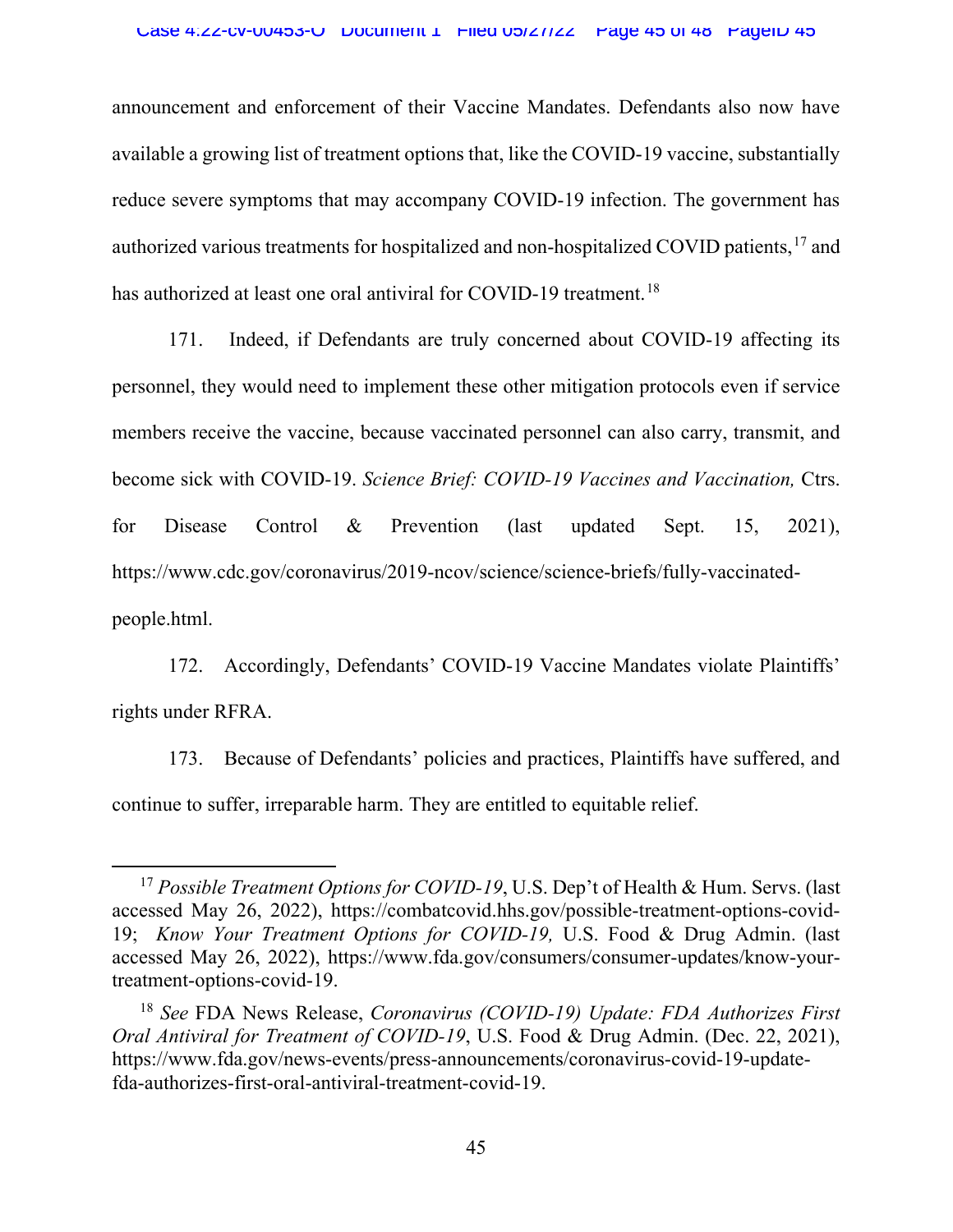174. Plaintiffs are entitled to a declaration that Defendants violated their rights under RFRA and an injunction against Defendants' illegal policies and practices. Additionally, Plaintiffs are entitled to the reasonable costs of this lawsuit, including their reasonable attorneys' fees.

#### **PRAYER FOR RELIEF**

**NOW THEREFORE**, having fully stated their claims against the Defendants, Plaintiffs pray that this Court would award them relief as follows:

a. Certification of this action as a class action under Federal Rules of Civil Procedure 23(a) and (b);

b. A declaratory judgment that Defendants' COVID-19 Vaccine Mandate violates Plaintiffs' and other class members' rights under the First Amendment to the United States Constitution;

c. A declaratory judgment that Defendants' COVID-19 Vaccine Mandate violates Plaintiffs' and other class members' rights under the Religious Freedom Restoration Act;

d. A temporary restraining order and preliminary injunction against Defendants and their agents, servants, employees, attorneys, and all persons and entities directly or indirectly in active concert or participation with them that prohibits them from making nonreceipt of COVID-19 vaccination or submission of a request for a religious accommodation from COVID-19 vaccination a basis for any adverse action against any servicemembers including, but not limited to: administrative counselings, admonishments, or reprimands;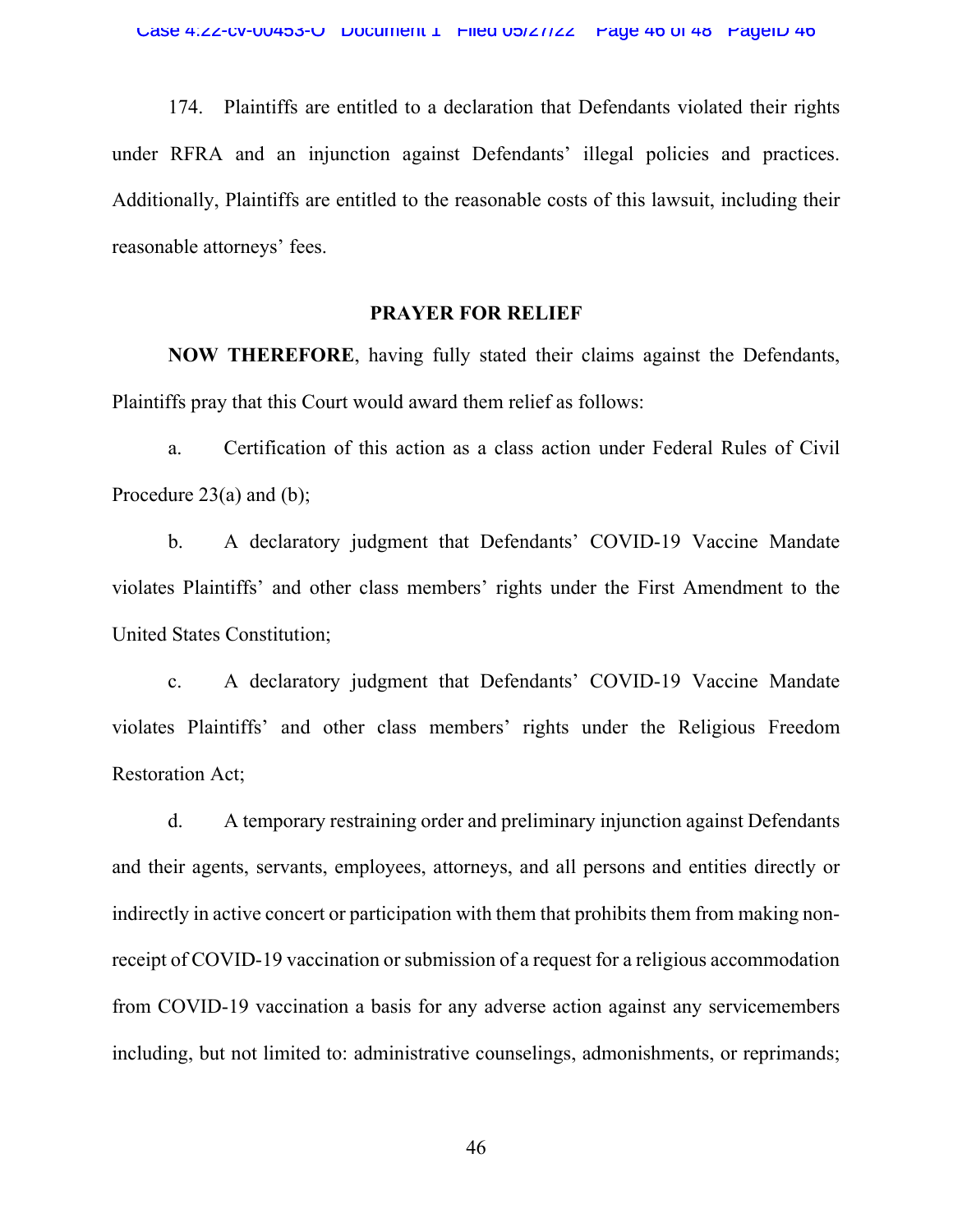nonjudicial punishment or separation from service; involuntary placement in the Individual Ready Reserve; change in job titles or duties, removal from assignments, or non-issuance of assignments; negative performance reviews, promotion recommendations, or stratifications; giving a less than honorable discharge; recoupment of education or training expenses; determination of medical disqualification or non-deployability; loss or delay of promotion, training opportunities, or retirement; loss of bonuses, pay or benefits; or precluding servicemembers from traveling to and performing duty in person, unless Defendants can prove that failing to take a particular adverse action against the servicemember in question would likely have a real and concrete (not theoretical) adverse impact on a compelling government interest.

e. Plaintiffs' reasonable attorney's fees, costs, and other costs and disbursements in this action pursuant to 28 U.S.C. § 2412 and 42 U.S.C. § 1988; and

f. All other relief under law or equity that the Court deems just, proper, and equitable.